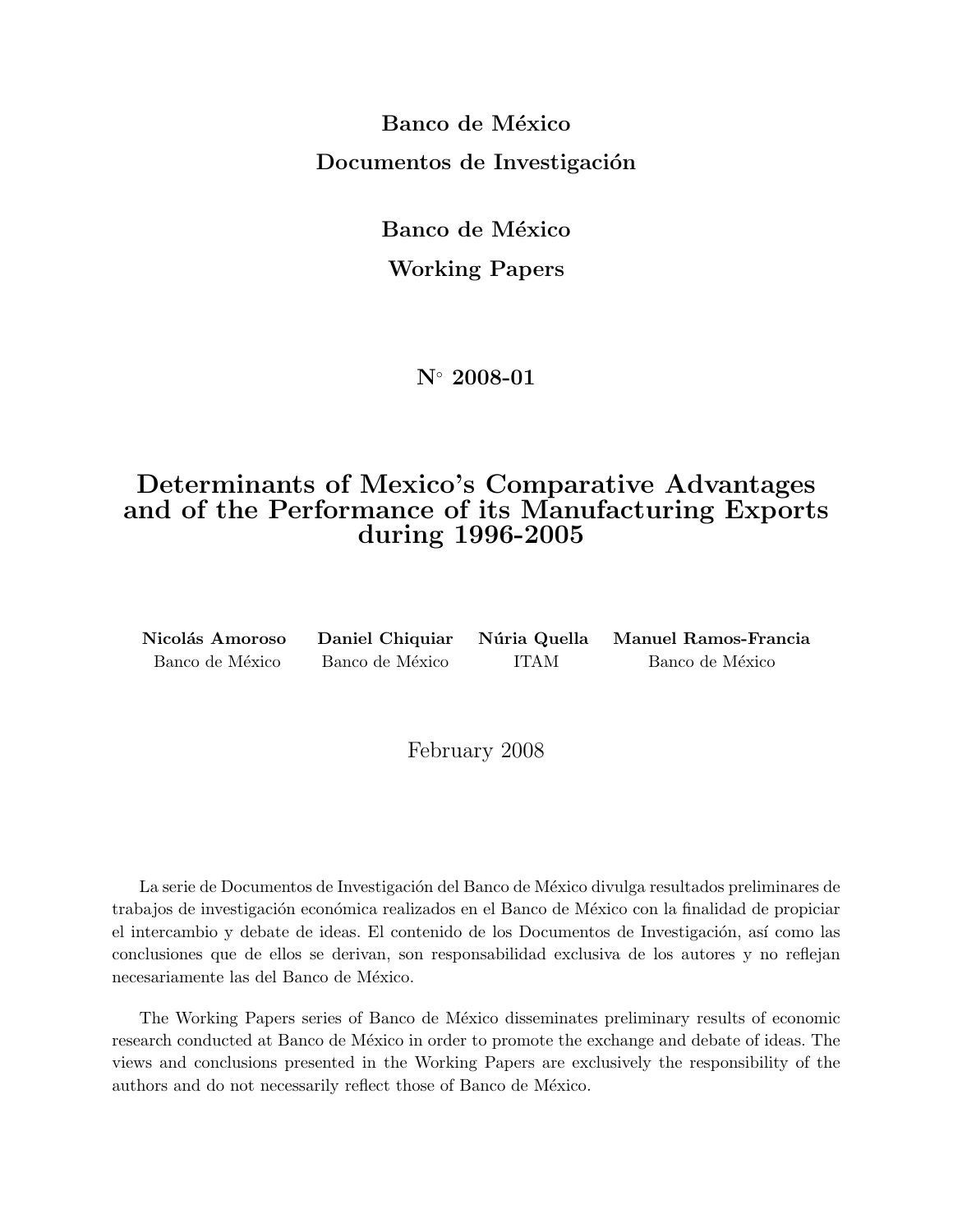## Determinants of Mexico's Comparative Advantages and of the Performance of its Manufacturing Exports during 1996-2005\*

| Nicolás Amoroso <sup>†</sup> | Daniel Chiquiar $^{\ddagger}$ |       | Núria Quella Manuel Ramos-Francia <sup>§</sup> |
|------------------------------|-------------------------------|-------|------------------------------------------------|
| Banco de México              | Banco de México               | ITA M | Banco de México                                |

#### Abstract

We analyze if the pattern of comparative advantages and the recent behavior of Mexican manufacturing exports, vis-à-vis its closest competitors, are related with productivity differentials or with differences in factor endowments. The relative abundance of relatively unskilled labor in Mexico locates this country in markets where other large countries with similar factor endowments, such as China, have entered rapidly. In comparison with China and other similar competitors, the most important determinant of Mexico's comparative advantages and export performance seems to be productivity differentials. When Mexico is compared against other relevant competitors that have been able to rise faster in the value chain, Mexican export performance also seems to reflect its relatively small endowment of human capital.

Keywords: Revealed Comparative Advantage, NAFTA, Export Performance, Productivity, Heckscher-Ohlin, Ricardian Theory of Trade.

JEL Classification: F14, F15, O14

#### Resumen

Se analiza si el patrón de ventajas comparativas y el desempeño reciente de las exportaciones manufactureras mexicanas, relativos a sus principales competidores, están asociados con diferenciales de productividad o con diferencias en las dotaciones de factores. La abundancia de mano de obra de niveles de calificación relativamente bajos ubica a México en mercados donde otros países con una dotación de factores similar, como China, han incursionado aceleradamente. En comparación con China y otros competidores similares, el determinante del desempeño exportador de México parecería ser el diferencial de productividades. En comparación con algunos competidores que han logrado escalar más en la cadena de valor, el desempeño relativo de México parecería también reflejar su relativamente reducida dotación de capital humano.

Palabras Clave: Ventaja Comparativa Revelada, TLCAN, Desempeño Exportador, Productividad, Heckscher-Ohlin, Teoría Ricardiana de Comercio.

<sup>\*</sup>Agradecemos el apoyo de Edna Fragoso, Paulina Mart´ınez, Oth´on Moreno y Jonathan Levinstein, as´ı como los valiosos comentarios de Carlos Capistrán. Las opiniones expresadas en este documento son responsabilidad de los autores y no necesariamente presentan el punto de vista del Banco de México.

<sup>&</sup>lt;sup>†</sup> Dirección General de Investigación Económica. Email: eamoroso@banxico.org.mx.

<sup>&</sup>lt;sup> $\ddagger$ </sup> Dirección General de Investigación Económica. Email: dchiquiar@banxico.org.mx.

 $\delta$  Dirección General de Investigación Económica. Email: mrfran@banxico.org.mx.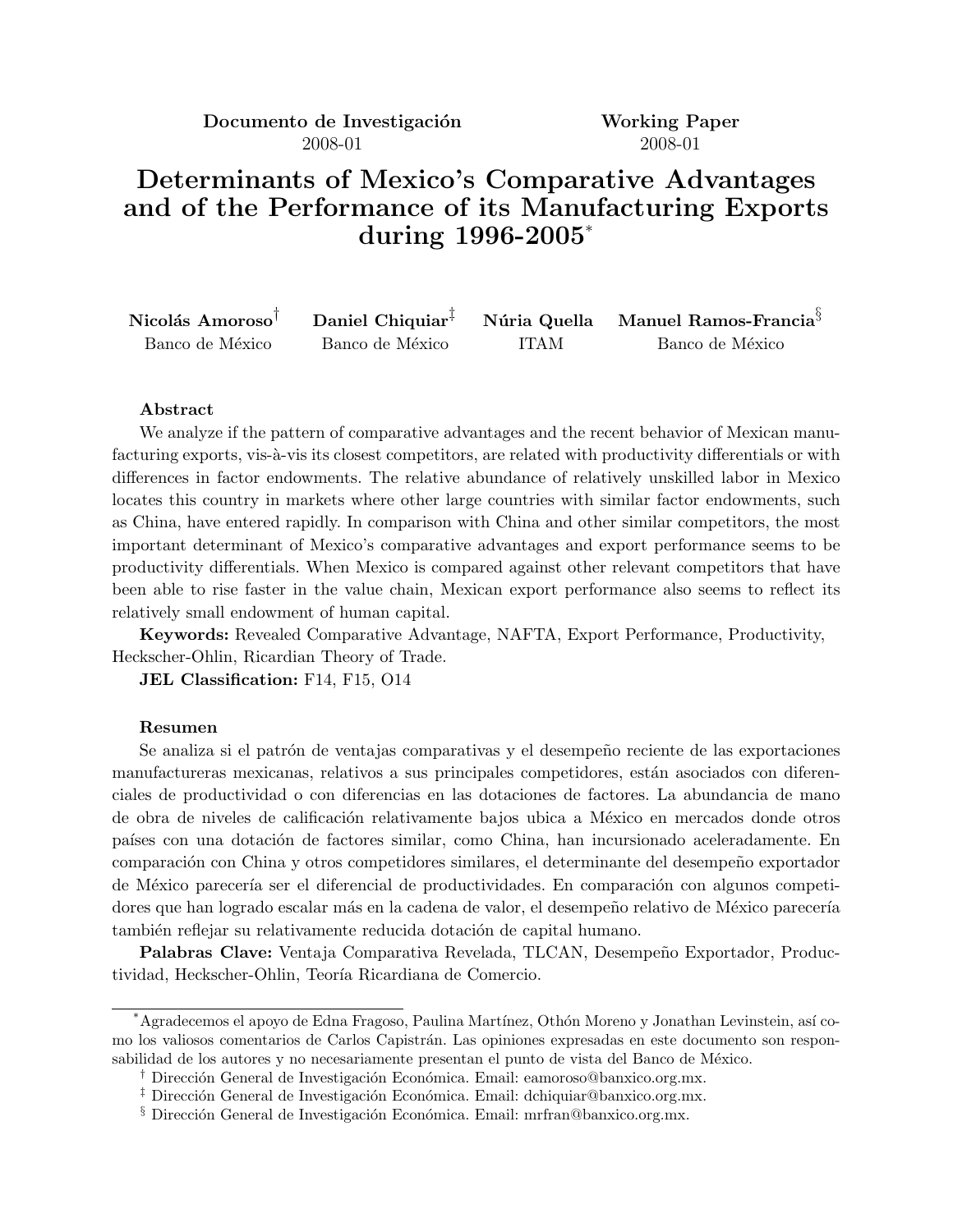#### **1. Introduction**

 $\overline{a}$ 

The growth and the composition of Mexican manufacturing exports have been seemingly affected in a significant way since 2002 by the increased presence in the markets of China and other countries with similar factor endowments as Mexico. These events highlight the relevance of carrying out a research agenda that studies the determinants of Mexico's comparative advantages and how such determinants have influenced this country's recent export performance.

The first stage of this research agenda (Chiquiar, Fragoso and Ramos Francia, 2007) identified the pattern of Mexico's comparative advantages and documented the changes that this pattern could have undergone since other competitors specializing in similar products as Mexico started to increase their presence in the markets for manufacturing goods. That paper showed that Revealed Comparative Advantage (RCA) indexes are relevant indicators to explain the relative performance of Mexican manufacturing exports. That paper also provided evidence that the growing presence of countries with similar endowments as Mexico has caused this country to lose comparative advantage in some products in which it had previously specialized in. This, in turn, seems to have led Mexico's manufacturing exports to lose share in the U.S. market after 2001.

The previous results raise the following question: to what extent does Mexico's loss of competitiveness in manufacturing product markets reflects a problem of productivity? This paper looks for evidence that could be useful to solve this question.<sup>[1](#page-2-0)</sup> In particular, it analyzes to what extent Mexico's patterns of comparative advantage and the recent performance of its manufacturing exports are related with productivity differentials or with differences in factor endowments, with respect to its main competitors.<sup>[2](#page-2-1)</sup> This is carried out in two stages:

<span id="page-2-0"></span><sup>&</sup>lt;sup>1</sup> When the Chiquiar, Fragoso and Ramos Francia (2007) paper was written, the database used to identify the different countries' comparative advantages (United Nations COMTRADE database) only included information up to 2005. Although data for 2006 is now available, most of the analysis contained in the present article was fundamentally based on the estimates in the previously cited paper and was carried out before the 2006 data was published. Another reason why the analysis in the present paper is only carried out until 2005 is that Mexico's non-oil exports have increasingly diversified since 2005 in terms of their destination (see Banco de México, 2007). Indeed, the share of non-oil exports directed to non-U.S. markets rose from 11.4% in 2004 to 17.4% in 2007. Such diversification appears to respond to the fact that the Mexican peso is linked to the U.S. dollar, in a context in which the latter has tended to depreciate significantly against other currencies. The aforementioned event, along with the slight recovery of Mexican manufacturing exports' share of the U.S. market during 2006-2007, are topics currently being researched by Banco de Mexico's research division.

<span id="page-2-1"></span> $2$  It is worth pointing out that productivity and comparative advantage measurements can be influenced by diverse factors which characterize an economy, such as the distance from important markets or weather, and not only by technological advantages and factor endowments such as physical capital and skilled labor.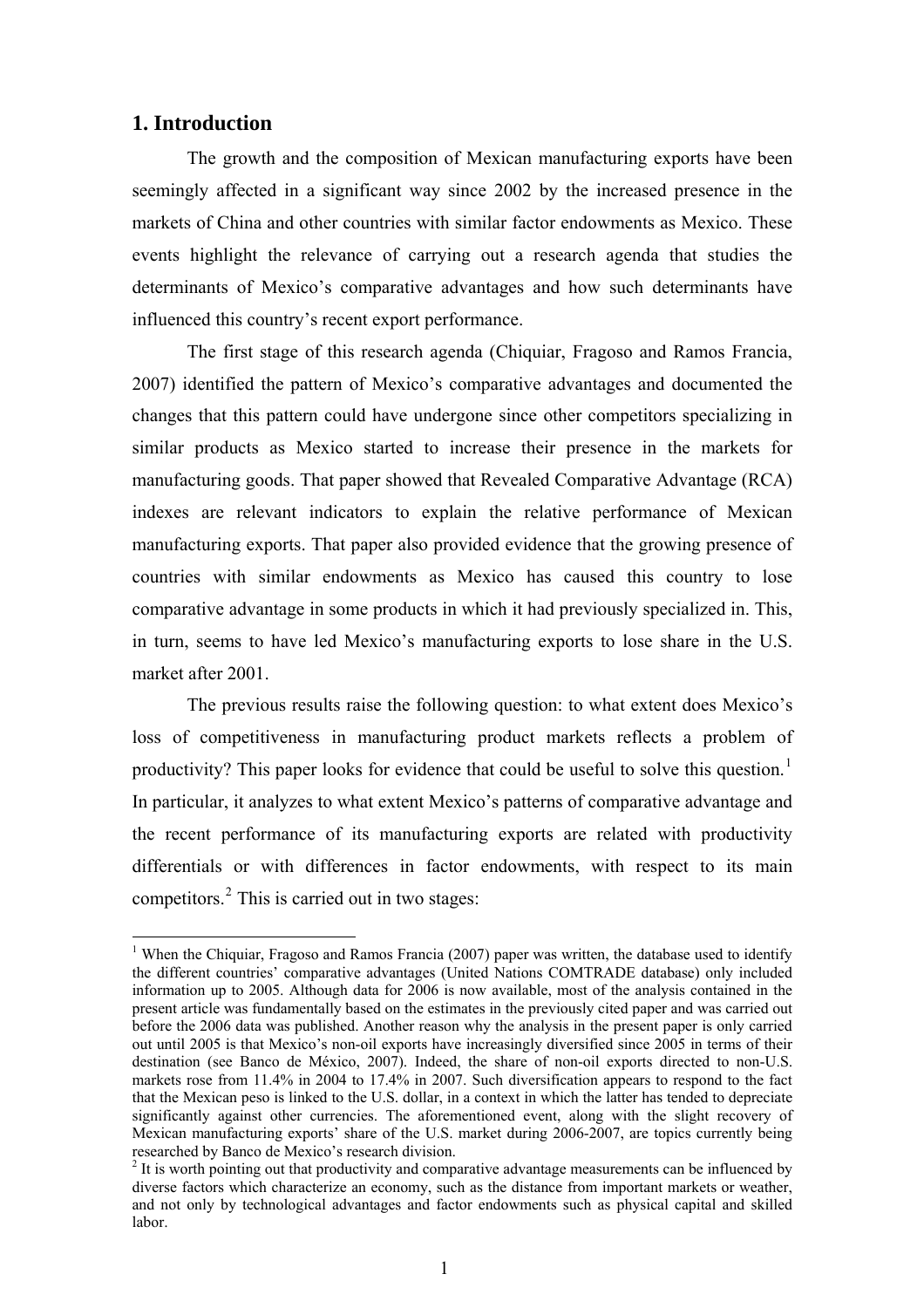i) First, the paper analyzes whether the pattern of comparative advantages and the relative performance of Mexican manufacturing exports are significantly correlated with productivity differentials with respect to Mexico's closest competitors; and,

ii) Second, regression analysis is used to compare the role of productivity differentials and of differences in factor endowments, as possible determinants of comparative advantage patterns and of the performance of manufacturing exports of Mexico and its main competitors. This is made to identify both the determinants of Mexico and its competitors' comparative advantages, as compared to those of a large developed country (the United States), and the factors that could determine the differences in specialization patterns within the group of countries including Mexico and its closest competitors.

As expected, when compared to those of the U.S., the comparative advantage patterns of Mexico, China and several other similar competitors appear to be associated with their higher relative endowments of unskilled labor. The evidence also suggests that other countries that compete with Mexico but that have risen faster in the value chain and have achieved a greater accumulation of physical and human capital, such as South Korea, Taiwan and Hong Kong, exhibit comparative advantages in physical capital intensive goods and, as the U.S., in human capital intensive goods. In other words, a comparison of Mexico and its competitors' comparative advantage patterns with a developed country, such as the U.S., tends to give results that support the Heckscher-Ohlin model.

On the other hand, if the analysis is restricted to a comparison of specialization patterns within the group of countries including Mexico and its main competitors, the results tend to be more congruent with a Ricardian view, although differences in the endowments of human capital still appear as relevant determinants of trade patterns. In particular, the analysis leads to two important findings:

i) When Mexico is compared to China and to other competitors with similar factor endowments, the evidence suggests that differences in patterns of comparative advantage and in export performance reflect fundamentally productivity differentials at a sectoral level. Indeed, Mexico tends to exhibit a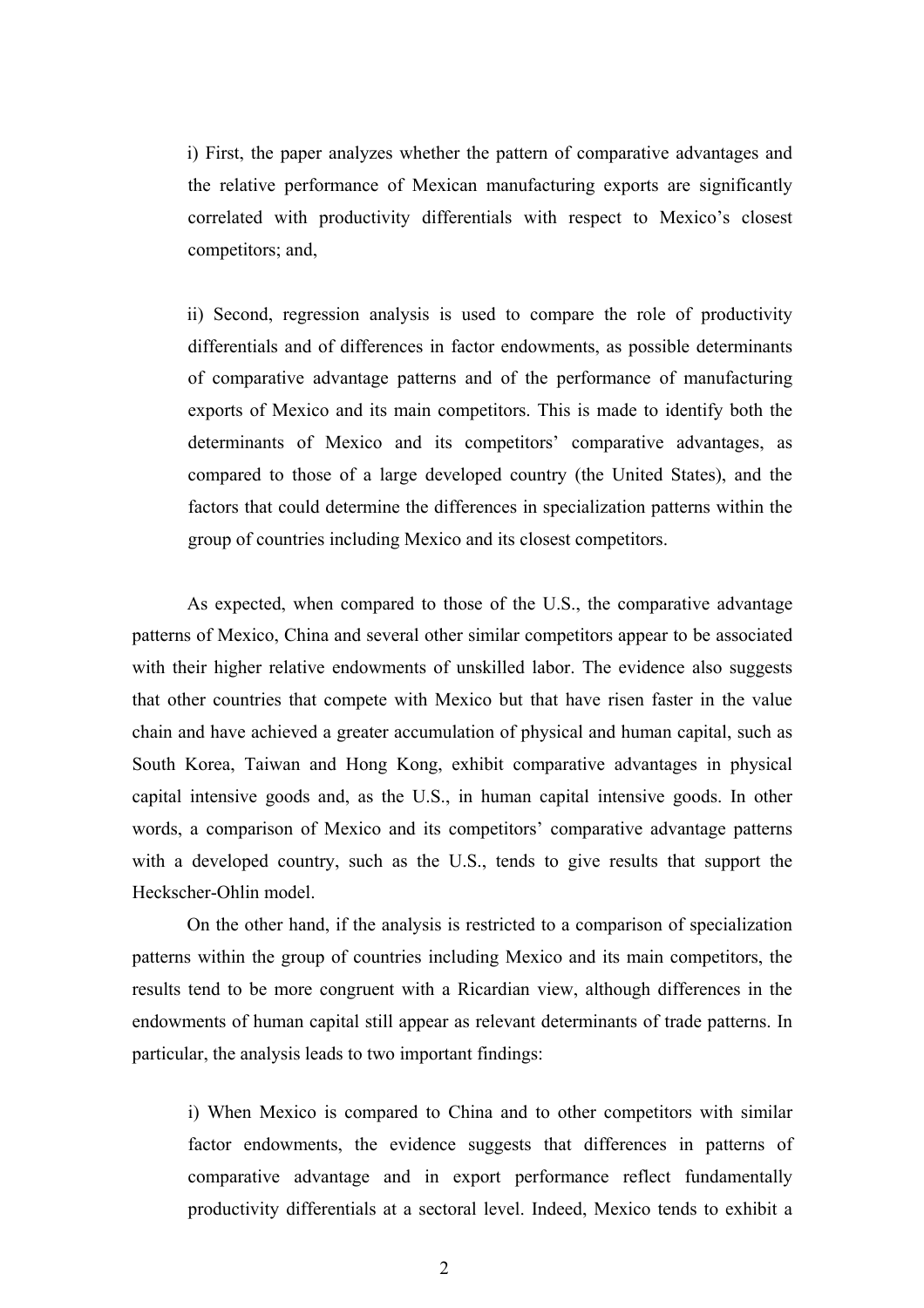larger revealed comparative advantage and a relatively better export performance in product categories where its productivity differential with respect to the other countries is largest. It is important to mention, however, that the results also suggest that Mexico has also tended to specialize in goods with relatively higher human capital content than the group of competitors which, as a whole, has not achieved the same levels of productivity in the manufacturing industry (Indonesia, Thailand, the Philippines, Malaysia, Turkey, Hungary, Poland and Portugal).

ii) Productivity differentials also seem to be relevant determinants of Mexico's export performance when it is compared to the group of competitors which have risen faster in the value chain and, as a result, have achieved a greater level of development (South Korea, Hong Kong and Taiwan). In this case, the relative abundance of human capital of those countries is also a relevant variable explaining their differences in comparative advantages and export performance with Mexico. Indeed, once the effects associated with productivity differentials are controlled for, Mexico tends to exhibit a relatively less favorable export performance than such countries in sectors which make more intensive use of skilled labor. This suggests that, compared to these countries, Mexico's export performance partly reflects its relatively smaller abundance of human capital. It is important to recall that, during the last few decades, these competitors have risen faster in the value chain partly in response to the more accelerated growth of their population's education levels.

Thus, although the Heckscher-Ohlin model tends to explain the greater specialization of Mexico, China and similar countries in unskilled labor intensive goods, when the comparative advantage and the performance of Mexico's manufacturing exports are compared with its close competitors, the differences are mainly driven by Ricardian productivity differentials. As mentioned previously, relative differences in the abundance of skilled labor retain explanatory power even when the analysis focuses on this group of relatively homogeneous countries.

In this context, the results tend to be consistent with the current view in the empirical literature, which suggests that the Heckscher-Ohlin model tends to have greater explanatory power when specialization patterns of countries with very different factor endowments are analyzed, while the Ricardian model tends to become more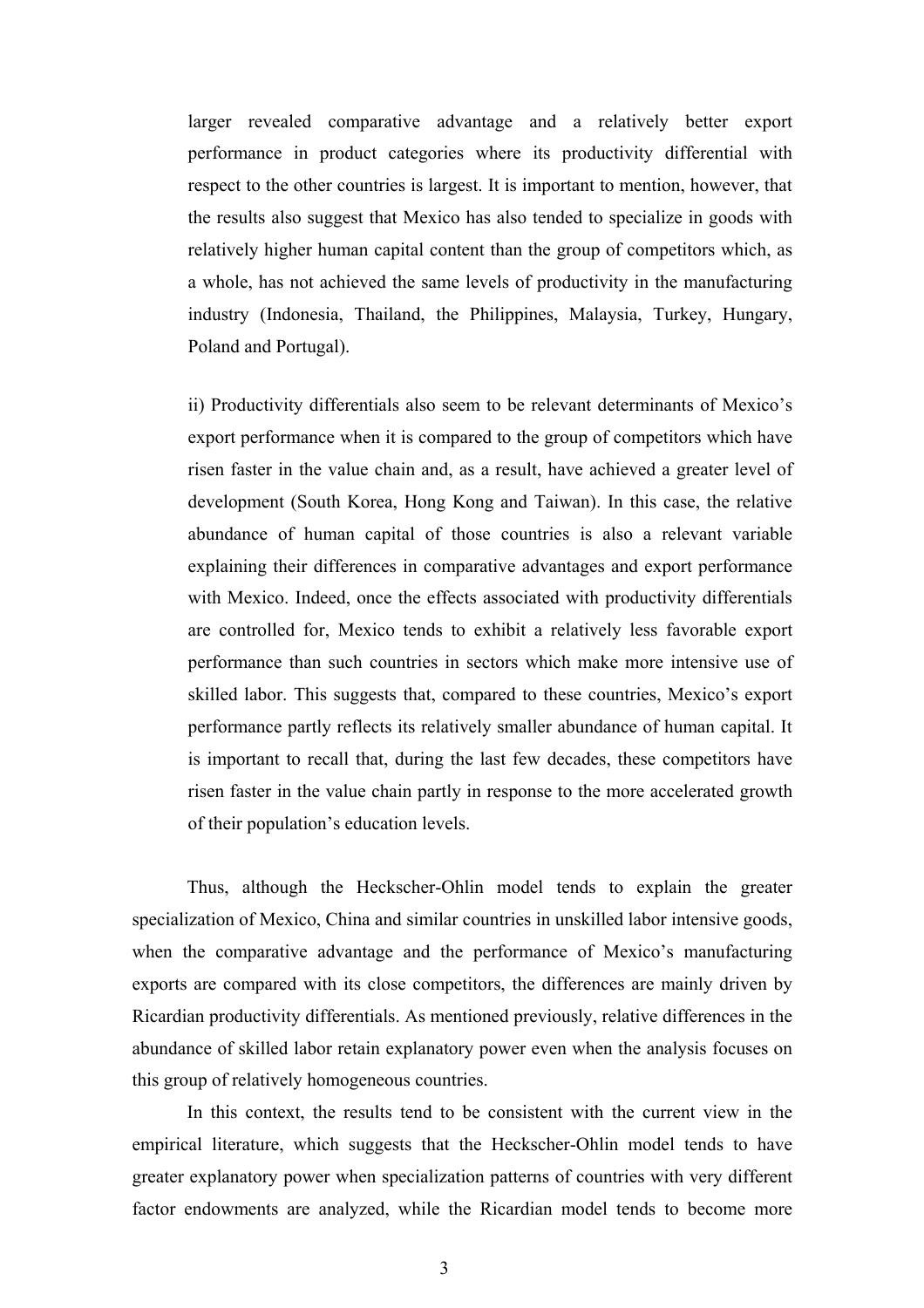<span id="page-5-0"></span>relevant when comparing specialization patterns of countries with similar factor endowments (see Harrigan, 1997; Debaere, 2003; and Lai and Chun Zhu, 2007).

The paper is divided as follows: Section 2 describes the data sources and the methodology used to measure productivity in the different manufacturing divisions and in each of the countries included in the analysis. Section 3 illustrates the relationship of the countries' patterns of comparative advantage and export performance with their productivity differentials. Section 4 summarizes the results of a regression analysis that intends to identify the relevance of productivity differentials and of differences in factor proportions as possible determinants of comparative advantage and of the performance of Mexican manufacturing exports. Finally, Section 5 summarizes the paper's main findings.

#### **2. Productivity estimates**

 $\overline{a}$ 

In order to carry out the analysis of this paper, it is necessary to first estimate the productivity levels of Mexico and of its competitors in each different manufacturing category.<sup>[3](#page-5-0)</sup> To achieve this, each country's labor productivity (LP) and total factor productivity (TFP) is estimated for [4](#page-5-0)0 comprehensive manufacturing product groups.<sup>4</sup>

The data sources, the calculation methodology and the most important results obtained from this estimation exercise are described below. It is important to mention that the information used for the estimation of productivity is taken from diverse sources which differ in terms of their quality, aggregation level, measurement methodologies and time periods of observation. Furthermore, as is well known, TFP estimates require data which, on many occasions, is not available and must therefore be approximated through the use of indirect methods.<sup>[5](#page-5-0)</sup> As a result, in order to carry out the estimation it was necessary to make certain assumptions and use different filters which are detailed below. It is important to mention that some of these assumptions affect TFP estimates, but not LP calculations.

For the reasons stated above, it is important to interpret this section's results as illustrative and not as precise estimates, especially in the case of TFP which, as already

<sup>&</sup>lt;sup>3</sup> The basket of competitors used in this study includes China, Taiwan, Hong Kong, South Korea, Indonesia, Thailand, the Philippines, Malaysia, Turkey, Hungary, Poland and Portugal. The criteria under which this group of countries was selected is detailed in Chiquiar, Fragoso and Ramos Francia (2007).

<sup>4</sup> As will be shown below, this is the maximum level of disaggregation which could be defined for manufactured goods in order for the information from different sources to be comparable.

<sup>&</sup>lt;sup>5</sup> For example, series for the stock of physical capital are not generally available and, therefore, they have to be calculated from investment data.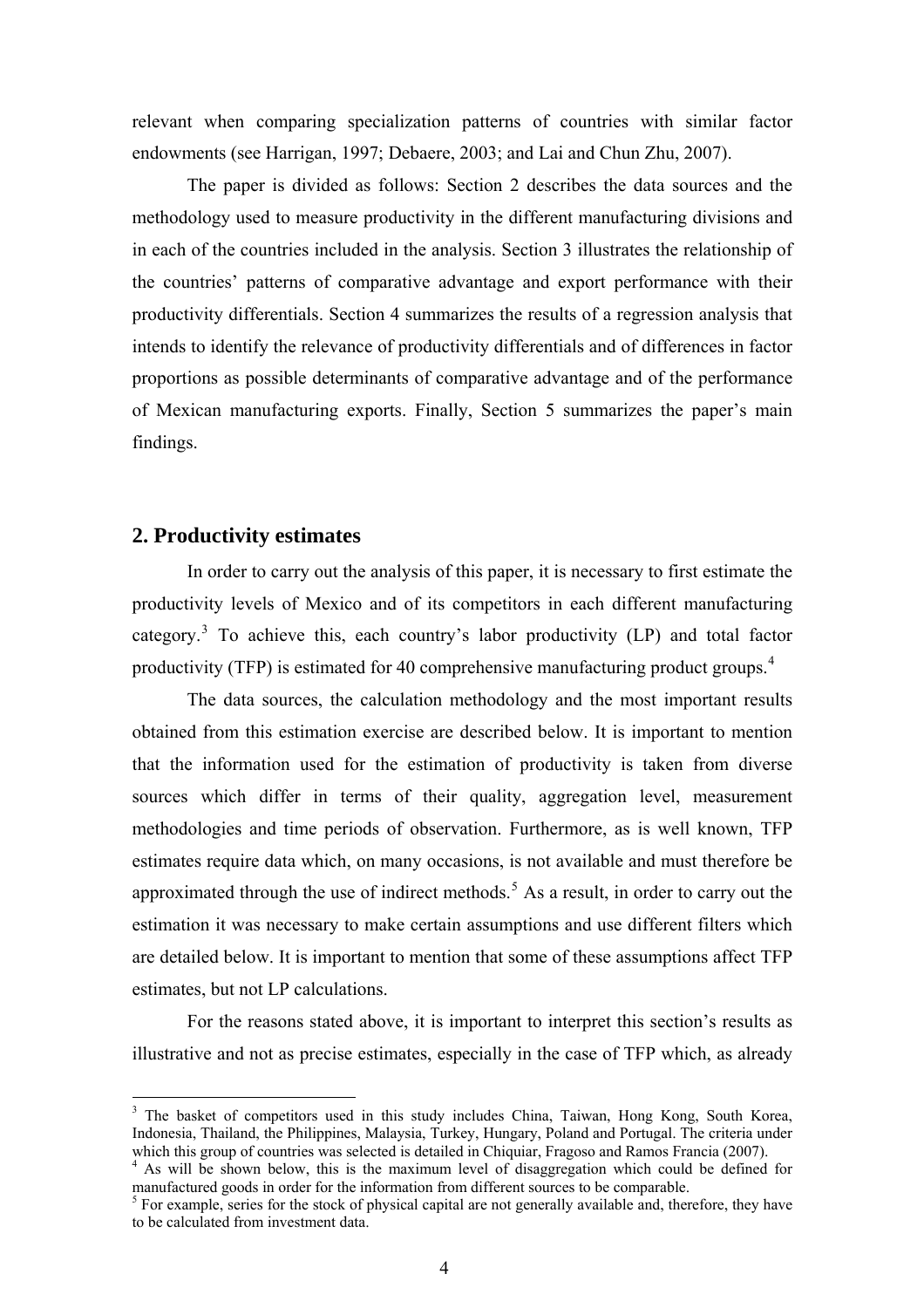<span id="page-6-0"></span>mentioned, depends upon a larger number of assumptions. In spite of this, and as will be shown later in the paper, the results do appear to correspond with prior expectations regarding the relationship which might exist between the countries' productivity and export performance. Likewise, in terms of their orders of magnitude, the results tend to be similar to those reported in other studies (Bosworth and Collins, 2003; Loayza, Fajnzylber and Calderón, 2004).

#### **2.1. Information sources**

 $\overline{a}$ 

The data used for the productivity level estimations comes from the following sources:<sup>[6](#page-6-0)</sup>

- a) For Mexico, data was taken from INEGI's (Mexico's National Statistics Bureau) Annual Industrial Survey (*Encuesta Industrial Anual*, EIA) for 1994-2002.
- b) Data for Taiwan, Hungary, Poland and Portugal is from the "*Groningen Growth and Development Centre 60-Industry Database* (GGDC 60)".
- c) Honk Kong's data is provided by its *Census and Statistics Department* http://www.censtatd.gov.hk/hong\_kong\_statistics/index.jsp
- d) Information for China is taken from Szirmai, Ren and Bai (2005), who collected and homogenized data included in different documents from the *National Bureau of Statistics of the People's Republic of China* at a disaggregation level of 21 manufacturing industries from 1980 to 2002.
- e) Information for the remaining countries included in the basket of Mexico's competitors (South Korea, Indonesia, Thailand, the Philippines, Malaysia and Turkey) was taken from the United Nations Industrial Development Organization (UNIDO) database INDSTAT4 2005 ISIC Rev.3. It is

<sup>&</sup>lt;sup>6</sup> The sample period for each country varied according to the availability of information at the time of the analysis. Most countries had information available only up to 2002. This was therefore taken as the last available year for calculating productivity levels. The unit of measurement for all the figures was homogenized to U.S. dollars at 1995 prices. The exchange rates used in cases where information was not originally expressed in U.S. dollars were obtained from each country's central bank's web pages. The study used the 27 U.S. sector deflator series published by Groningen Growth and Development Centre (2005) to compute the output of different activities in real terms, as well as series of U.S. investment goods deflators from the U.S. Census Bureau (2005). The only exception to this was Mexico, where INEGI's own deflators were used for the 205 manufacturing divisions.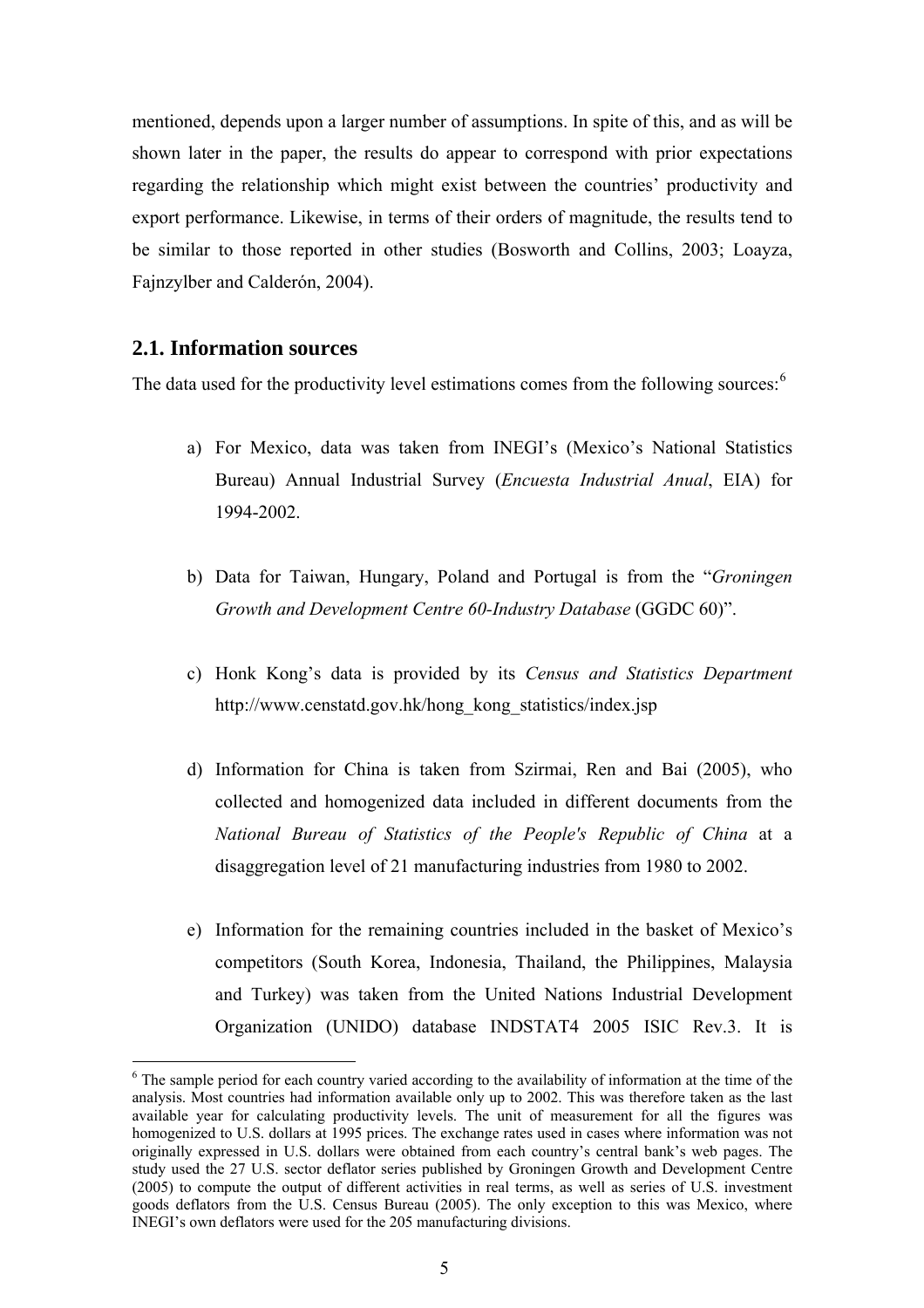important to mention that this database uses information provided by each country's statistics authorities and, thereby, tends to be heterogeneous in terms of aggregation levels, detail, measurement methods and coverage periods.

As previously mentioned, the heterogeneity of the data sources used made it necessary to apply certain assumptions and use diverse filters so data from the different countries was as comparable as possible. Three particularly difficult aspects which were solved through the application of specific assumptions are: i) each country's data tends to be available with different disaggregation levels and, in some cases, the manufacturing categories defined for each country are not strictly comparable with those of other countries; ii) data available for various countries does not always correspond to the same time period; and, iii) the data does not usually cover long enough time periods in order to avoid that different events which temporarily influence production, employment and capital use (such as recessions) affect productivity estimates.

i) In order to illustrate the first point, we may note that, while Mexico's INEGI data is defined for 205 types of economic activity and data taken from the INDSTAT4 database is classified into 151 activities for this same country, available data for China reached a maximum disaggregation of only 21 industries. Similarly, information for Taiwan, Hungary, Poland and Portugal is disaggregated to 27 industries and that for Hong Kong to only 26 industries. The fact that information available for some countries is at a less disaggregated level than the rest made it necessary to assume that the productivity of each component of a determined aggregate behaves similarly to the total. In other words, the evolution of unreported subsector productivities was assumed to be equal to the sector it belongs to and for which information was available. Furthermore, as mentioned previously, given the differences between the manufacturing classifications used in the different countries analyzed, it was necessary to redefine a classification of 40 manufacturing categories in order to guarantee information comparability. Thus, for the reasons above the disaggregation level used in the study was significantly reduced.

ii) The fact that the information for different countries does not always correspond to the same time period became relevant especially when productivity levels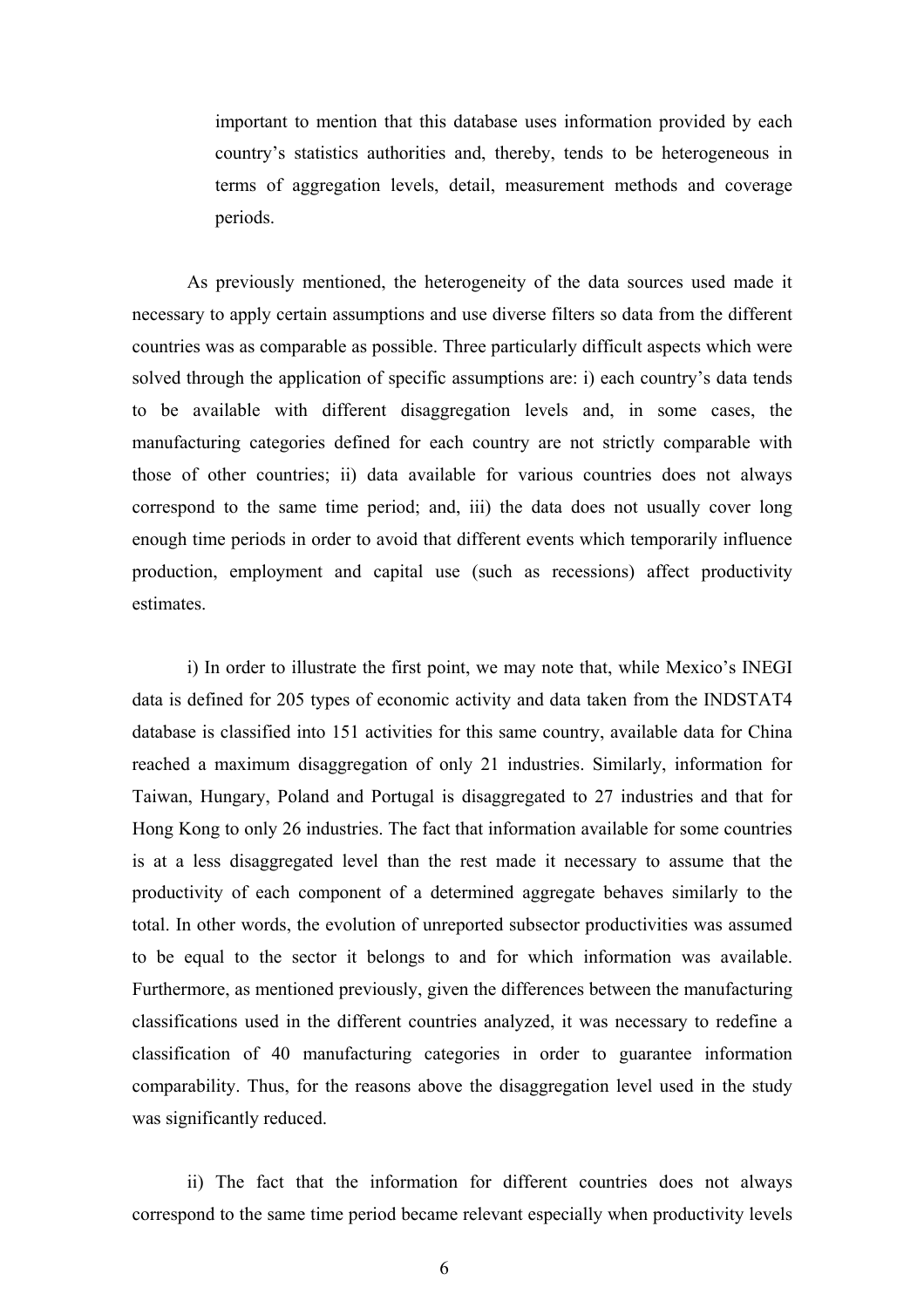<span id="page-8-0"></span>for diverse country baskets were computed.<sup>[7](#page-8-0)</sup> In such cases it was necessary to "complete" the series of countries in the basket with more limited information, using the assumption that each country's productivity grows at similar rates in reported and in unreported years.

iii) As for the third point, we may note that the period of analysis includes the 1995 recession in Mexico, as well as the crises in several Asian countries at the end of the nineties. Such events can bias the productivity estimates, especially when data on only a small period of time is used for the calculations. Indeed, the information available for most countries generally covered less than a decade. It was therefore necessary to smooth the productivity estimates with the use of moving averages. Furthermore, in several cases the time period used to make the estimations was restricted to drop data affected by recessions at the start or end of the sample period. For example, in Mexico's case, although information was available from 1994 on, the study used data from 1997 on in order to avoid biases from the use of data affected by the 1995 crisis.

#### **2.2. Labor Productivity**

 $\overline{a}$ 

The estimation of labor productivity (LP), defined as the ratio of value added generated in an industry to the number of employees occupied in such activity, does not present any particular problems and does not require any special assumptions. The LP of country *i* in industry *j* during year *t* is calculated as:

$$
LP_{ijt} = Y_{ijt} / L_{ijt} \tag{1}
$$

where *Y* is value added and *L* is the total number of employees. It is possible to calculate the average labor productivity of country  $i$  in industry  $j$  for a determined period of time going from  $t = I$  to T as:

$$
LP_{ij} = \sum_{t=1}^{T} LP_{ijt} / T
$$
 (2)

<sup>&</sup>lt;sup>7</sup> The labor productivity of a basket of *N* countries in determined sector *i* is calculated as the weighted average of the corresponding countries' labor productivity, where weights are each country's labor's share of such sector within the total employment in that sector for all the countries included in the basket. The TPF of basket *N* in sector *i*,  $A_{iNt}$ , can be calculated as  $\ln A_{iNt} = \ln LP_{iNt} - \beta_{iN} (\ln K_{iNt} - \ln L_{iNt})$ , where  $LP_{iM}$  is the basket's labor productivity in such sector,  $\beta_{iN}$  is the technical capital coefficient of such sector's production function in basket *N*,  $K_{iN}$  is the basket's total capital and  $L_{iNt}$  its total employment.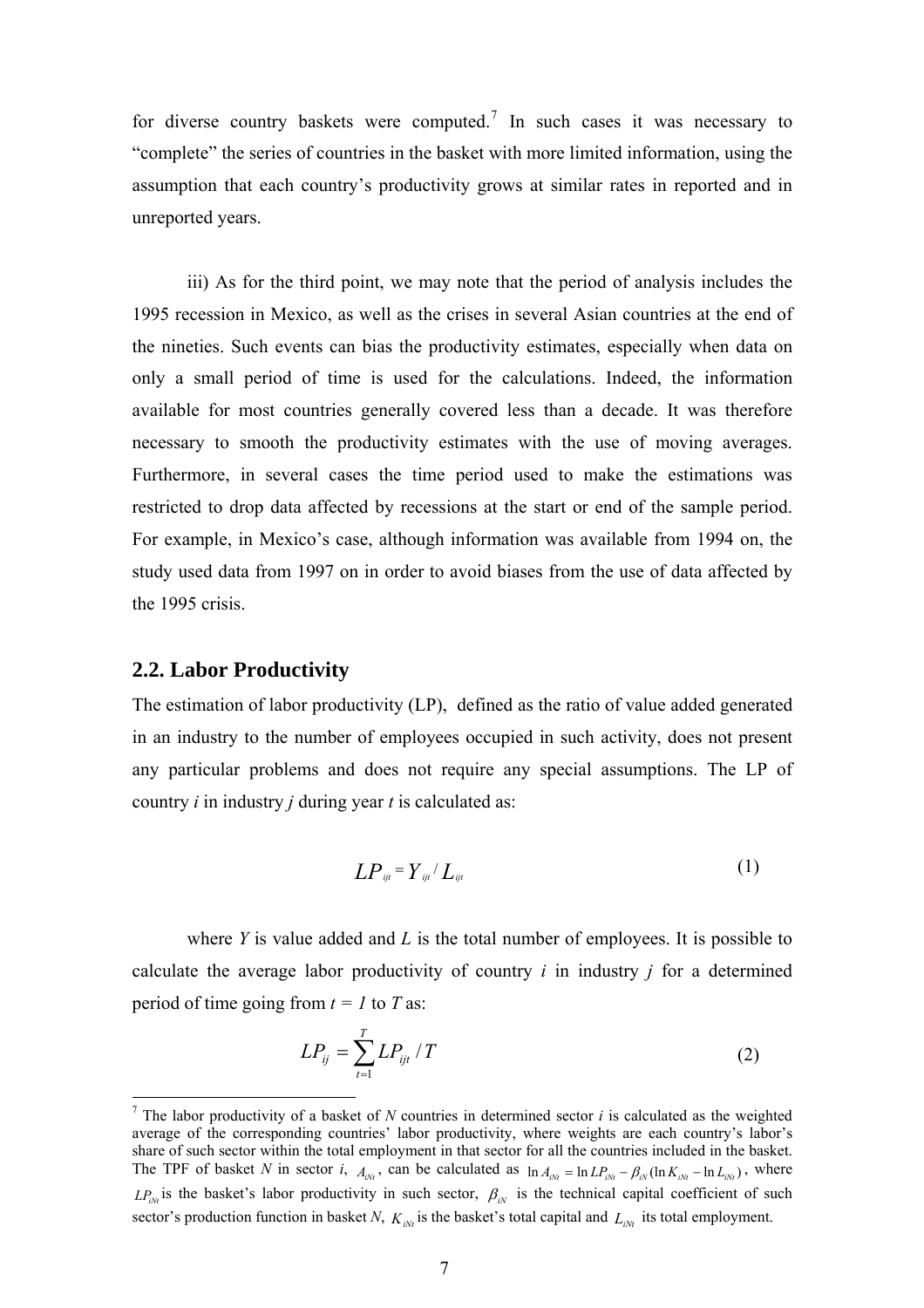#### **2.3. Total Factor Productivity**

Total Factor Productivity (TFP) estimation is a more complex process and, in particular, requires several assumptions in order to define the concept to be estimated and to side-step the limitations of the available information. To estimate this concept, we assume that value added can be represented by a Cobb-Douglas production function in terms of labor and capital, whose respective exponents α and β are allowed to differ in each country and industry, but not over time. On the other hand, the technology level coefficient of the production function can vary over time as a result of technological progress. Formally, we assume that for each country *i* and industry *j*, the production function at moment of time *t* is:

$$
Y_{ijt} = A_{ijt} K_{ijt}^{\beta_{ij}} L_{ijt}^{\alpha_{ij}} \tag{3}
$$

where *A* is TFP and *K* is the stock of capital goods. Given this specification, the TFP level for each country *i* and industry *j* in year *t* can be computed from the data as:

$$
A_{ij} = \frac{Y_{ij}}{K_{ij}^{\beta_{ij}} L_{ij}^{\alpha_{ij}}} \tag{4}
$$

It is clear that calculation of the expression above requires not only data on value added and employment, but we also need estimates of the production function coefficients α and β and series for capital stocks.

Concerning the production function coefficients, it is well known that, under perfect competition and constant returns to scale, it is possible to link  $\alpha$  and  $\beta$  with the labor and capital shares in value added, respectively. In such context, it is possible to use the available information concerning labor payments to estimate  $a_{ij}$  for each country *i* and industry *j* as:

$$
\alpha_{ij} = \frac{1}{T} \sum_{t=1}^{T} \alpha_{ijt} \tag{5}
$$

where  $\alpha_{ii}$  = *Total labor payments*  $i_{ii}$  /  $Y_{ii}$ .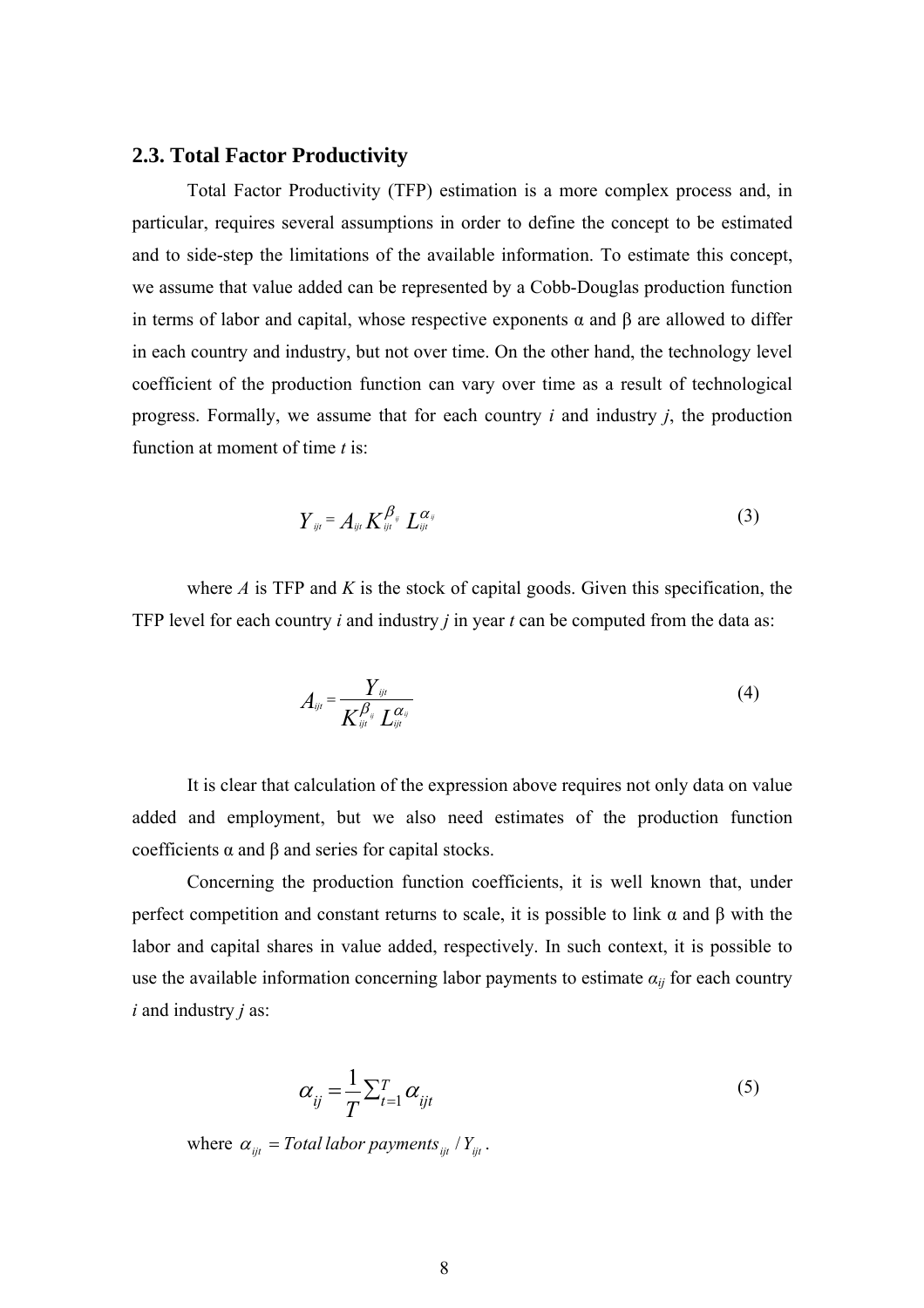<span id="page-10-0"></span>One important problem we faced when estimating the labor coefficient in equation (5) is that the information sources we used generally implied very small values for this parameter, as compared to the values commonly assumed in the literature and that have been estimated with alternative data sources. For example, taking the U.S. as a reference, and using UNIDO data for the total manufacturing sector, the estimate for the wage share in total value added reaches a value 0.31. Such figure is around half of the values calculated by Bernanke and Gürkaynak (2001) or by Gollin (2001). Similarly, UNIDO figures for total manufacturing suggest that, in Mexico, the share of labor in value added is 0.26, while figures taken from the EIA suggest a value of 0.67 instead. Similar underestimations are observed for several other countries for which sufficient information is available to make this type of comparisons.

Despite the apparent underestimation of this parameter in the information sources used for this paper, such sources do have the advantage of allowing labor share estimates to be computed separately for each manufacturing sector in each country. In particular, the UNIDO database is useful to rank the different sectors within each country according to this parameter's levels, and provides information concerning differences of the values of this parameter for different countries.<sup>[8](#page-10-0)</sup>

In light of the above, an attempt was made to transform the data from the sources used in this paper in order to increase the estimates for labor's share in value added to values more in line with those obtained in other studies, but maintaining the cross-sectoral variation of labor shares observed in the original sources. This exercise was carried out as follows:<sup>[9](#page-10-0)</sup>

- 1. Based on the EIA, Mexico's labor share for the total manufacturing sector was estimated to be  $\hat{\alpha}_{100}^{Mex} = 0.67$ . As mentioned above, this compares with the value  $\alpha_{100}^{Mex} = 0.26$  that would be obtained from the UNIDO database.
- 2. The value  $\hat{\alpha}_{100}^{HK} = 0.72$  was chosen for Hong Kong's total manufacturing sector. Hong Kong is the country where wages have the highest share in manufacturing

 $\overline{a}$ 

<sup>&</sup>lt;sup>8</sup> The Spearman rank correlation coefficient between the estimated values for each country with UNIDO data and data shown in Bernanke and Gürkaynak (2001) is 0.69, while Spearman's correlation between values estimated for each sector in Mexico using UNIDO and EIA data is 0.41. These correlation coefficients are significant to 5% and 1%, respectively.

<sup>&</sup>lt;sup>9</sup> In this description parameters without a *hat* are values from the original sources, while those with a *hat* are the values obtained after the transformation has been applied. Within this analysis, the sub index 100 is assigned to total manufacturing.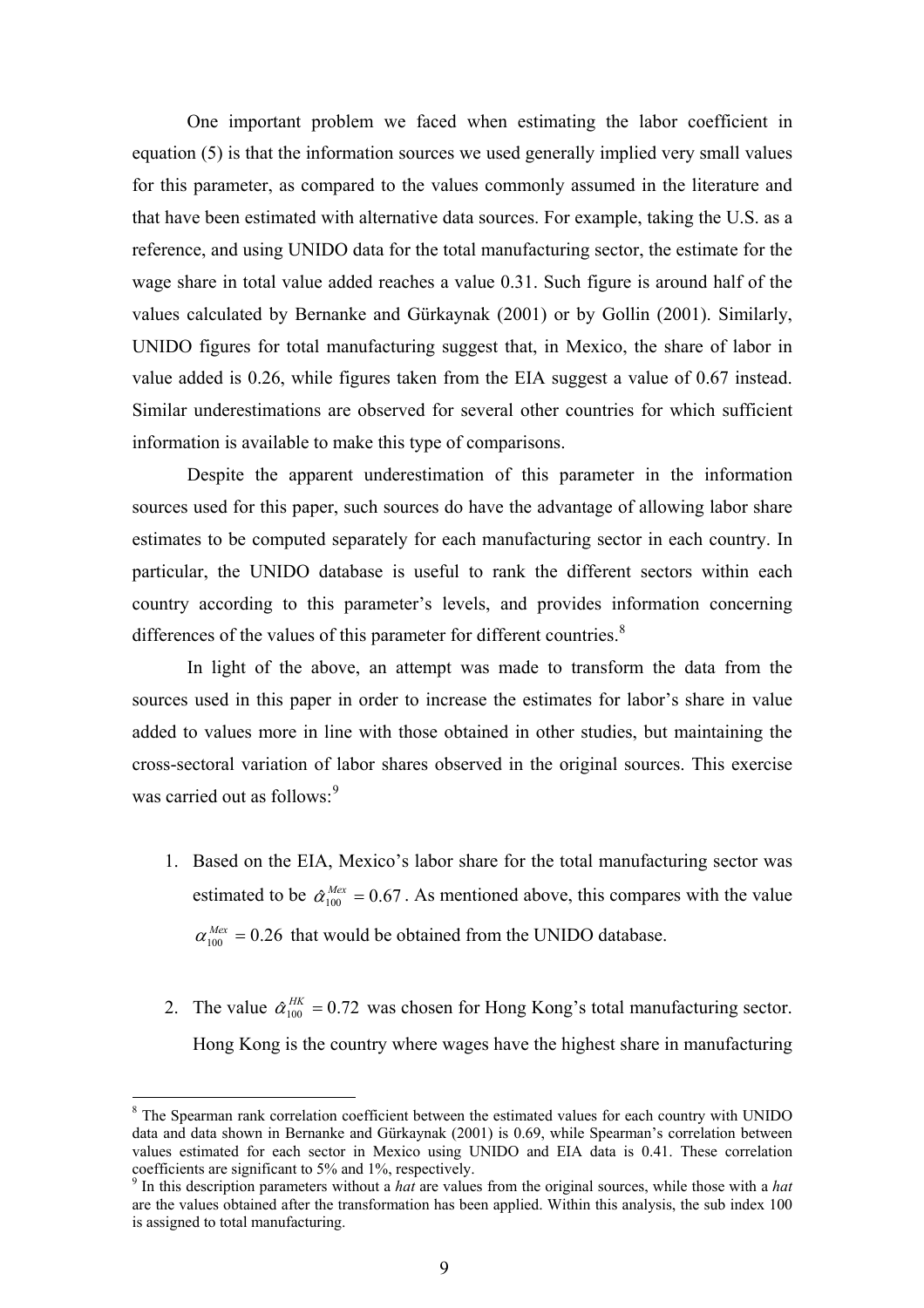<span id="page-11-0"></span>value added according to the UNIDO database and the sample of countries considered in this paper ( $\alpha_{100}^{HK} = 0.56$  $\alpha_{100}^{HK} = 0.56$  $\alpha_{100}^{HK} = 0.56$ ). <sup>10</sup>

3. Employing these two figures as starting values, the remaining values for  $\alpha$  were computed according to the following equation:

$$
\hat{\alpha}_{100}^i = \hat{\alpha}_{100}^{Mex} + \left[ \frac{\alpha_{100}^i - \alpha_{100}^{Mex}}{factor} \right] \tag{6}
$$

where:  $factor = \frac{\alpha_{100}}{AHK} = \frac{\alpha_{100}}{A/k}$ *HK Mex factor* 100  $u_{100}$ 100  $u_{100}$  $\hat{\alpha}_{100}^{\,\rm HK} - \hat{\alpha}$  $\alpha_{\rm{100}} - \alpha$ −  $=\frac{\alpha_{100}^{HK}-\alpha_{100}^{Mex}}{M}$ .

 $\overline{a}$ 

- 4. Once a transformed value for the labor share of each country's total manufacturing has been obtained, the within-country values of the labor share for each industry from the original sources were used to compute transformed values for the labor share in each sector. We assumed that the sector with the greatest labor share in each country according to the original data would be given a transformed value of  $\hat{\alpha}_{x_{MAX}}^i = 0.85$ .
- 5. The transformed value for the sector where the labor share is lowest, according to original sources, was estimated with the following formula:

$$
\hat{\alpha}_{\min}^i = \frac{40\hat{\alpha}_{100}^i - (position_{100} - 1)0.85}{41 - position_{100}}
$$
\n(7)

where *position*<sub>100</sub> equals the position occupied by  $\alpha_{100}^i$  in the ordering of the 40 original sectors plus the manufacturing aggregate. For instance, if  $\alpha_{100}^i$  is the median value, *position*<sub>100</sub> = 21, in which case  $\hat{\alpha}_{min}^i$  would be at the same distance from  $\hat{\alpha}_{100}^i$ , as the latter of 0.85; i.e.  $\hat{\alpha}_{100}^i - \hat{\alpha}_{min}^i = 0.85 - \hat{\alpha}_{100}^i$ . Once the

<sup>&</sup>lt;sup>10</sup> Although the value chosen for  $\alpha_{100}^{HK}$  could be considered arbitrary, it is important to mention that the results did not vary significantly with changes in this assumption or with changes in the assumption for the parameter  $\hat{\alpha}_{x_{\text{MAX}}}^{i}$  defined below. It is also important to mention that the assumptions described in this section only affect the estimation of TFP and do not affect the calculations of LP.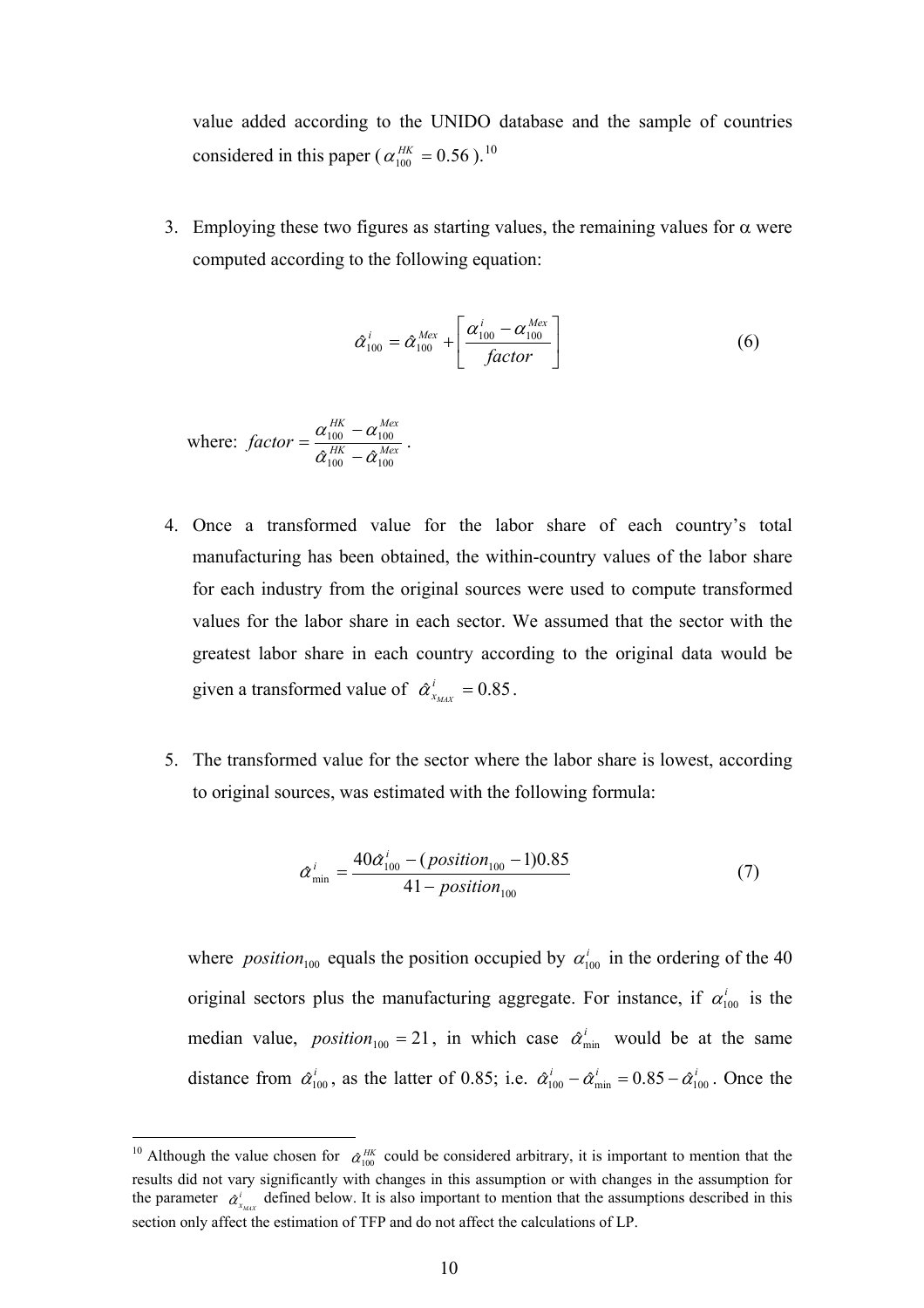minimum transformed value is established, the transformed values for the remaining 38 sectors are estimated according to:

$$
\hat{\alpha}_j^i = \hat{\alpha}_{\min}^i + (position_j - 1) \left[ \frac{0.85 - \hat{\alpha}_{\min}^i}{40} \right]
$$
 (8)

where *position* is the position occupied by  $\alpha_j^i$  in the ordering of the 40 original sectors plus the manufacturing aggregate. Thus,  $position_j$  takes the values 1, *position*<sub>100</sub> and 41, for  $\alpha_{\min}^i$ ,  $\alpha_{100}^i$  y  $\alpha_{\max}^i$ , respectively.

6. Once the transformed values for the labor share in each country and sector are obtained, using the constant returns to scale assumption we compute  $\hat{\beta}_{ii} = 1 - \hat{\alpha}_{ii}$ .

Series for capital stocks were unavailable at the disaggregated level required by this analysis. It was therefore necessary to estimate them using information on investment flows by country, sector and year. In the case of Mexico, the capital series prepared by Salgado and Bernal (2007) were used. These authors calculated each industry's capital stock for each year using an initial value of the capital stock reported in the 1993 Industrial Census (Censo Industrial) and investment series reported in the EIA for subsequent years. For the remaining countries, a perpetual inventory method was applied (see OECD, 2001). Given that the time period of available investment data was in many cases very short,  $K_{ij0} = \overline{I}_{ij} / \delta$  was used as the initial capital value, where

 $I_{ii} = \sum I_{ii} / T$ *T t*  $I_{ij}$  =  $\sum I_{ijt}$  /  $=\sum_{t=0} I_{ijt} / T$  is the average investment flow in industry *j* of country *i* and the rate of depreciation  $\delta$  was assumed to be  $\delta = 0.08$ , as suggested in Fraumeni (1997). From this initial value, the complete capital stock series were generated for  $t = 1, ..., T$  as:

$$
K_{ijt} = K_{ijt-1}(1-\delta) + I_{ijt}
$$
 (9)

It is important to mention that investment data for China, Hungary and Taiwan were not available and, therefore, it was not possible to calculate capital stocks with the previous method. Wage data for China and Taiwan was also unavailable, so that their respective labor shares could not be calculated either. In order to include such countries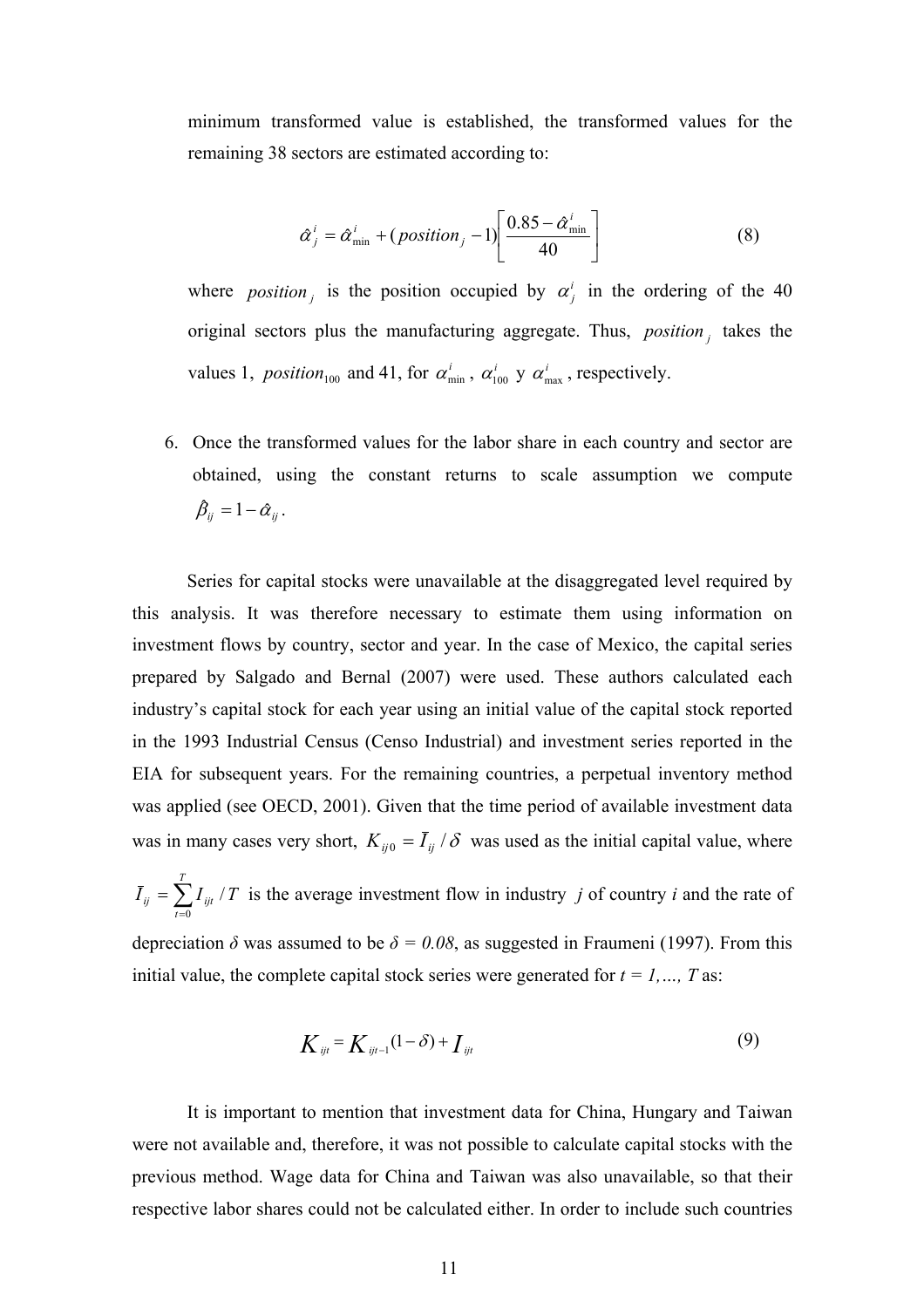in the analysis, some additional assumptions were made. Although these assumptions attempt to reflect such countries' levels of development, we have to accept that they are arbitrary and could affect TFP estimates. However, we found that variations in these assumptions did not have relevant effects on the results. In particular, the assumptions made are as follows:

a) To compute capital stock levels, we used the average ratio of capital to labor by sector in the remaining countries  $i = 1, \dots, I$ :

$$
c_{j_t} = \frac{1}{I} \sum_{i=1}^{I} \left( K_{ijt} / L_{ijt} \right) \tag{10}
$$

Based on (10), we assume that Taiwan exhibits a capital to labor ratio that is equal to the average of the other countries, that is  $c_{ji}^{Tw} = c_{ji}$ . We further assume that both China and Hungary have a below-average value for this ratio, so that we subtract half the distance between each sector's average and minimum from such ratio; i.e.:  $c^{Tw}_{jt} = c$ 

$$
c_{jt}^{Ch} = c_{jt}^{Hu} = c_{jt} - \frac{c_{jt} - \min_i \left( \frac{K_{ijt}}{L_{ijt}} \right)}{2} \tag{11}
$$

Finally, in order to obtain the estimated capital series for these countries, we multiply the capital to labor ratio assumed above to each country and sector's employment data:  $K_{ijt} = c_{jt}^{i} L_{ijt}$ .

b) Estimates for the labor share of each sector in these countries were obtained in a similar way. In particular, we assumed China has a labor share that equals the average of such shares per sector for the countries for which that information was available, and that Taiwan's share is higher than such average. For the latter country, half the distance between the maximum value and the average value of labor's share per sector was added to such average.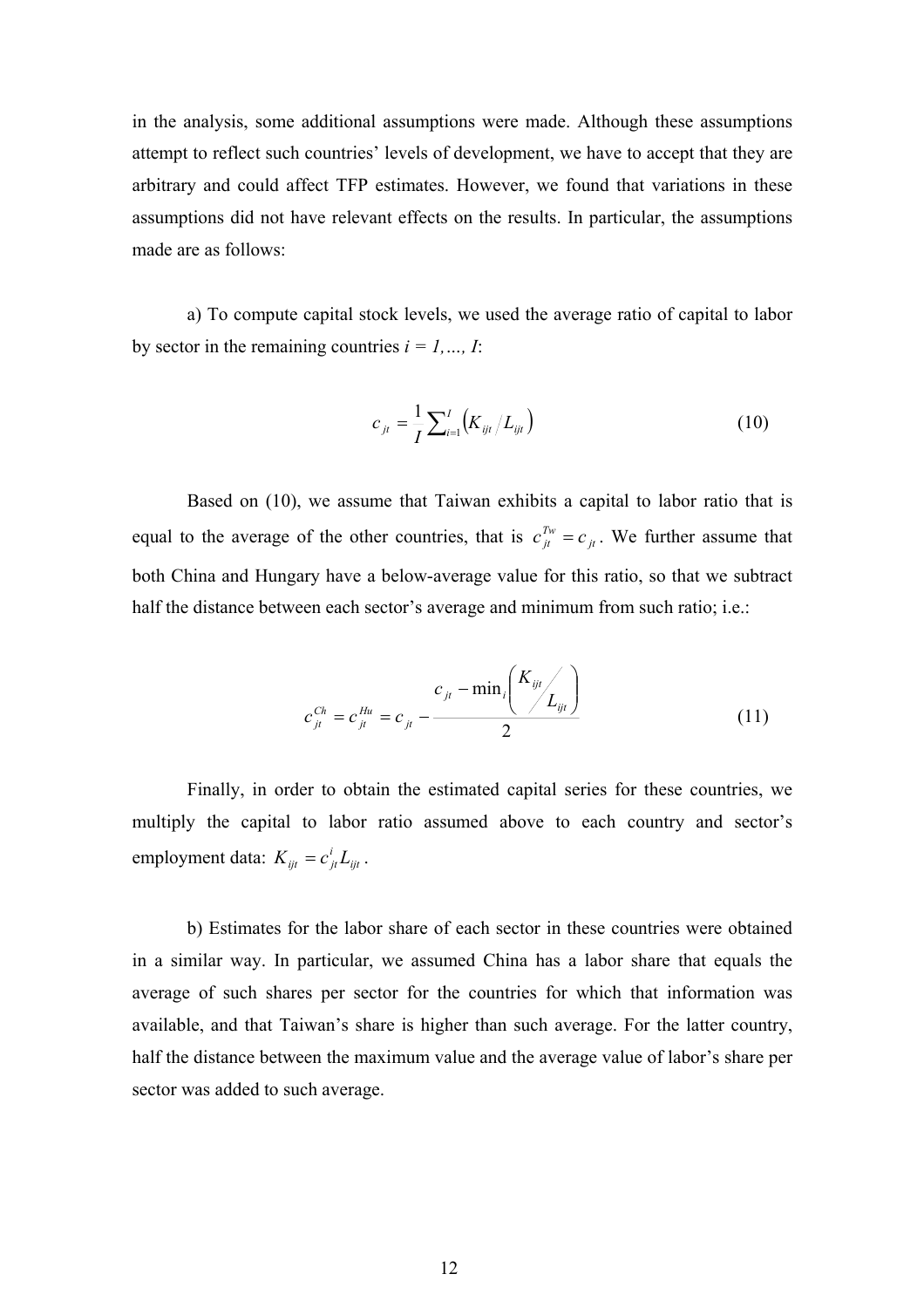#### <span id="page-14-0"></span>**2.4. Results**

 $\overline{a}$ 

We now present a summary of the results of the estimation of manufacturing productivity levels and growth rates in each country included in the analysis.<sup>[11](#page-14-0)</sup> Figure 1 compares Mexico's LP and TFP levels with those of the basket of its competitors and with U.S., Japan and Singapore. Similarly, Figure 2 illustrates the estimated LP and TFP growth rates for Mexico and its main competitors.<sup>[12](#page-14-0)</sup>

As mentioned previously, diverse data deficiencies could be causing biases in these estimates. However, the countries' ranking in terms of productivity levels does seem to correspond to prior expectations. As may be noted, Mexico exhibits lower productivity levels than developed countries such as Japan, the U.S. and Singapore, as well as several other countries in the basket of competitors which have risen faster in the value chain (South Korea, Taiwan and Hong Kong). On the other hand, Mexico seems to exhibit higher productivity levels than the rest of its competitors and, particularly, than those observed in China. It is important to note, however, that Mexico's TFP growth rates appear to be lower than those observed in most of the countries included in the basket of competitors and, in particular, in China.

We should emphasize that the results presented above correspond to the aggregate manufacturing industry and therefore do not allow identifying differences in the relative productivity with which each country produces different categories of manufactured goods. It is precisely the inter-sectoral variation in productivity differentials between Mexico and its competitors what will be used later to identify the links that productivity differentials among Mexico and its competitors could have with comparative advantage patterns and with the performance of exports to the U.S. market. In this context, Tables 1 and 2 illustrate a more disaggregated view of the levels and growth rates of LP and TFP, respectively. Columns (1) to (4) exhibit productivity levels in each of the 40 product categories defined for the study, normalized so that the

 $11$  It is worth noting that the ordering of countries according to manufacturing TFP does not necessarily coincide with the ordering that the countries would exhibit according to per capita GDP. The reason for this is that ordering countries in terms of manufacturing TFP does not consider the full factor endowments of each country or the degree of each country's specialization in manufacturing and nonmanufacturing sectors. Given differences in the availability of information, productivity levels for each country were estimated with different periods: the U.S., 1997-2001; Japan, 1994-2001; Singapore, 1994- 2002; Hong Kong, 1994-2002; South Korea, 1994-2002; Taiwan, 1994-2002; Mexico, 1997-2002; Portugal, 1994-2002; Turkey, 1993-2000; the Philippines, 1998-1999; Poland, 1994-2002; Thailand, 1998-2000; Malaysia, 2000-2001; Hungary, 1994-2002; Indonesia, 1998-2002; and China, 1994-2002.

<sup>&</sup>lt;sup>12</sup> Figure 2 omits countries for which productivity level estimates were based only on 2 or 3 years of available data (the Philippines, Thailand and Malaysia). This reflects the fact that, although it is possible to infer such countries' productivity levels, so few years of information makes it difficult to correctly estimate productivity growth rates since, in this context, their calculations would be significantly affected by short-run cyclical factors. The growth rates of more developed countries which do not belong to the basket of competitors were not included in this figure either.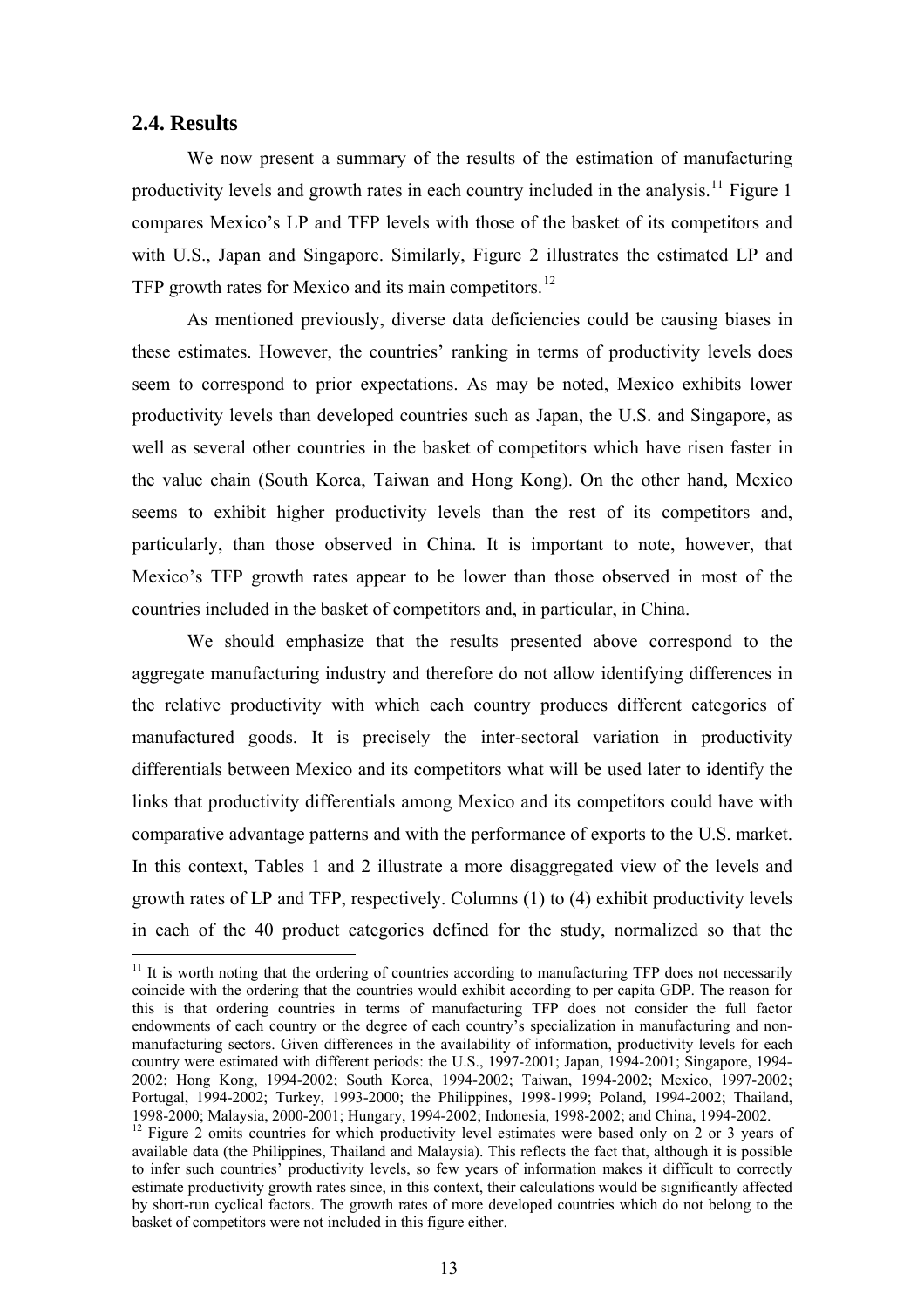<span id="page-15-0"></span>average level of each country is  $100<sup>13</sup>$  $100<sup>13</sup>$  $100<sup>13</sup>$  Columns (5) to (7) illustrate inter-sectoral differentials in Mexico's productivity levels, as compared to China, the basket of competitors without China and the basket including China. The categories are shown in decreasing order according to the differential of Mexico's productivity levels vis-á-vis China. Columns (8) to (11) include the average annual growth rates of the 40 manufacturing categories, while columns (12) to (14) illustrate Mexico's productivity growth rate differentials with respect to its competitors. The information summarized in these tables will be used later in the paper to assess the relevance of productivity differentials as determinants of Mexico's comparative advantages and recent export performance.

#### **2.5. Recent evolution of manufacturing productivity**

The remainder of the paper is based on productivity estimates starting in 1997. With this choice, we include the years when Mexico increased its trading integration with the U.S. after the North American Free Trade Agreement (NAFTA) came into effect, but we avoid the results from being affected by the effects of the 1995 crisis. Furthermore, the sample chosen allows making a comparison of the results for the period before China entered the World Trade Organization (WTO) with those for the years following such event.

In Chiquiar, Fragoso and Ramos Francia (2007), product categories covering around 90% of Mexican manufacturing exports were classified into three groups: i) product categories in which Mexico had apparently been losing comparative advantage in recent years; ii) products in which Mexico apparently does not have a comparative advantage; and, iii) products in which Mexico does not currently seem to be threatened by competition from the countries included in the basket of competitors. In this context, we present below a series of graphs illustrating the 1997-2002 evolution of Mexico's LP and TFP levels and growth rates with those of China and of the basket of competitors, for representative sectors in each of these three manufacturing categories.

 $\overline{a}$ 

<sup>&</sup>lt;sup>13</sup> Due to the fact that this analysis required us to define new manufacturing classifications in order to be able to combine information from different sources, the manufacturing categories presented here can in some cases differ in both their content and denomination from the categories shown in Chiquiar, Fragoso and Ramos Francia (2007).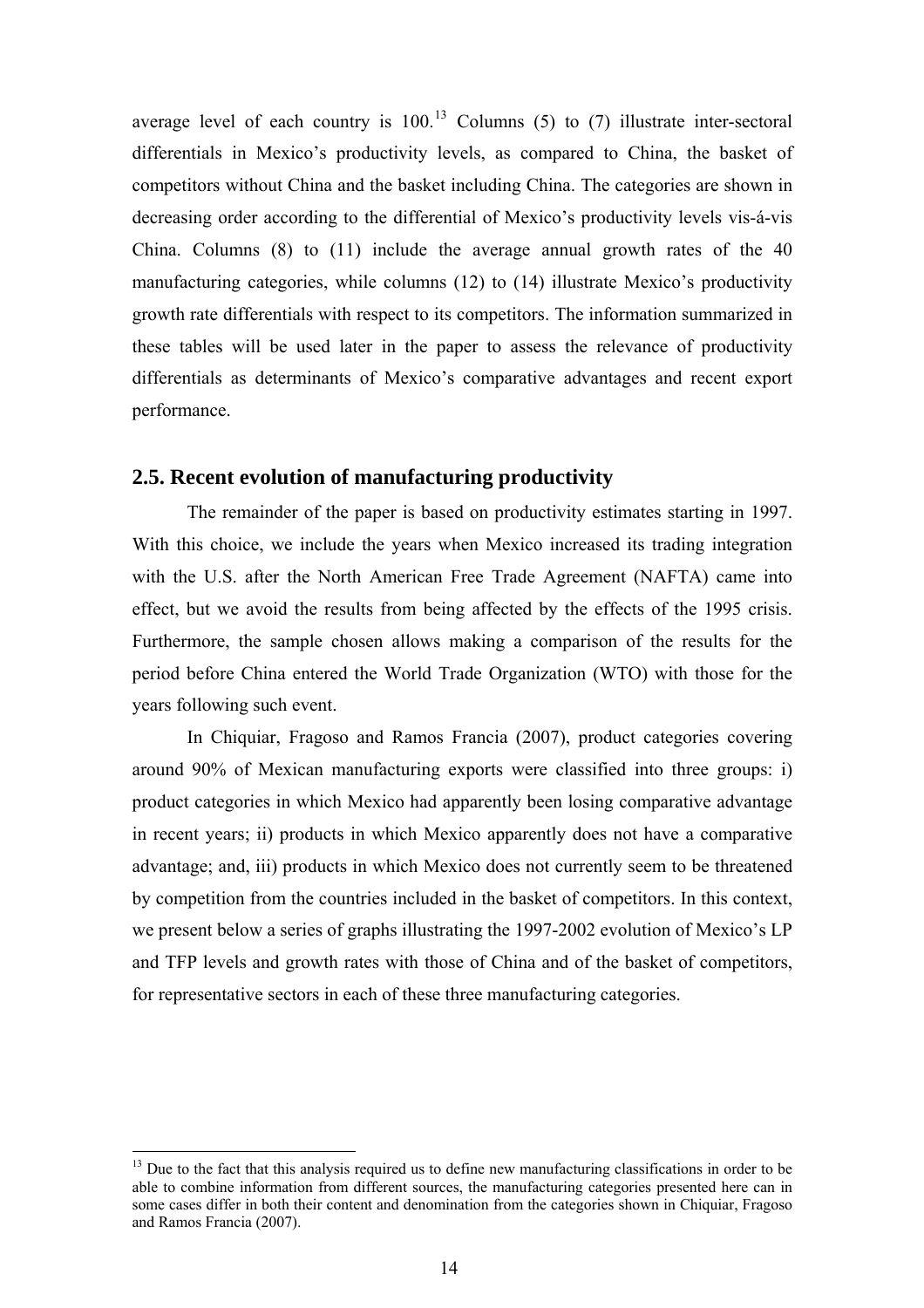# **2.5.1. Categories in which Mexico has been losing comparative advantage**

Figures 3 to 5 exhibit results for the three main categories of the first group of products identified in Chiquiar, Fragoso and Ramos Francia (2007). The group contains products in which, according to that study's results, Mexico has recently been losing comparative advantage with respect to China and the basket of competitors. Such group includes: i) Electrical machinery, apparatus and appliances (15.0% of manufacturing exports in 2005); ii) Telecommunication and sound recording and reproducing equipment (14.2%); iii) Office and automatic data processing machines  $(6.1\%)$ ; iv) Furniture and its parts (3.0 %); and, v) Non-metallic mineral manufactures (1.3%).

As may be seen, in the first few years of the sample period, Mexico's TFP levels in these products tended to be higher than those of its competitors. However, this group of countries has tended to reach Mexico's productivity levels over time and, in the cases of telecommunications and sound recording and reproducing equipment and of office and automatic data processing machines, they have overtaken them. This mainly reflects the fact that the basket includes countries that have achieved greater technological advances in such products. It is worth mentioning that Mexico's productivity growth rates in these sectors tend to be significantly lower that those of its competitors and, especially, than China's growth rates. This could represent a threat to Mexico's competitiveness in this type of industries in the near future.

## **2.5.2. Categories in which Mexico apparently has no comparative advantage**

The second group of categories contains sectors in which, according to the results in Chiquiar, Fragoso and Ramos Francia (2007), Mexico apparently has no comparative advantage with respect to China or the basket of competitors. This group includes: i) Articles of apparel and clothing accessories (4.1%); ii) Miscellaneous manufactured articles, such as toys and sporting goods (2.8%); iii) Manufactures of metals (2.8%); iv) Textile yarn, fabrics, made-up articles (1.3%); v) Prefabricated buildings, sanitary, plumbing, heating and lighting fixtures and fittings (0.9%); and, vi) Photographic apparatus, equipment and supplies and optical goods (0.4%).

Figures 6 to 8 suggest that Mexico's productivity levels tend to be systematically higher than those of its competitors in the first three categories of this second group of manufacturing activities. In proportional terms, however, these differentials are lower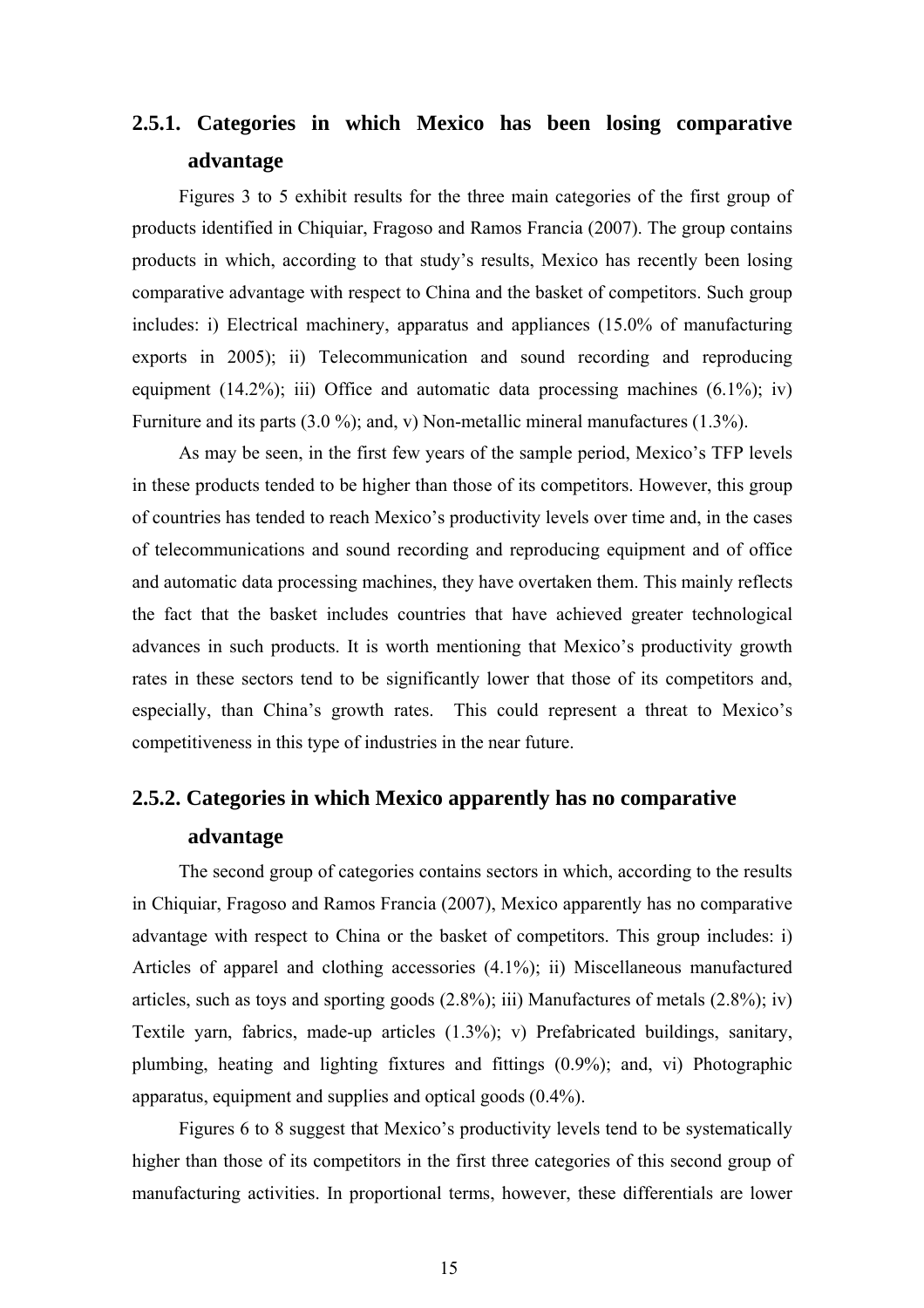<span id="page-17-0"></span>than those observed in 1997 for the first group of categories, where Mexico initially seems to have had a comparative advantage. In other words, productivity differentials between Mexico and its competitors tend to be higher in the first group than in the second group, even though they continue to be positive in the latter.<sup>[14](#page-17-0)</sup> It is important to recall that, within a Ricardian framework, what is relevant to determine comparative advantage is the degree of industry-level differences in countries' relative productivity levels, and not absolute productivity levels.<sup>[15](#page-17-0)</sup>

#### **2.5.3. Categories in which Mexico does not appear to be threatened**

Finally, Figures 9 to 11 illustrate the three main categories making up the group of sectors which in Chiquiar, Fragoso and Ramos Francia (2007) were considered as not being threatened by competition from China and other Asian countries. Such group includes: i) Road vehicles (19.3%); ii) Power generating machinery and equipment (4.8%); iii) General industrial machinery and equipment (4.6%); iv) Professional, scientific and controlling instruments and apparatus  $(4.6\%)$ ; and, v) Beverages  $(1.6\%)$ .

As may be seen, Mexico has similar or higher productivity levels than Asian countries, and higher levels than China. Nonetheless, even in these sectors, China's productivity tends to grow at a faster pace than Mexico's. In such context, as confirmed in Chiquiar, Fragoso and Ramos Francia (2007), it is not possible to discard the possibility that the Mexican automotive industry could become vulnerable if China starts to enter into the automobile export market in the future. Furthermore, we have to recognize that, in this type of categories and, particularly, in the automotive industry, there may be other regions which exert greater competition on Mexican products.

 $\overline{a}$ 

 $14$  To give an example of this point, consider a comparison between productivity differentials in the cases of apparel and clothing accessories and of office and automatic data processing machines. As can be seen, although in Apparel and clothing accessories Mexico systematically exhibits a TFP level around 6 times larger than the one estimated for China, according to the results this proportional difference is significantly lower than the one observed in the case of office and data processing machines (around 36 times). This result is in line with the ordering of relative productivities summarized in Table 2, where Mexico TFP, relative to that of China, is higher in office and data processing machines than in apparel

 $15$  Differences between Mexico and China's wage levels reflect, among other things, differentials in such economies' average productivity. These wage differentials could be higher than productivity differentials in some sectors where Mexico apparently continues to enjoy greater productivity, as seems to be the case of Apparel and clothing accessories. In such context, the sectors in which Mexico would maintain comparative advantage would only be those where the productivity differential is higher than the wage differential. Thus, although Mexico appears to have systematically higher productivity levels than China in sectors such as Apparel and clothing accessories, this does not necessarily imply that it enjoys a comparative advantage with respect to China in these activities.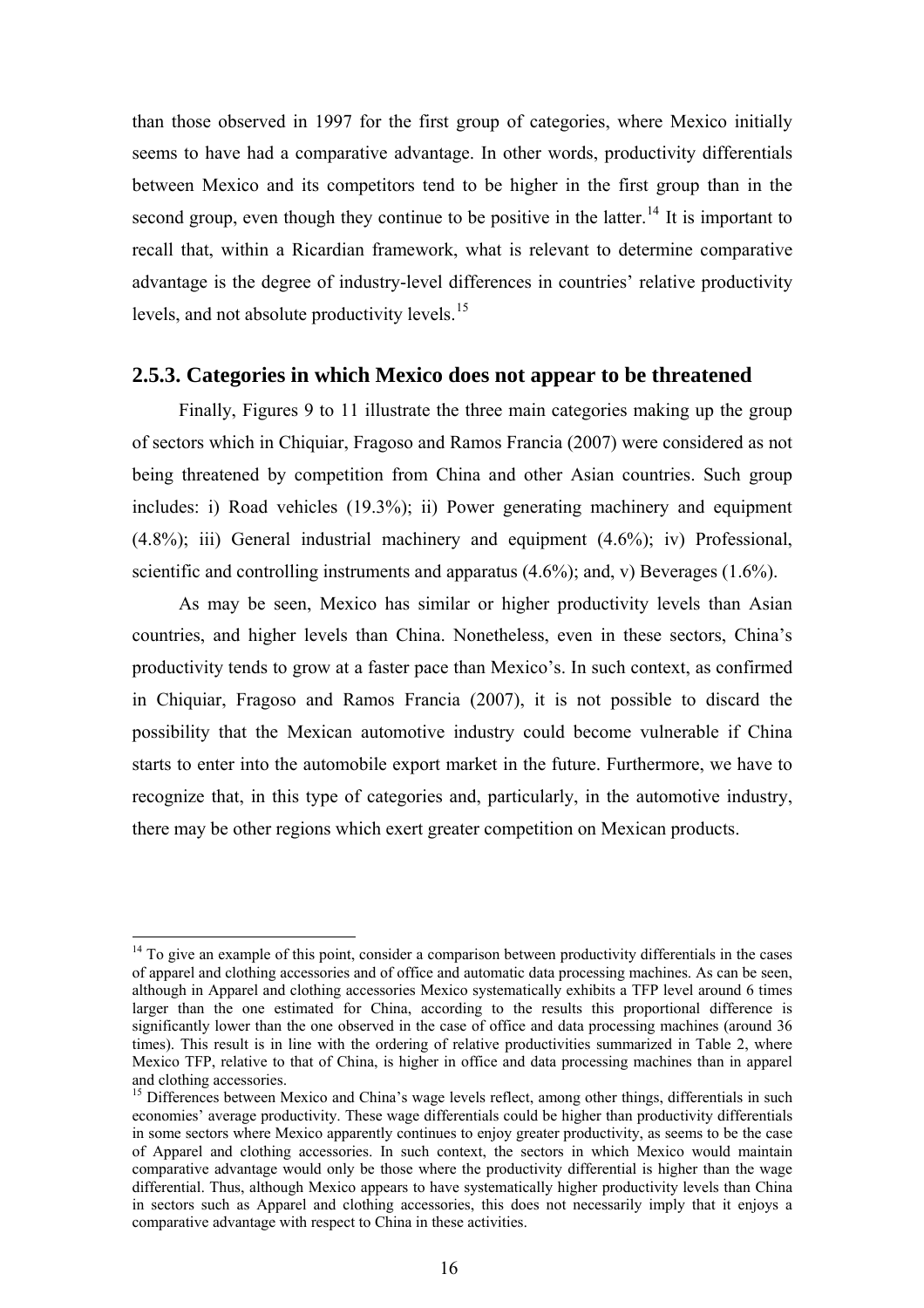#### <span id="page-18-0"></span>**3. Productivity, comparative advantage and export performance**

This section illustrates the links that industry-specific productivity differentials between Mexico and its competitors could have with the Revealed Comparative Advantage (RCA) indexes calculated in Chiquiar, Fragoso and Ramos Francia (2007) and with the relative performance of these countries' exports to the U.S. market. As in the aforementioned study, the analysis is based on dispersion diagrams and on the calculation of Spearman's rank correlation coefficients.<sup>[16](#page-18-0)</sup> These correlation coefficients measure the degree of *ordinal* association between two series. In this study in particular, they are used to assess the degree of similarity between the ranking of manufacturing categories according to Mexico's productivity differentials *vis-à-vis* its competitors and their ranking in terms of Mexico's RCA or of its export performance with respect to its competitors, independently of the *cardinal* properties of the series used to make these assessments.

Formally, we study the correlations between average productivity estimates for 1997-2002 and average RCA indexes, along with relative export performance, for 1996- 2005. In order to identify if China's entrance to the WTO had an effect on these correlations, the analysis is also made for two relevant sub-periods: i) 1997-2001; and, ii) 2002-2005. All the analysis is carried out in terms of a comparison between Mexico and China, as well as a comparison between Mexico and the basket of remaining competitors. For each category *i*, productivity differentials between Mexico and its competitors are measured as  $LP_{MEX}^i / LP_{Comm}^i$  and  $TFP_{MEX}^i / TFP_{Comm}^i$ , while Mexico's comparative advantages relative to its competitors are measured as  $RCA_{MEX}^i / RCA_{Comm}^i$ . Meanwhile, to measure Mexico's relative export performance, the "market gain" variable defined in Chiquiar, Fragoso and Ramos Francia (2007) was used. This measurement corresponds to the difference between the absolute change of Mexico's exports to the U.S. and the absolute change of China or the basket's exports to such market by category, expressed as a proportion of the sum of Mexico and China's (or the basket's) exports to the U.S. of the same product category; i.e.: *Comp*  $LP_{MEX}^i$  /  $LP_{Comp}^i$  and  $TFP_{MEX}^i$  /  $TFP_{Comp}^i$  $\mathit{RCA}_{\mathit{MEX}}^i$  /  $\mathit{RCA}_{\mathit{Comp}}^i$ 

$$
Market\; Gain_i = \frac{\Delta X_i^{Mexico} - \Delta X_i^{China}}{X_i^{Mexico} + X_i^{China}}
$$
\n(12)

 $\overline{a}$ 

<sup>&</sup>lt;sup>16</sup> We attach to the Spearman correlation coefficients one, two or three asterisks when they are statistically significant at a 10%, 5% or 1% level, respectively.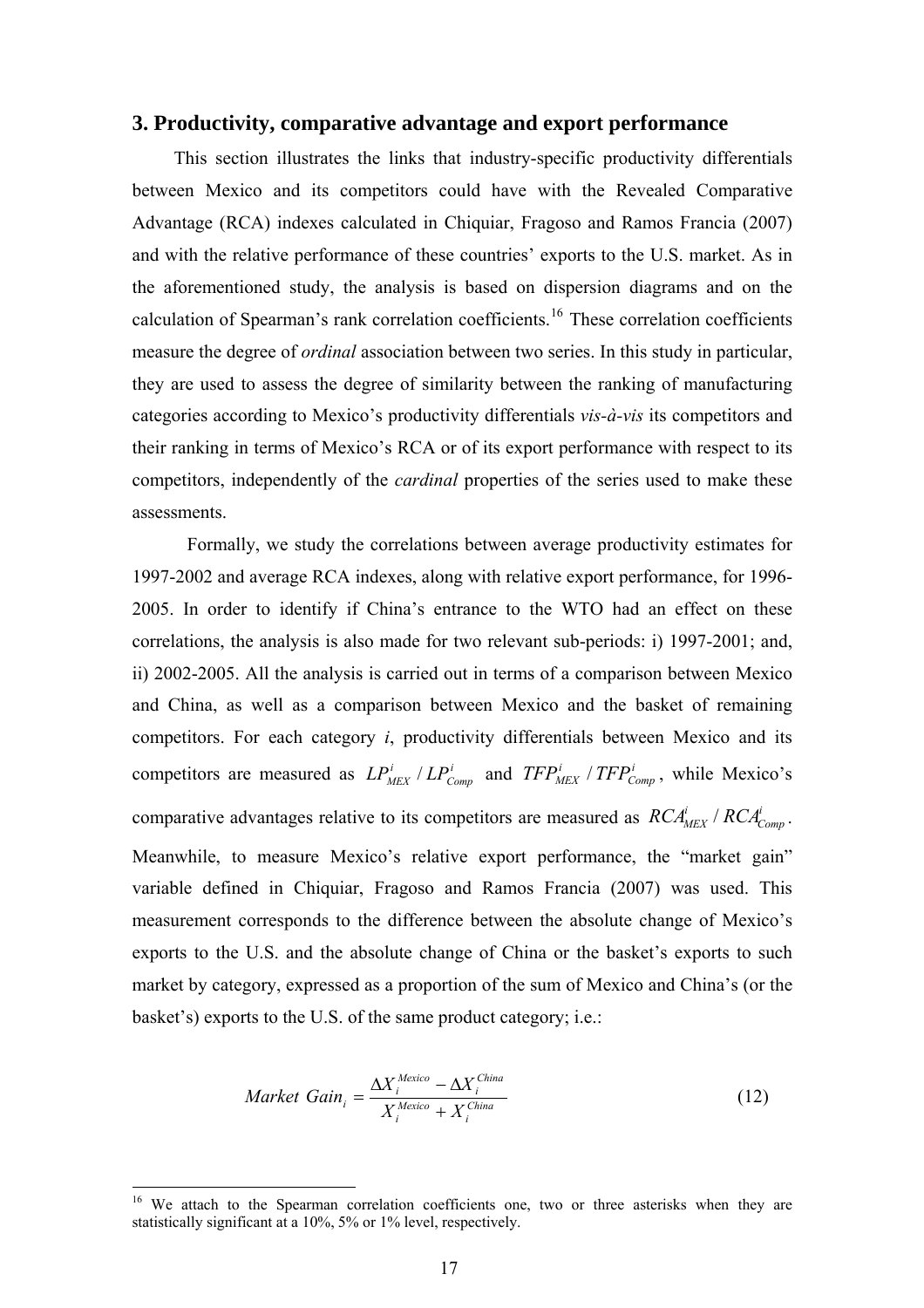We first study the correlation between productivity differentials and Mexico's revealed comparative advantages vis-á-vis its competitors. The correlation between productivity differentials and Mexico's export performance in the U.S. market is analyzed afterwards.

#### **3.1. Productivity differentials and revealed comparative advantages**

Figures 12 and 13 illustrate the correlations between Mexico's LP levels, relative to China and its other close competitors, and the corresponding relative RCA indexes. Meanwhile, Figures 14 and 15 show the results of a similar analysis, except that productivity differentials are now based on the countries' TFP calculations. The left side of each graph exhibits the calculation for 1996-2005 as a whole, while on the right hand side we include the results for the periods before and after China's entrance to the WTO.

As may be noted, when we analyze the correlation between Mexico's pattern of comparative advantages, relative to China, and these countries' productivity differentials, there is a positive and statistically significant correlation only after China's entry into the WTO. As suggested in Chiquiar, Fragoso and Ramos Francia (2007), this could be indicating that China's trade patterns may have been more consistent with this country's comparative advantages when it entered the WTO. On the other hand, when we study the correlation between productivity differentials and the pattern of comparative advantages of Mexico vis-à-vis the rest of its competitors, we also find a positive and statistically significant correlation, but only when TFP is used as a measure of productivity.

#### **3.2. Productivity differentials and export performance**

We now follow a similar approach to study the correlation between Mexico's productivity, compared to its competitors (measured with LP and TFP), and the relative performance of Mexico's exports to the U.S. market. The results are illustrated for the sub-periods before and after China entered the WTO since, as documented in Chiquiar, Fragoso and Ramos Francia (2007), the performance of Mexico's manufacturing exports in the U.S. market changed precisely after such event. Figures 16-19 summarize the results.

In line with the results of the previous sub-section, LP differentials between Mexico and China appear to exhibit a positive and statistically significant correlation with Mexico's relative export performance after China entered the WTO. Likewise, just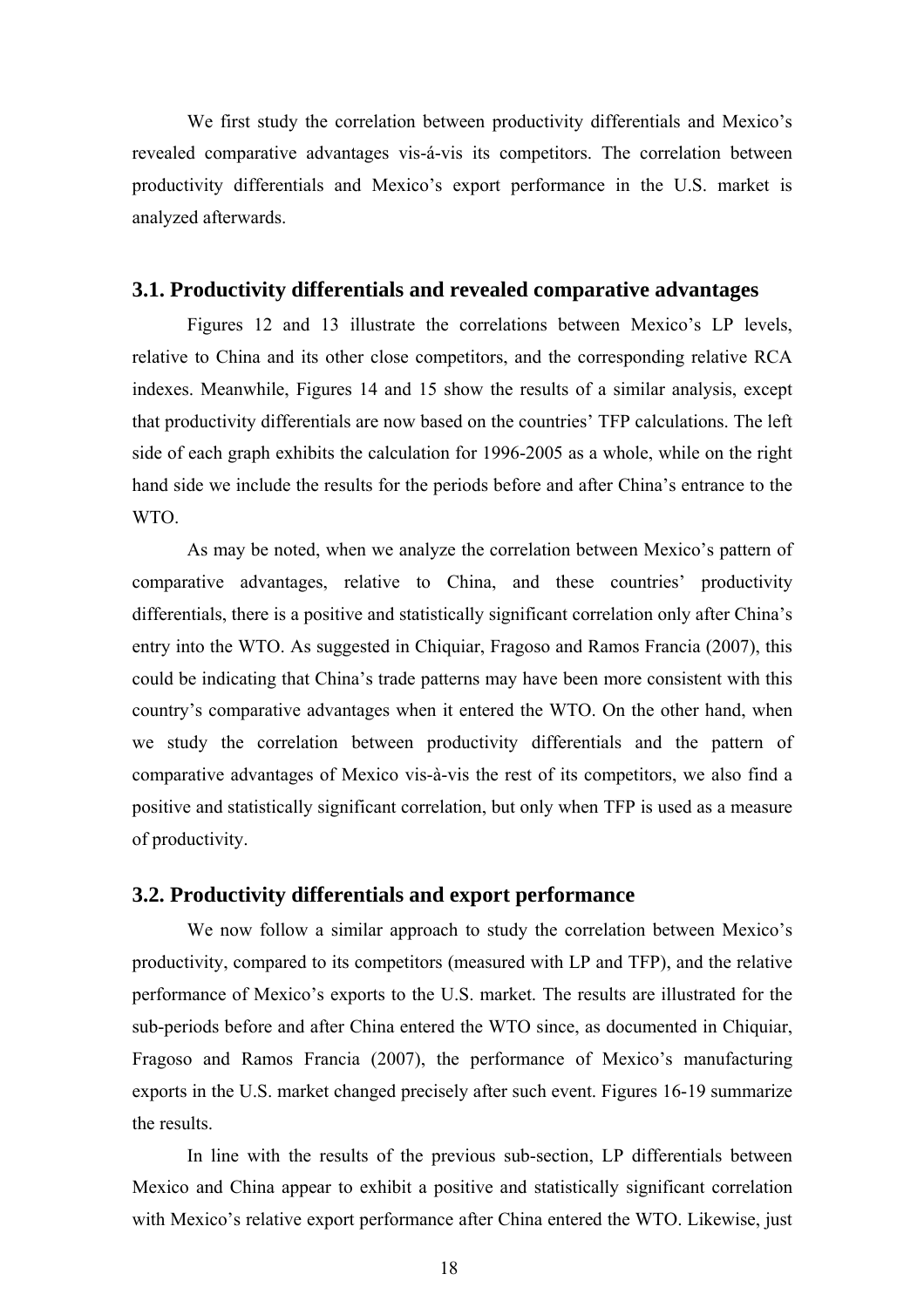as in the previous analysis, when the correlation between Mexico's relative performance and relative productivities with respect to the rest of the basket of competitors is analyzed, the results suggest a positive and statistically significant correlation when TFP is used as a measure of productivity.

Concluding this section, it is relevant to note that the results seem to suggest that Mexico's export performance, relative to its competitors, is apparently related with the presence of productivity differentials. Indeed, Mexico's export performance seems to have been relatively more favorable in sectors where it enjoys relatively higher productivity differentials with respect to its competitors. However, it is worth pointing out that such hypothesis has still not been evaluated against a relevant alternative, which could suggest that Mexico's comparative advantages and export performance are responding to differences in factor endowments instead. For this reason, a multivariate analysis is carried out in the following section.

#### **4. Econometric estimates**

The evidence in the previous section suggests that Mexico's pattern of comparative advantages and its export performance seem to be significantly correlated with its productivity differentials with respect to its main competitors. However, the analysis undertaken in that section does not allow distinguishing between a case where comparative advantage and export performance are truly determined by productivity differentials, from cases where other determinants, such as differences in relative factor endowments, are driving the performance of such variables. In fact, the productivity differentials computed before could be affected by differences in certain factor endowments that were not explicitly controlled for in their estimation. For example, the productivity estimates could appear to be higher in countries that have larger endowments of human capital and, in particular, would be especially affected in sectors that are more intensive in skilled labor. Not taking this into account could lead us to conclude that a Ricardian hypothesis is relevant when, in reality, it is the difference in human capital endowments what may be leading the results we have obtained.

Given the above, in this section we estimate several regressions that try to identify the relevance of productivity differentials, as compared to differences in factor endowments, as determinants of Mexico's comparative advantages and export performance, relative to the other countries included in the analysis. That is, we attempt to find econometric evidence that allows distinguishing between a Ricardian and a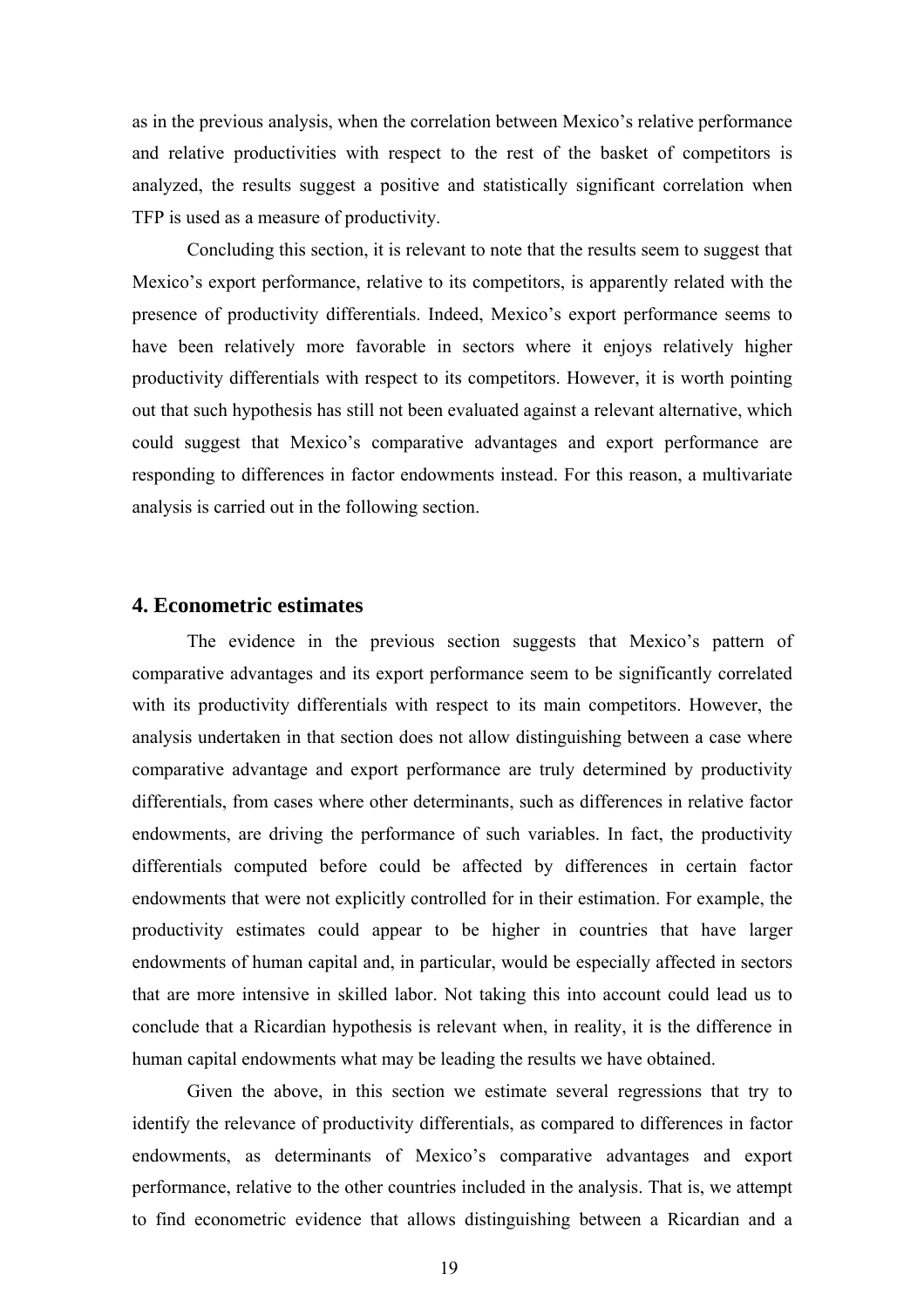<span id="page-21-0"></span>Heckscher-Ohlin type hypothesis regarding the determinants of the recent behavior of Mexican manufacturing exports.

Two groups of regressions were estimated. We first estimated models where Mexico's comparative advantages, relative to its competitors, potentially depend on both productivity differentials and on industry-level physical and human capital intensity. In order to measure the intensity with which each product category uses such inputs, information from INEGI's Annual Industrial Survey concerning the share of physical capital in total costs, as well as each activity's relative mean wages, as compared to those for total manufacturing (in order to estimate the average qualification level of each sector's workers), was used.<sup>[17](#page-21-0)</sup> Second, regression models were estimated where the relative performance of Mexican manufacturing exports to the U.S. depends on the same type of independent variables.

We should emphasize some important caveats related to this analysis. In particular, the results of this section may be especially affected by the limited information available. First, reflecting the fact that, in order to be able to combine data from different sources, it was necessary to reduce the level of disaggregation of the information used, the regressions are based on only 39 observations.<sup>[18](#page-21-0)</sup> Second, errors in our productivity measurements could affect the results against the Ricardian hypothesis, reflecting the "attenuation bias" of coefficients associated with variables measured with error. As a consequence, there could be significant relationships between comparative advantage and productivity, or between export performance and productivity, which may not be identified by the analysis that follows. Thus, the results must be taken with care and, in particular, should be considered as illustrative and not as precise estimates.

### **4.1. RCA, productivity and factor endowments**

 $\overline{a}$ 

This section describes the results of diverse regression models in which the countries' relative comparative advantages depend on productivity differentials (as

 $17$  Note that this procedure implies two assumptions which are maintained in the analysis: i) to evaluate the Heckscher-Ohlin hypothesis, we adopt the assumption that China and the basket of competitors use a similar technology as Mexico; and, ii) we assume three factors: unskilled labor, physical capital and human capital. Indeed, when the share of physical capital in total cost (which corresponds to 1 minus labor's share) is included in the regressions, together with a measure of human capital, it is possible to identify any specialization pattern in terms of the three aforementioned factors. It is worth noting that an extended version of the Heckscher-Ohlin hypothesis, which included transportation and electrical energy as additional inputs, was also analyzed. Nonetheless, no additional results were obtained from such specification.

<sup>18</sup> As mentioned in Section 2, the maximum disaggregation level which could be defined for manufacturing categories, so that the information from different sources would be comparable, was 40 comprehensive categories. However, the category for Tobacco Products was an outlier and thus was eliminated from the regressions.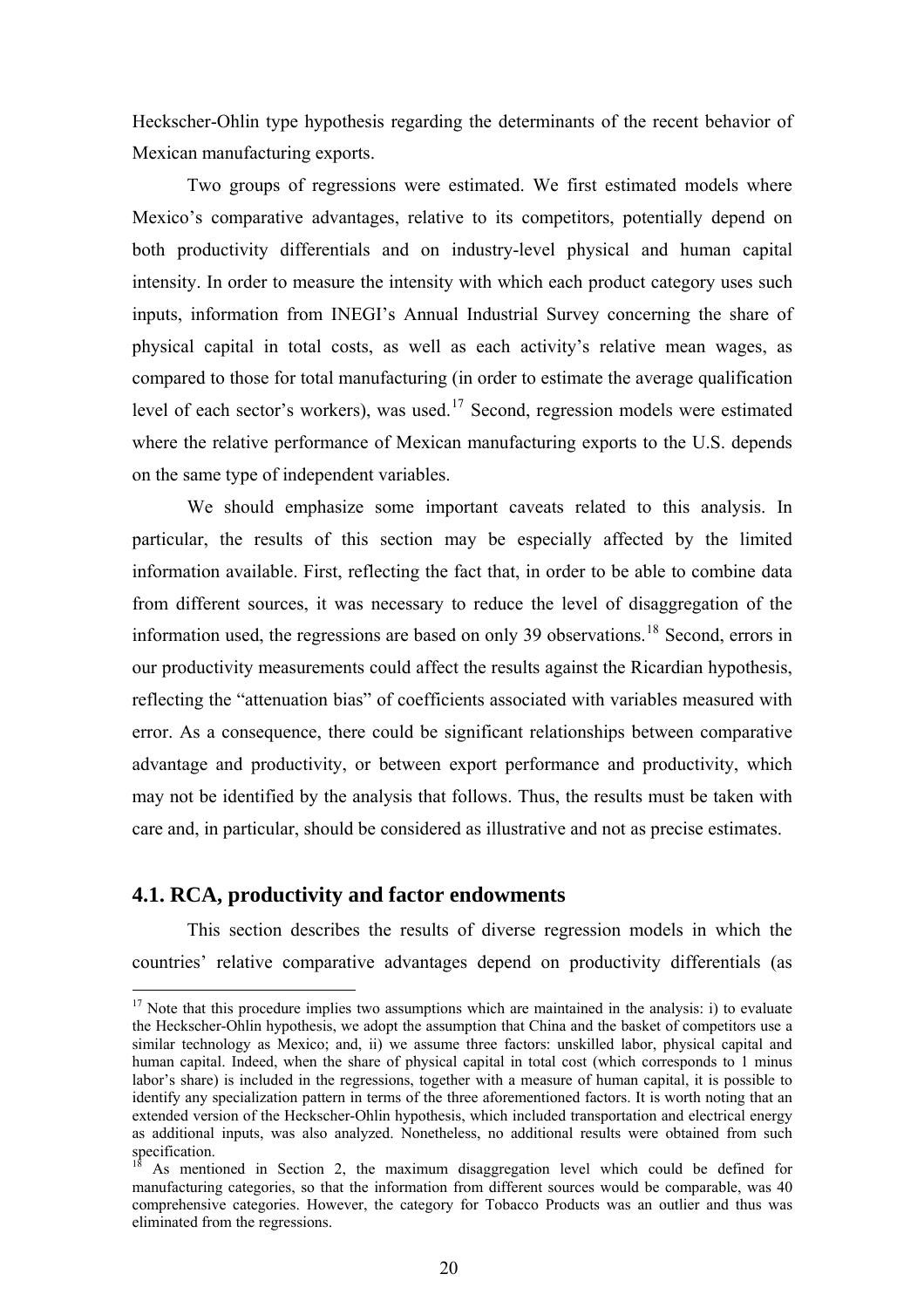<span id="page-22-0"></span>measured with either LP or TFP) and on the factor intensity of different manufacturing categories. In order to have a reference case, we first analyze the determinants of the comparative advantage patterns of Mexico, China and the basket of Mexico's competitors, when these are compared with the comparative advantage pattern of a developed country, such as the U.S. We then apply the same methodology to identify the determinants of Mexico's comparative advantages, when they are compared to those of its competitors. For the analysis that follows, we separate the basket of competitors into China, the "high-tech competitors" (South Korea, Hong Kong and Taiwan) and the remaining countries (which we will call the "low-tech competitors"). The reason for separating the group of competitors as above reflects the fact that the comparative advantage patterns and export performance of each of the different groups may depend on different factors, when they are compared with a country such as Mexico.

#### **4.1.1. RCA with respect to the U.S.**

 $\overline{a}$ 

Tables 3 to 6 summarize the results of regression models which attempt to identify the determinants of the comparative advantage patterns of Mexico, China and the basket of high and low tech competitors, respectively, when they are compared with the U.S. own pattern of comparative advantages.<sup>[19](#page-22-0)</sup> The regressions summarized in each column of the tables vary according to the combination of independent variables they contain. In particular, the first 2 equations (columns denominated ec. (1) and ec. (2), respectively) summarize the regression results where each countries' RCA, relative to the U.S., only depends on productivity differentials measured with TFP or LP, respectively. Equation (3) only includes physical and human capital intensities, while equations (4) and (5) combine variables associated with LP and TFP differentials with the factor use intensities.

In general, the results suggest that the productivity differentials of Mexico, China and the baskets of Mexico's competitors with respect to the U.S. do not appear to explain such countries' patterns of comparative advantage in international markets. In contrast, factor endowments do seem to be a relevant determinant of such advantages. This can be appreciated by noting that the goodness of fit *F* test rejects the null

 $19$  Each table exhibits the regression coefficients associated with each of the explanatory variables included in the regression, including within parenthesis the Student´s *t* statistic, whose significance at 10, 5, or 1% is shown by 1, 2, or 3 asterisks, respectively. The last rows include the determination coefficient  $R^2$ , the adjusted  $R^2$  and the *p* value for the goodness of fit *F* test, in which the null hypothesis is that all the regression coefficients (except the constant) are jointly zero. Regressions for Mexico and for the basket of competitors (excluding China) are based on data for the complete sample period, while regressions for China only include the data corresponding to the period after its entry to the WTO.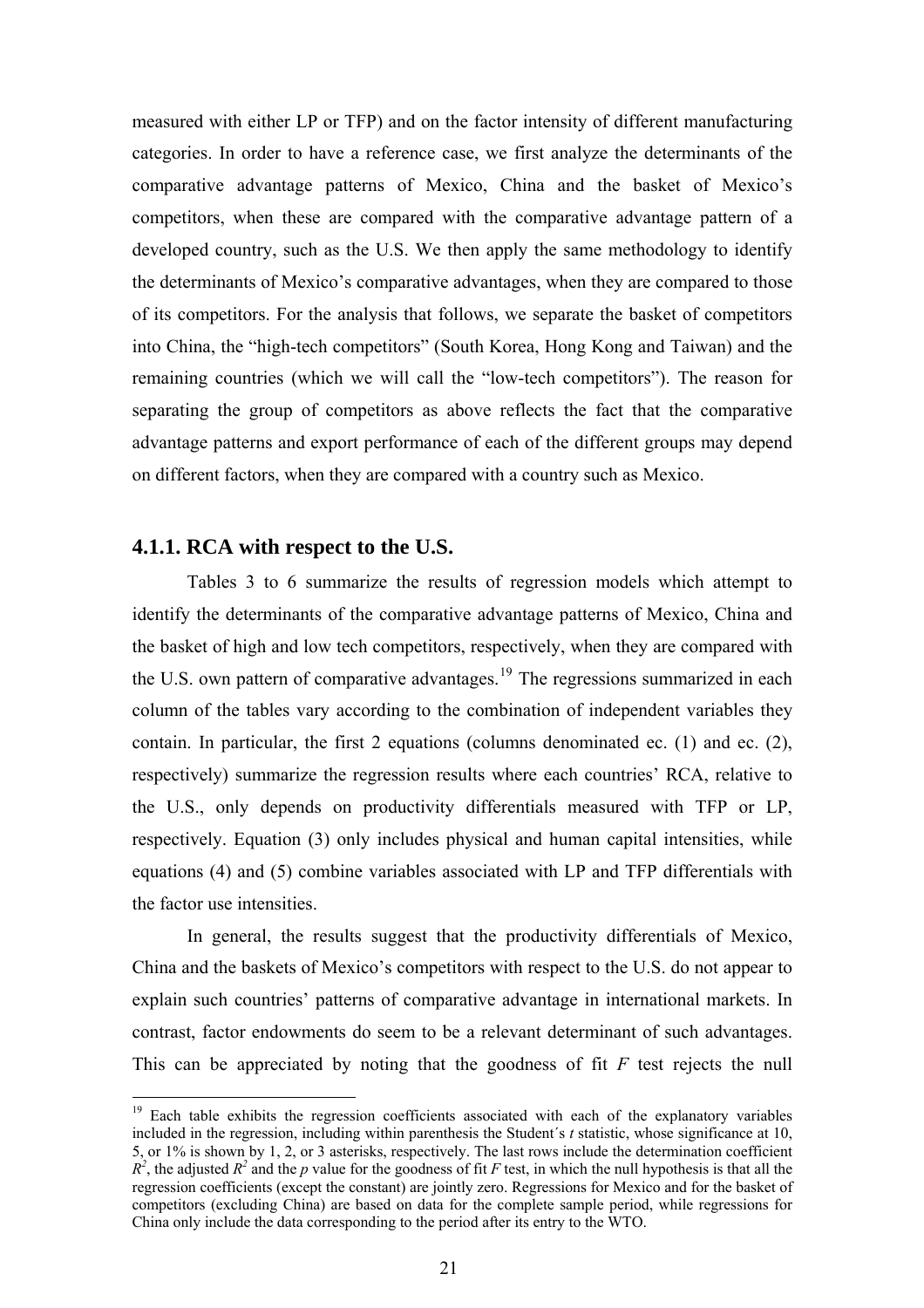hypothesis only when variables associated with each category's factor intensity are included.

Likewise, with the exception of the basket of high technology competitors (which will be discussed below), the rejection of such hypothesis reflects the statistical significance of the coefficient associated with relative wages. The negative value of this coefficient in the regressions of Mexico, China and the low-tech basket suggests that, as expected, the comparative advantages of such countries in international markets apparently lie in low-skilled labor intensive goods. In contrast, in the case of the countries in the high tech basket, the rejection of the null hypothesis is associated with the significance of the coefficient related with the intensity of physical capital, which appears with a positive coefficient. This result seems to reflect the fact that this basket includes countries which have achieved high rates of physical and human capital accumulation. Thus, such countries seem to be producing and exporting goods with similar human capital intensity and, according to the results, greater physical capital intensity than the U.S.

#### **4.1.2. Mexico's RCA, relative to its competitors**

Tables 7 to 9 summarize the results obtained when, following the same methodology as in the previous exercises, we estimate regressions trying to identify the determinants of Mexico's comparative advantages, when they are compared to China and to each basket of competitors, respectively. The structure of the tables is similar to the ones presented before.

Regarding the determinants of Mexico's comparative advantages with respect to China, the results suggest that productivity differentials are the only relevant variable. Indeed, we may note in Table 7 that the productivity differential between these two countries, measured with either LP or TFP, is the only variable which systematically appears in the regressions with a statistically significant coefficient. The value of this coefficient is consistently positive which, in line with a Ricardian hypothesis, suggests that Mexico tends to exhibit a greater revealed comparative advantage index (relative to China) in product categories where its productivity differential with respect to China is larger. This result contrasts with those in the previous subsection, where Mexico's comparative advantages with respect to the U.S. seemed to reflect mainly differences in factor endowments.

It is interesting to contrast the results above with those obtained when Mexico's comparative advantages are compared with those of the competitors in the high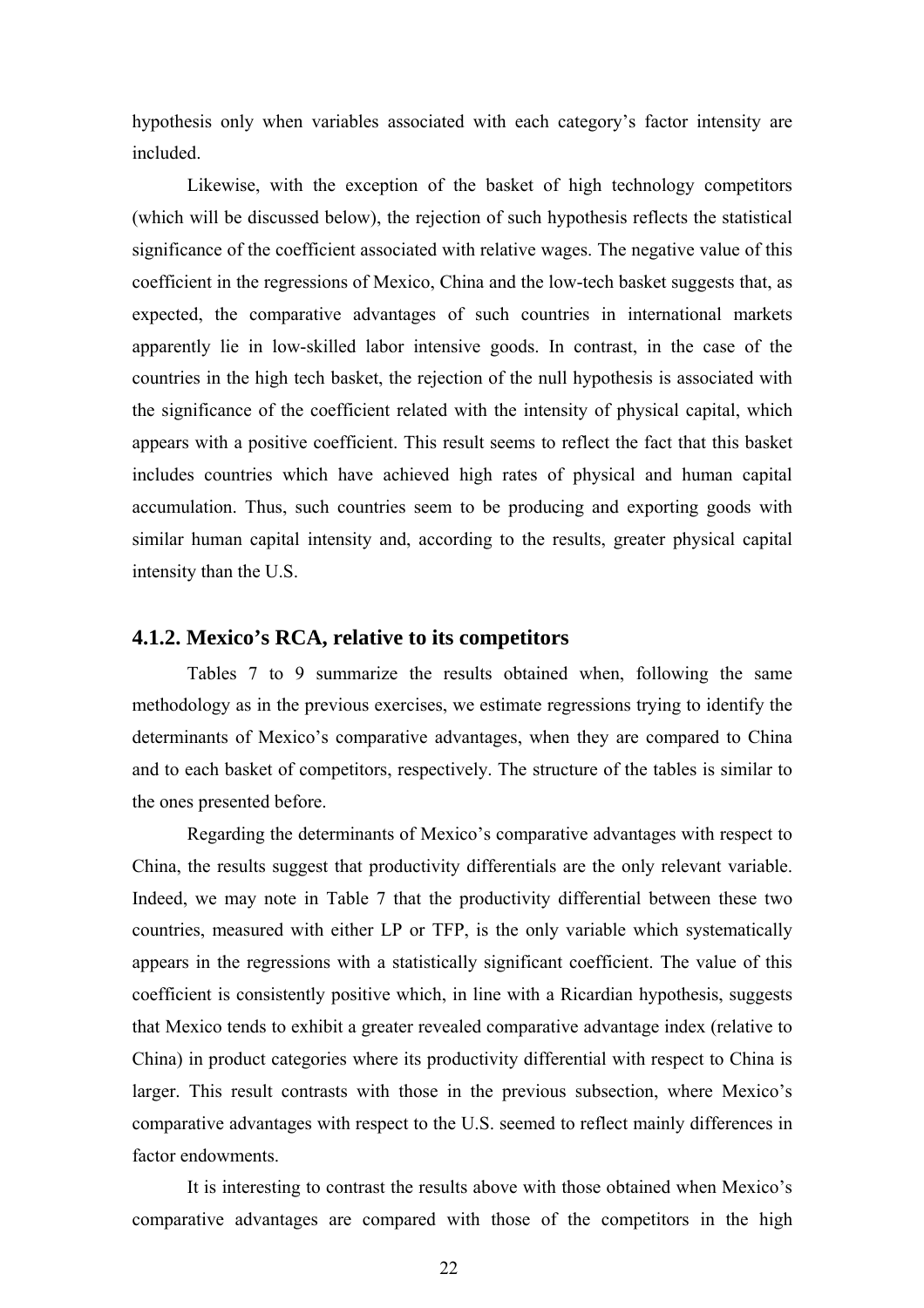<span id="page-24-0"></span>technology basket. In this case the results suggest that, as above, productivity differentials measured with TFP are a relevant variable determining Mexico's pattern of comparative advantages (see Table 8). On the other hand, labor productivity differentials do not seem to have explanatory power in these regressions. The statistical significance of TFP differentials persists when variables associated with the Heckscher-Olin model are included in the regression (see ec. (4)). It is worth noting that the intensity of human capital also appears as significant in this regression, which suggests that the specification in the fourth column is the most appropriate among the different models shown in Table  $8^{20}$  $8^{20}$  $8^{20}$  Taking this regression as a reference, the results suggest that both productivity differentials and the intensity of human capital are relevant in determining Mexico's pattern of comparative advantages relative to the high technology competitors. In particular, Mexico tends to exhibit a larger revealed comparative advantage index (relative to these countries) in goods where it has a relatively higher productivity and/or in goods which are relatively less intensive in skilled labor.<sup>[21](#page-24-0)</sup>

Thus, when Mexico is compared to countries with relatively similar factor endowments, such as China, productivity differentials appear to be the fundamental driver of the differences in comparative advantage patterns observed across countries. However, when Mexico is compared with countries which have risen faster in the value chain, it seems that its relatively lower endowment of human capital is also relevant to explain its specialization patterns. Once again, this evidence is consistent with the idea that the comparative explanatory power of Heckscher-Ohlin and Ricardian models depends on the degree to which the factor endowments of the countries being compared differ.

Finally, Table 9 summarizes the results when we compare Mexico's comparative advantages with those of the low tech basket of competitors. In this case, the only relevant variable in the regressions seems to be the intensity of human capital, which appears with a positive sign. This result appears to suggest that Mexico tends to specialize in products which are more intensive in human capital than those countries. In the following sub-section, we will see further evidence supporting this hypothesis. Furthermore, although productivity differentials do not seem to be a significant variable

 $\overline{a}$ 

<sup>&</sup>lt;sup>20</sup> In fact, as can be seen in the table, this model entails a slightly higher adjusted  $R^2$ , as well as a stronger rejection of the null hypothesis that all coefficients are zero than the other regressions.<br><sup>21</sup> Regressions (3) and (5) in Table 8 would seem to suggest that the intensity of physical capital is a

significant variable in this model. However, this seems to be a result of a specification error. In particular, these regressions do not include TFP differentials which, as has been noted, do appear to be relevant regressors. When such differentials are included in equation (4), the intensity of physical capital loses statistical significance. Thus, its statistical significance in regressions (3) and (5) seems to be reflecting the omission of a relevant variable which may be correlated with it.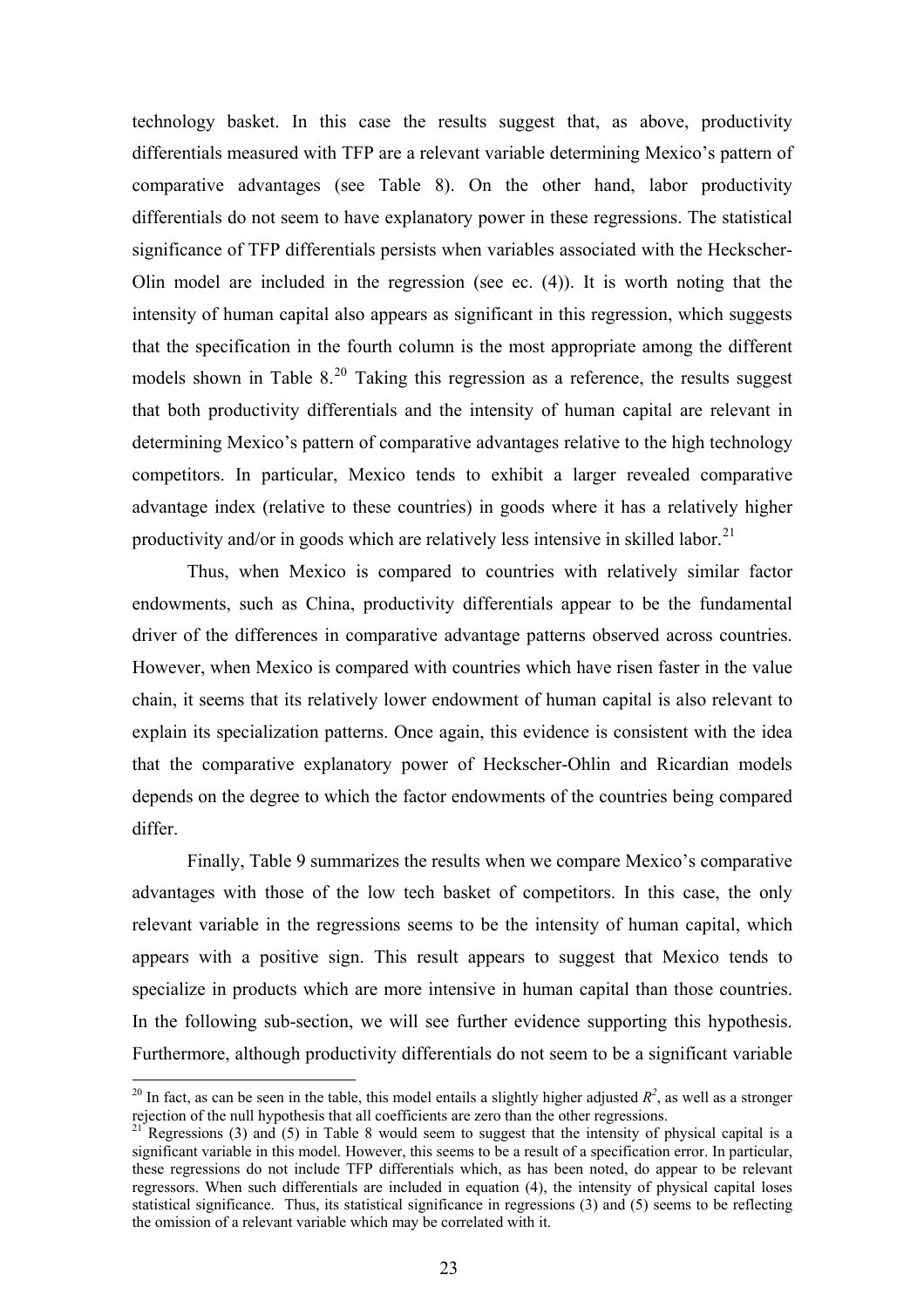<span id="page-25-0"></span>in the regressions in Table 9, the additional results we present below will be more supportive of the idea that these differentials are indeed relevant determinants of Mexico's export performance relative to the low-tech basket of competitors.

#### **4.2. Export performance, productivity and factor endowments**

This section presents the results of regressions that are similar to those in the previous section, but the dependent variables are now related to Mexico's export performance to the U.S., relative to that of China and of the high and low technology baskets, respectively. In particular, the dependent variables correspond to the market gain measurements described in equation (12). The results are summarized in Tables 10, 11 and 12. The first column of each table presents the results of a regression in which the performance of Mexican exports, relative to the relevant country or group of countries of comparison, depends only on the corresponding ratio of comparative advantages. This is made simply to show the significantly positive association between the relative comparative advantage index and relative market performance. Specifications (2) and (3) include only the productivity differential measured with TFP and LP, respectively, as explanatory variable. Specification (4) only includes variables associated with factor intensity, while specifications (5) and (6) include both factor intensity variables and productivity differentials measured with TFP and LP, respectively.

As may be noted, the results of these regressions tend to give additional support to the previous section's most relevant conclusions, and also lead to several additional insights:

a) In line with the previous results, the productivity differential between Mexico and China, as measured with either LP or TFP, seems to be the relevant determinant of Mexico's export performance, relative to China (see Table 10). In particular, Mexico seems to exhibit a relatively more favorable performance in product categories where its productivity differential with respect to China is higher.<sup>[22](#page-25-0)</sup> Meanwhile, the variables that approximate factor intensity do not seem to have explanatory power in the regressions that attempt to explain Mexico's export performance, relative to China.

 $\overline{a}$ 

 $22$  It is important to recognize that this inference is based on coefficients with a 10% significance.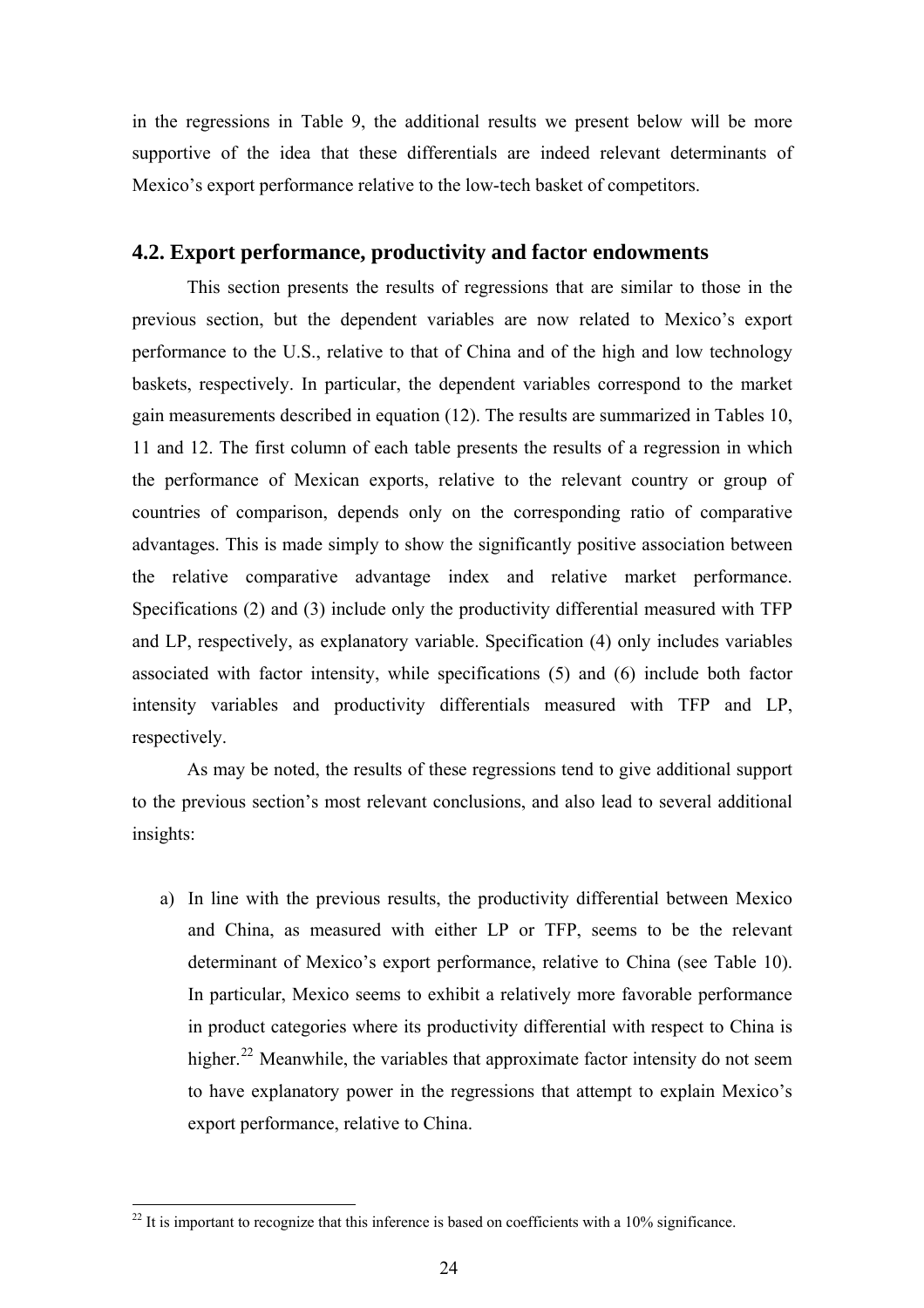- <span id="page-26-0"></span>b) The results of the regressions that try to explain Mexico's export performance, relative to the basket of high-tech competitors, are also very similar to those obtained in the previous section (see Table 11). Indeed, productivity differentials appear as relevant variables to explain Mexico's export performance with respect to this basket of countries, independently of whether additional variables are included or not. According to the adjusted  $R^2$ , TFP differentials seem to have a slightly greater explanatory power than LP differentials. Likewise, just as in the previous section, the regression which seems to have the greatest explanatory power is the one that includes the TFP differential, as well as the variables associated with the Heckscher-Ohlin model (ec. (5)). In line with the previous section, the results suggest that Mexico tends to have a less favorable export performance in goods where it has a relatively lower productivity and/or in products which are relatively more intensive in human capital. $^{23}$  $^{23}$  $^{23}$
- c) Finally, with respect to the comparison of Mexico with the basket of low technology competitors, and in contrast to the regressions in the previous section, the LP differential appears with a significantly positive sign, independently of whether other variables are included or not. Furthermore, turning to regression (6), which has the greater explanatory power according to the adjusted  $R^2$ , the results are still in line with the hypothesis that, once the effects of productivity differentials are controlled for, Mexico has a relatively better export performance as these countries in goods which are more intensive in human capital.

### **5. Conclusions**

 $\overline{a}$ 

The results of this paper suggest that Mexico and several of its competitors' comparative advantages, as compared to those of developed countries such as the U.S., seem to be determined by their relatively lower endowment of skilled labor and, therefore, tend to support a Heckscher-Ohlin type hypothesis to explain their

 $^{23}$  Once again, equations (4) and (6) would seem to suggest that the intensity of physical capital is a significant variable in such model. Just as in the previous section, this seems to reflect the omission of a relevant variable (i.e. the TFP differential).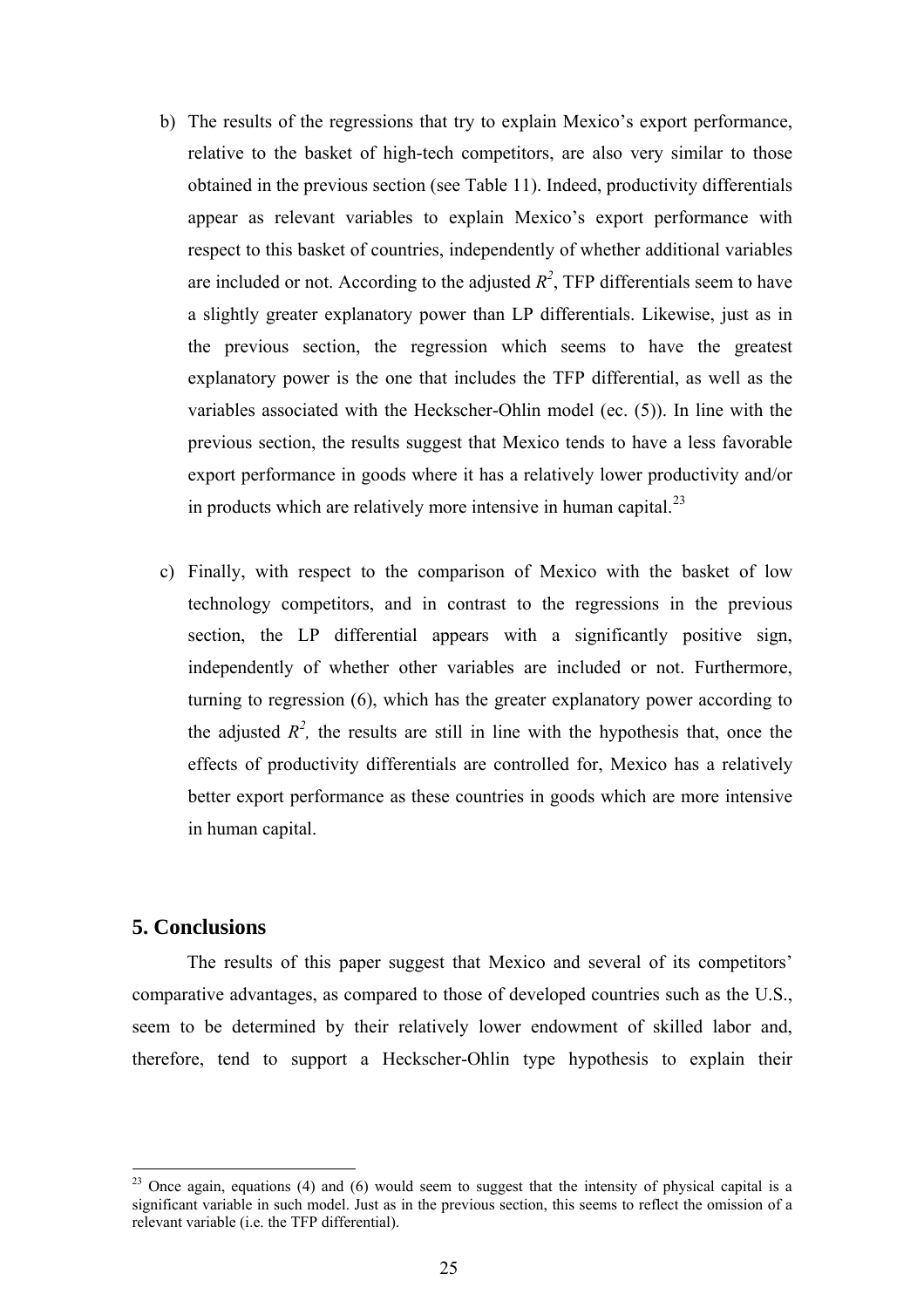<span id="page-27-0"></span>specialization patterns.<sup>[24](#page-27-0)</sup> Nonetheless, once the analysis focuses within this group of countries and, in particular, when Mexico's patterns of comparative advantages and export performance are compared with those of its main competitors, productivity differentials tend to become more relevant determinants of such economies' specialization patterns.<sup>[25](#page-27-0)</sup> The evidence suggests, however, that even within this group of countries, relative differences in human capital endowments have certain explanatory power for the observed specialization patterns and export performance.

Thus, the abundance of relatively unskilled labor in Mexico seems to be a factor determining its specialization patterns. This feature locates Mexico in markets where other large economies with relatively similar factor endowments have entered recently. With respect to several of these countries, such as China, the determinant of Mexico's comparative advantages and export performance is apparently related with productivity differentials. However, Mexico's relatively smaller endowment of human capital also seems to have influenced its recent export performance, as compared with some other competitors which have risen faster in the value chain.

The results described above represent a significant challenge for the Mexican economy, if we take into account the facts that its productivity growth tends to be lower than the one registered by its closest competitors, and that several of these countries have achieved a more accelerated accumulation of human capital. This may have relevant implications for the Mexican economy's recent and future performance. In particular, low productivity growth rates, together with relatively low levels of human capital, can be part of the set of fundamental factors that have caused Mexico to differ from other countries that have achieved higher economic growth rates during recent years (see Ramos-Francia, 2006). It is for this reason that, within the research agenda concerning Mexico's competitiveness, research intended to identify the main factors hindering productivity in the Mexican manufacturing industry is especially relevant.<sup>[26](#page-27-0)</sup>

 $\overline{a}$ 

<sup>&</sup>lt;sup>24</sup> However, some of Mexico's relevant competitors, such as South Korea, Taiwan and Hong Kong, have managed to climb the value chain and, as a result, their comparative advantages currently seem to reflect the higher levels of physical and human capital they have accumulated.

 $25$  In more formal terms, it would seem that Heckscher-Ohlin type mechanisms determine in which diversification cone these countries are located in, while Ricardian productivity differentials determine the specific specialization pattern of each country within their respective cones.<br><sup>26</sup> The paper by Salgado and Bernal (2007) represents the first attempt in Banco de México to address this

topic.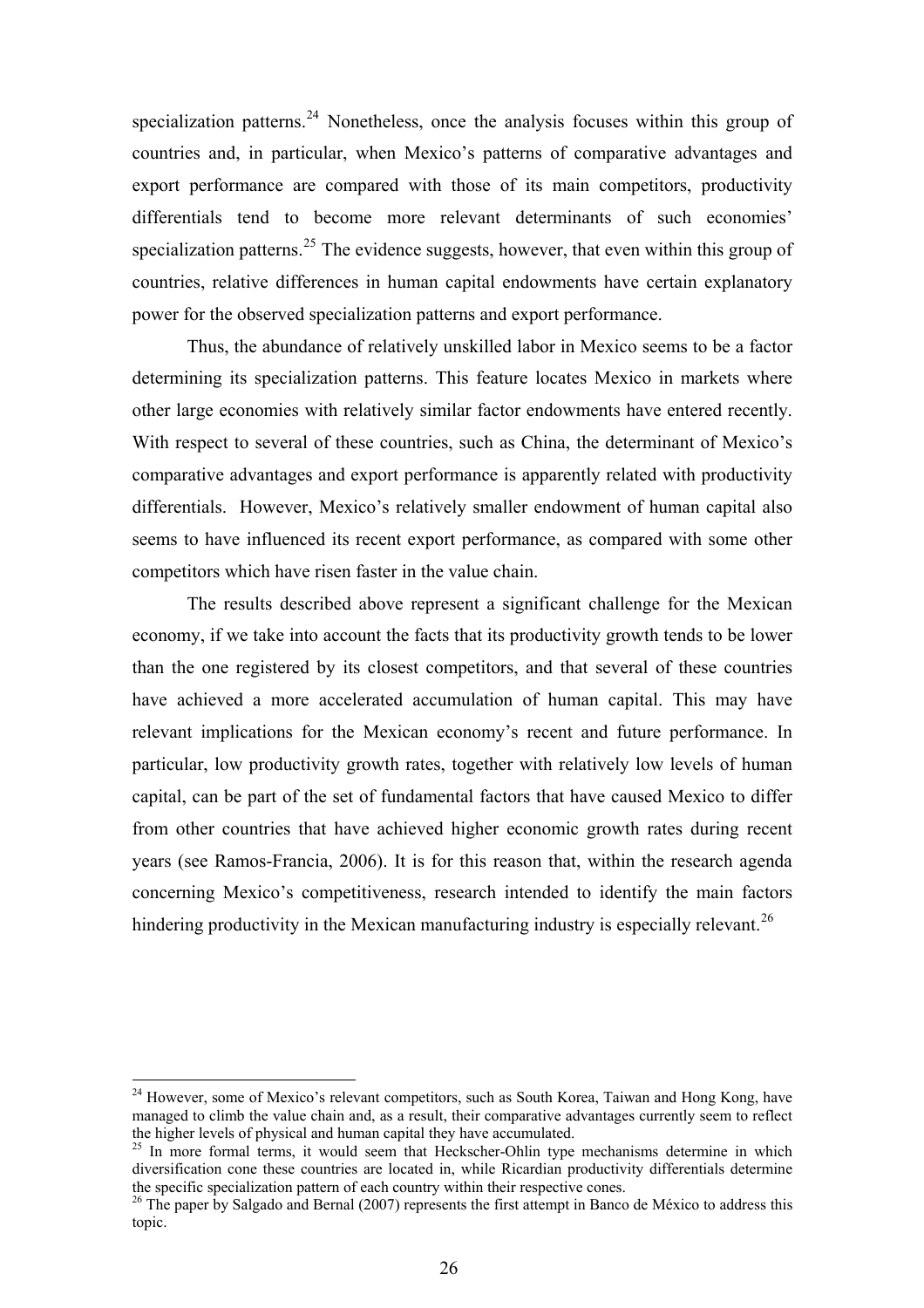## **References**

Banco de México (2007). Informe sobre la Inflación Octubre–Diciembre 2007 y Programa Monetario para 2008. México, D.F.

Bernanke, B. and Gürkaynak, R. (2001), "Is Growth Exogenous? Taking Mankiw, Romer and Weil Seriously," NBER Working Papers 8365, National Bureau of Economic Research.

Bosworth, B. and Collins, S. M. (2003), "The Empirics of Growth, an Update." Brookings Papers on Economic Activity.

Census and Statistics Department. Hong Kong. http://www.censtatd.gov.hk/hong\_kong\_statistics/index.jsp

Chiquiar, D., Fragoso, E. and Ramos Francia, M. (2007), "La Ventaja Comparativa y el Desempeño de las Exportaciones Manufactureras Mexicanas en el Periodo 1996-2005", Banco de México Working Paper 2007-12.

Debaere, P. (2003), "Relative Factor Abundante and Trade." Journal of Political Economy 111 (3), 589-610.

Fraumeni, B. M. (1997), 'The Measurement of Depreciation in the U.S. National Income and Product Accounts', Survey of Current Business 77, 7—23.

García-Verdú, R. (2005), "Factor Shares from Household Survey Data." Banco de México Working Paper 2006-05.

Gollin, D. (2002), "Getting Income Shares Right", Journal of Political Economy 110, 458-474.

Groningen Growth and Development Centre (2005), 60-Industry Database. http//:www.ggdc.net.

Harrigan. J. (1997), "Technology, Factor Supplies, and International Specialization: Estimating the Neoclassical Model." American Economic Review, 87 (4), 475-494.

INEGI (2002), Encuesta Industrial Anual. http//:www.inegi.gob.mx.

Lai, H. and Chun Zhu, S. (2007), "Technology, Endowments and the Factor Content of Bilateral Trade." Journal of International Economics 71, 389-409.

Loayza, N., Fajnzylber, P. and Calderón, C. (2004), "Economic Growth in Latin America and the Caribbean: Stylized Facts, Explanations and Forecasts." Working Paper No. 265, Central Bank of Chile.

OECD. (2001), "Measurement of Capital Stocks, Consumption of Fixed Capital and Capital Services". OECD Research, OECD Secretary General, Paris.

Ramos-Francia, M. (2006). "Crecimiento y Competitividad de la Economía Mexicana", Revista de Administración Pública, Instituto Nacional de Administración Pública (INAP), 112, pp. 131-159.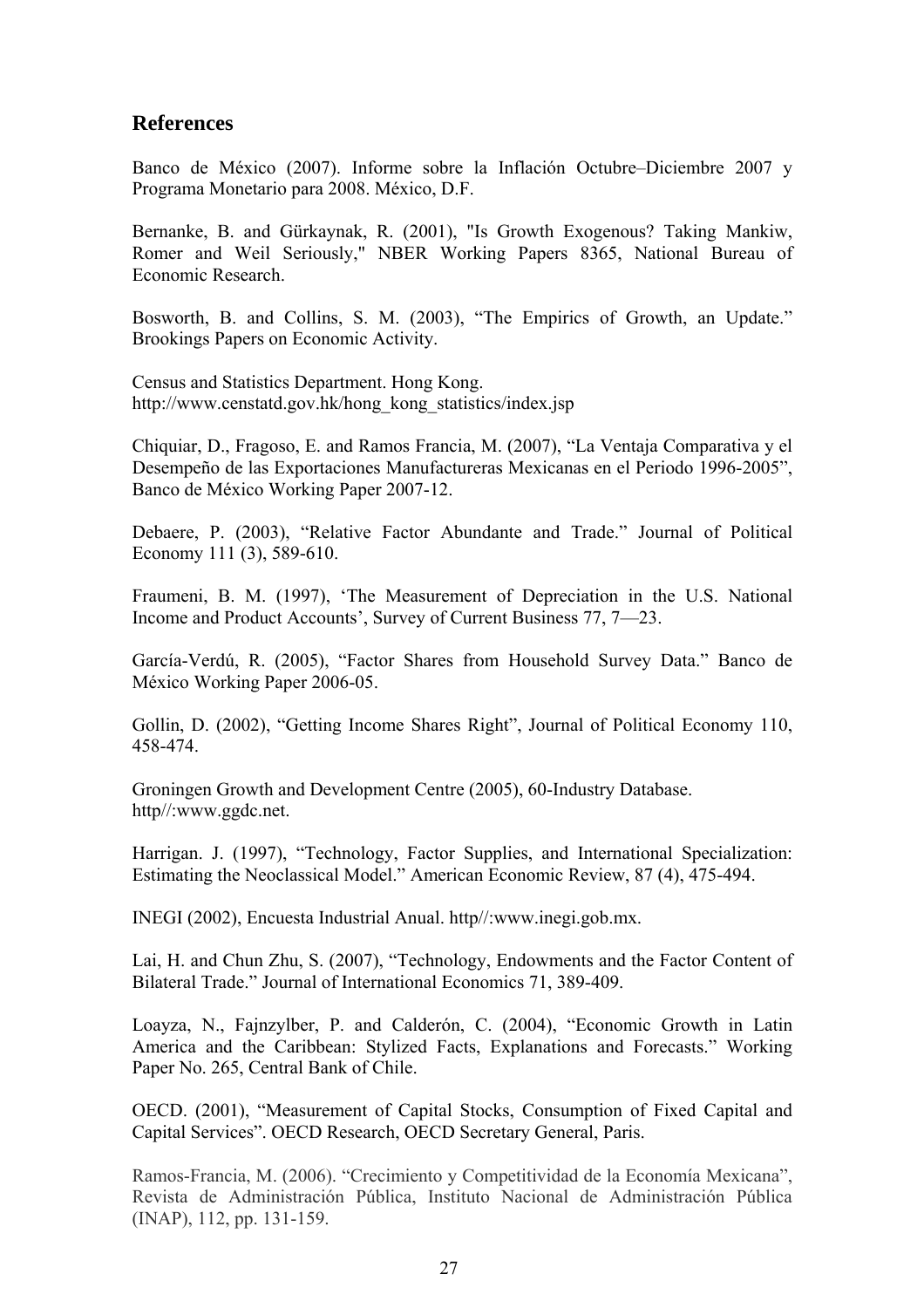Salgado, H. and Bernal, L. (2007), "Multifactor Productivity and its Determinants: An Empirical Analysis for Mexican Manufacturing", Banco de México Working Paper 2007-09.

Szirmai, A., Ren, R. and Bai, M. (2005), "Chinese Manufacturing Performance in Comparative Perspective, 1980-2002." Yale University Economic Growth Center Discussion Paper No. 920.

U.S. Census Bureau (2005), Statistical Abstracts. http//:www.census.gov/statab/www/.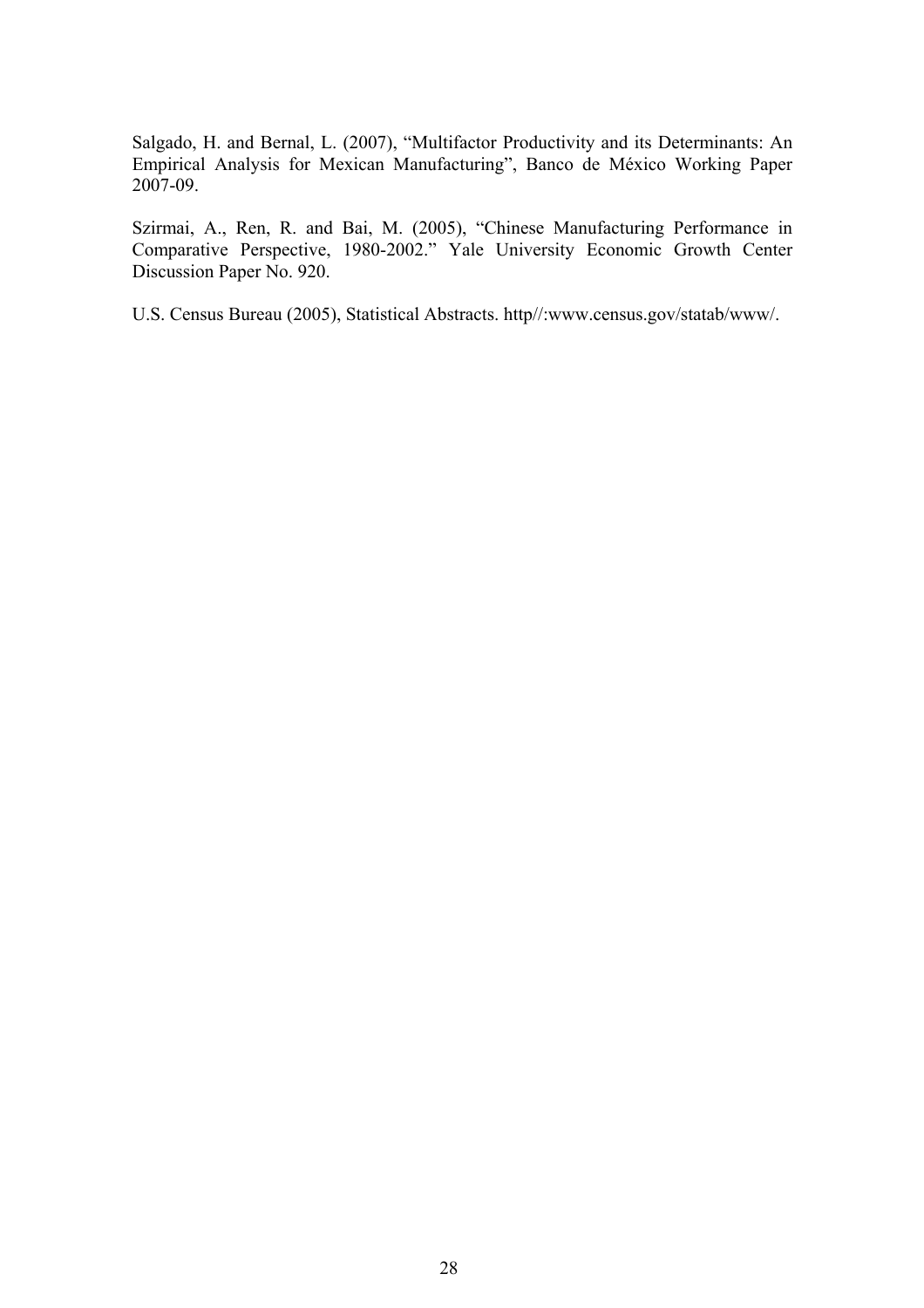|                                                                                    | Labor Productivity Level |           |                           |                          |          | Labor Productivity Growth Rate |           |                 |                |                           |                          |                     |                     |            |
|------------------------------------------------------------------------------------|--------------------------|-----------|---------------------------|--------------------------|----------|--------------------------------|-----------|-----------------|----------------|---------------------------|--------------------------|---------------------|---------------------|------------|
| Sector                                                                             | Mexico                   | China     | <b>Basket</b><br>wo/China | <b>Basket</b><br>w/China | (5)      | (6)                            | (7)       | Mexico          | China          | <b>Basket</b><br>wo/China | <b>Basket</b><br>w/China | (12)                | (13)                | (14)       |
|                                                                                    | (1)                      | (2)       | (3)                       | (4)                      | (1)/(2)  | (1)/(3)                        | (1)/(4)   | (8)             | (9)            | (10)                      | (11)                     | $(8)-(9)$           | $(8)-(10)$          | $(8)-(11)$ |
| Organic chemicals                                                                  | 243                      | 125       | 215                       | 110                      | 194      | 113                            | 222       | 2.44            | 10.30          | 3.23                      | 6.76                     | $-7.87$             | $-0.79$             | $-4.32$    |
| Nonmetallic mineral manufactures                                                   | 112                      | 60        | 110                       | 51                       | 187      | 101                            | 219       | 0.48            | 5.77           | $-1.16$                   | 2.88                     | $-5.29$             | 1.64                | $-2.40$    |
| Plastics in primary forms                                                          | 171                      | 100       | 182                       | 138                      | 172      | 94                             | 124       | 4.37            | 12.99          | 2.20                      | 7.12                     | $-8.62$             | 2.17                | $-2.75$    |
| Essential oils, resinoids and perfume materials                                    | 166                      | 125       | 182                       | 98                       | 133      | 91                             | 170       | 3.51            | 10.30          | 3.65                      | 6.87                     | $-6.80$             | $-0.15$             | $-3.36$    |
| Coffee, tea, cocoa, spices and manufactures thereof                                | 119                      | 91        | 63                        | 76                       | 130      | 187                            | 156       | 3.60            | 7.62           | $-3.99$                   | 2.17                     | $-4.01$             | 7.59                | 1.43       |
| Miscellaneous manufactured articles                                                | 75                       | 57        | 79                        | 161                      | 130      | 95                             | 46        | 0.94            | 8.38           | $-1.26$                   | 0.34                     | $-7.43$             | 2.20                | 0.61       |
|                                                                                    | 93                       | 73        | 119                       | 74                       | 127      | 78                             | 125       | 1.97            | 10.02          | 1.11                      | 6.28                     | $-8.06$             | 0.85                | $-4.32$    |
| Paper, paperboard, and articles of paper pulp                                      | 112                      | 91        | 62                        | 90                       | 123      | 179                            | 124       | 4.25            | 7.62           | $-3.39$                   | 1.02                     | $-3.37$             | 7.64                | 3.22       |
| Miscellaneous edible products and preparations<br>Iron and steel                   | 196                      | 162       | 207                       | 184                      | 121      | 94                             | 106       | 4.57            | 8.61           | 2.63                      | 5.63                     | $-4.04$             | 1.94                | $-1.07$    |
| Medicinal and pharmaceutical products                                              | 149                      | 125       | 195                       | 125                      | 119      | 76                             | 120       | 1.93            | 10.30          | 2.85                      | 6.20                     | $-8.38$             | $-0.92$             | $-4.27$    |
|                                                                                    | 108                      | 91        | 46                        | 70                       | 119      | 237                            | 153       | 4.19            | 7.62           | $-4.78$                   | 0.29                     | $-3.42$             | 8.98                | 3.90       |
| Sugars, sugar preparations and honey<br>Textile yarn, fabrics and made-up articles | 59                       | 51        | 60                        | 47                       | 116      | 98                             | 126       | 3.33            | 6.09           | $-2.40$                   | 3.45                     | $-2.76$             | 5.73                | $-0.12$    |
|                                                                                    | 104                      | 91        | 113                       | 107                      | 115      | 92                             | 97        | 3.96            | 7.62           | $-4.49$                   | 0.37                     | $-3.65$             | 8.45                | 3.60       |
| Dairy products and birds' eggs                                                     | 162                      | 149       | 280                       | 160                      | 108      | 58                             | 101       | 3.46            | 11.51          | 17.15                     | 15.50                    | $-8.05$             | $-13.69$            | $-12.04$   |
| Chemical materials and products<br>Power generating machinery and equipment        | 80                       | 76        | 71                        | 57                       | 106      | 113                            | 142       | 8.65            | 11.49          | 4.51                      | 10.21                    | $-2.83$             | 4.14                | $-1.55$    |
| Road vehicles (including air-cushion vehicles)                                     | 123                      | 119       | 165                       | 166                      | 103      | 74                             | 74        | 3.67            | 13.24          | 1.80                      | 5.47                     | $-9.58$             | 1.87                | $-1.80$    |
|                                                                                    | 111                      | 110       | 192                       | 102                      | 102      | 58                             | 109       | 1.97            | 5.95           | $-22.80$                  | $-8.21$                  | $-3.98$             | 24.77               | 10.19      |
| Beverages<br>Photographic apparatus, equipment and supplies                        | 74                       | 75        | 75                        | 63                       | 99       | 99                             | 117       | 2.32            | 10.60          | $-8.35$                   | 1.98                     | $-8.29$             | 10.67               | 0.33       |
|                                                                                    | 121                      | 125       | 169                       | 89                       | 97       | 72                             | 137       | 3.35            | 10.30          | 2.99                      | 7.50                     | $-6.95$             | 0.36                | $-4.15$    |
| Dyeing, tanning and coloring materials                                             | 152                      | 162       | 156                       | 110                      | 94       | 98                             | 138       |                 | 8.61           | 4.28                      | 6.70                     | $-2.55$             | 1.78                | $-0.65$    |
| Nonferrous metals<br>Manufactures of metals                                        | 76                       | 83        | 72                        | 82                       | 92       | 106                            | 92        | 6.06<br>3.83    | 11.55          | $-0.49$                   | 5.33                     | $-7.71$             | 4.32                | $-1.49$    |
| Rubber manufactures                                                                | 86                       | 100       | 71                        | 92                       | 87       | 121                            | 94        | 0.76            | 12.99          | $-0.51$                   | 5.13                     | $-12.23$            | 1.27                | $-4.37$    |
|                                                                                    | 77                       | 91        | 65                        | 90                       | 85       | 120                            | 86        |                 | 7.62           | $-1.48$                   | $-1.64$                  | $-6.64$             | 2.46                | 2.61       |
| Meat and meat preparations                                                         | 64                       | 76        | 96                        | 77                       | 85       | 67                             | 84        | 0.97<br>0.39    | 11.49          | 2.51                      | 7.47                     | $-11.09$            | $-2.11$             | $-7.07$    |
| General industrial machinery and equipment                                         | 76                       | 91        | 47                        | 71                       | 84       | 161                            | 108       | 1.29            | 7.62           | 0.67                      | 3.22                     | $-6.33$             | 0.62                | $-1.93$    |
| Cereals and cereal preparations                                                    | 60                       |           | 85                        | 51                       | 79       |                                |           |                 |                |                           |                          |                     |                     | $-9.86$    |
| Machinery specialized for particular industries                                    | 148                      | 76<br>191 | 1028                      | 860                      | 77       | 71<br>14                       | 118<br>17 | $-2.20$<br>9.91 | 11.49<br>17.92 | 1.17<br>40.86             | 7.66<br>40.40            | $-13.68$<br>$-8.01$ | $-3.36$<br>$-30.95$ | $-30.49$   |
| Office machines and automatic data processing machines                             | 50                       | 75        | 69                        | 80                       | 67       | 72                             | 62        | $-0.08$         | 10.60          |                           | 5.05                     | $-10.69$            | $-0.38$             | $-5.14$    |
| Profssional, scientific and controlling instruments                                | 514                      | 813       | 199                       |                          |          | 258                            |           | 4.48            |                | 0.30<br>31.25             |                          |                     |                     | $-20.90$   |
| Tobacco and tobacco manufactures                                                   | 62                       | 100       | 75                        | 466<br>129               | 63<br>62 | 82                             | 110<br>48 | 2.64            | 5.13<br>12.99  | 0.73                      | 25.38<br>4.33            | $-0.65$<br>$-10.35$ | $-26.77$<br>1.90    | $-1.69$    |
| Plastics in nonprimary forms                                                       | 109                      | 191       | 414                       | 796                      | 57       | 26                             | 14        |                 | 17.92          | 29.57                     |                          | $-17.01$            |                     | $-27.58$   |
| Telecommunications equipment                                                       | 38                       | 69        |                           |                          |          | 103                            |           | 0.91            |                |                           | 28.49                    |                     | $-28.66$            | $-1.82$    |
| Furniture and parts thereof                                                        |                          |           | 37                        | 68                       | 55       | $\tau$                         | 56        | 1.56            | 12.81          | $-0.23$                   | 3.37                     | $-11.25$            | 1.79                |            |
| Petroleum, petroleum products and related materials                                | 164                      | 307       | 2331                      | 1262                     | 53       |                                | 13        | 1.30            | 14.38          | 23.69                     | 28.86                    | $-13.09$            | $-22.39$            | $-27.56$   |
| Articles of apparel and clothing accessories                                       | 36                       | 78        | 39                        | 63                       | 46       | 93                             | 57        | $-1.62$         | 11.24          | $-1.14$                   | 2.76                     | $-12.86$            | $-0.48$             | $-4.38$    |
| Fish, crustaceans, molluscs and aquatic invertebrates                              | 40                       | 91        | 45                        | 71                       | 44       | 89                             | 57        | 0.93            | 7.62           | $-6.44$                   | $-2.49$                  | $-6.69$             | 7.37                | 3.42       |
| Leather manufactures                                                               | 32                       | 83        | 68                        | 66                       | 38       | 47                             | 48        | 0.21            | 13.40          | $-0.54$                   | 3.85                     | $-13.20$            | 0.74                | $-3.64$    |
| Cork and wood manufactures other than furniture                                    | 21                       | 59        | 34                        | 61                       | 36       | 63                             | 35        | 2.66            | 15.34          | 1.56                      | 5.24                     | $-12.68$            | 1.09                | $-2.59$    |
| Footwear                                                                           | 25                       | 83        | 27                        | 59                       | 30       | 90                             | 42        | $-1.43$         | 13.40          | $-2.37$                   | 0.86                     | $-14.83$            | 0.94                | $-2.29$    |
| Transport equipment                                                                | 31                       | 119       | 119                       | 95                       | 26       | 26                             | 33        | $-4.06$         | 13.24          | 2.51                      | 6.68                     | $-17.30$            | $-6.56$             | $-10.74$   |
| Electrical machinery, apparatus and appliances                                     | 75                       | 353       | 110                       | 168                      | 21       | 68                             | 44        | 2.78            | 36.95          | 2.33                      | 21.23                    | $-34.16$            | 0.45                | $-18.45$   |

**Table 1: Labor Productivity - Levels and Average Growth Rates, 1997 - 2002 (Average Level by Country =100)**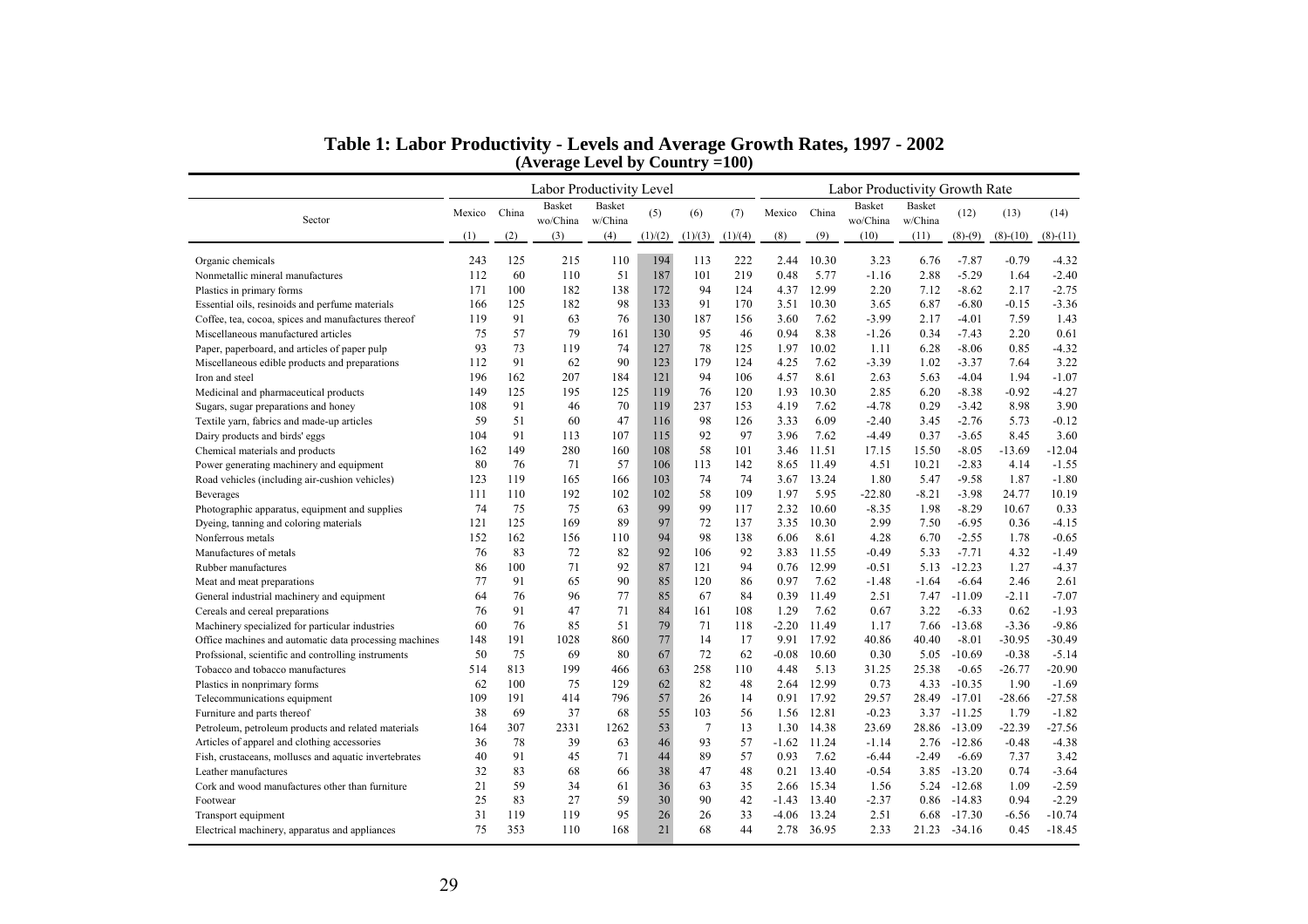| <b>Basket</b><br><b>Basket</b><br><b>Basket</b><br><b>Basket</b><br>(5)<br>(6)<br>China<br>Mexico<br>China<br>(7)<br>Mexico<br>(12)<br>(13)<br>(14)<br>w/China<br>wo/China<br>w/China<br>wo/China<br>Sector<br>(9)<br>(1)<br>(2)<br>(3)<br>(4)<br>(1)/(2)<br>(1)/(3)<br>(1)/(4)<br>(8)<br>(10)<br>(11)<br>$(8)-(9)$<br>$(8)-(10)$<br>$(8)-(11)$<br>1162<br>87<br>91<br>1336<br>1278<br>1912<br>3.52<br>6.82<br>$-7.91$<br>$-4.43$<br>Essential oils, resinoids and perfume materials<br>61<br>2.39<br>10.30<br>$-1.13$<br>$-23.19$<br>2279<br>410<br>94<br>223<br>1023<br>2.98<br>32.77<br>26.17<br>$-2.15$<br>$-29.79$<br>Tobacco and tobacco manufactures<br>556<br>2415<br>5.13<br>76<br>$-6.36$<br>110<br>101<br>463<br>508<br>674<br>$-0.16$<br>10.30<br>3.01<br>6.20<br>$-10.47$<br>$-3.17$<br>511<br>Medicinal and pharmaceutical products<br>7.97<br>35<br>29<br>403<br>321<br>492<br>0.47<br>5.95<br>$-18.23$<br>$-7.51$<br>$-5.49$<br>18.70<br>143<br>44<br><b>Beverages</b><br>327<br>691<br>589<br>308<br>55<br>17.92<br>43.43<br>41.29<br>$-12.23$<br>$-37.74$<br>$-35.61$<br>Office machines and automatic data processing machines<br>106<br>47<br>5.69<br>150<br>$-0.08$<br>5.43<br>$-13.07$<br>$-0.62$<br>$-5.51$<br>458<br>162<br>119<br>283<br>386<br>306<br>12.99<br>0.54<br>Rubber manufactures<br>$-5.52$<br>271<br>97<br>72<br>280<br>203<br>378<br>2.00<br>10.30<br>3.35<br>7.51<br>$-8.31$<br>$-1.35$<br>Dyeing, tanning and coloring materials<br>134<br>309<br>75<br>$-14.00$<br>$-27.10$<br>$-29.22$<br>Petroleum, petroleum products and related materials<br>53<br>186<br>260<br>45<br>0.38<br>27.48<br>29.60<br>139<br>14.38<br>$-1.20$<br>284<br>284<br>257<br>188<br>100<br>$-0.13$<br>8.38<br>$-0.19$<br>1.07<br>$-8.50$<br>0.06<br>Miscellaneous manufactured articles<br>111<br>151<br>429<br>0.74<br>$-6.88$<br>$-2.37$<br>170<br>68<br>40<br>54<br>250<br>314<br>7.62<br>0.42<br>3.10<br>0.32<br>Cereals and cereal preparations |  |  | <b>TFP Level</b> |  |  |  | <b>TFP Growth Rate</b> |  |  |
|------------------------------------------------------------------------------------------------------------------------------------------------------------------------------------------------------------------------------------------------------------------------------------------------------------------------------------------------------------------------------------------------------------------------------------------------------------------------------------------------------------------------------------------------------------------------------------------------------------------------------------------------------------------------------------------------------------------------------------------------------------------------------------------------------------------------------------------------------------------------------------------------------------------------------------------------------------------------------------------------------------------------------------------------------------------------------------------------------------------------------------------------------------------------------------------------------------------------------------------------------------------------------------------------------------------------------------------------------------------------------------------------------------------------------------------------------------------------------------------------------------------------------------------------------------------------------------------------------------------------------------------------------------------------------------------------------------------------------------------------------------------------------------------------------------------------------------------------------------------------------------------------------------------------------------------------------------------------|--|--|------------------|--|--|--|------------------------|--|--|
|                                                                                                                                                                                                                                                                                                                                                                                                                                                                                                                                                                                                                                                                                                                                                                                                                                                                                                                                                                                                                                                                                                                                                                                                                                                                                                                                                                                                                                                                                                                                                                                                                                                                                                                                                                                                                                                                                                                                                                        |  |  |                  |  |  |  |                        |  |  |
|                                                                                                                                                                                                                                                                                                                                                                                                                                                                                                                                                                                                                                                                                                                                                                                                                                                                                                                                                                                                                                                                                                                                                                                                                                                                                                                                                                                                                                                                                                                                                                                                                                                                                                                                                                                                                                                                                                                                                                        |  |  |                  |  |  |  |                        |  |  |
|                                                                                                                                                                                                                                                                                                                                                                                                                                                                                                                                                                                                                                                                                                                                                                                                                                                                                                                                                                                                                                                                                                                                                                                                                                                                                                                                                                                                                                                                                                                                                                                                                                                                                                                                                                                                                                                                                                                                                                        |  |  |                  |  |  |  |                        |  |  |
|                                                                                                                                                                                                                                                                                                                                                                                                                                                                                                                                                                                                                                                                                                                                                                                                                                                                                                                                                                                                                                                                                                                                                                                                                                                                                                                                                                                                                                                                                                                                                                                                                                                                                                                                                                                                                                                                                                                                                                        |  |  |                  |  |  |  |                        |  |  |
|                                                                                                                                                                                                                                                                                                                                                                                                                                                                                                                                                                                                                                                                                                                                                                                                                                                                                                                                                                                                                                                                                                                                                                                                                                                                                                                                                                                                                                                                                                                                                                                                                                                                                                                                                                                                                                                                                                                                                                        |  |  |                  |  |  |  |                        |  |  |
|                                                                                                                                                                                                                                                                                                                                                                                                                                                                                                                                                                                                                                                                                                                                                                                                                                                                                                                                                                                                                                                                                                                                                                                                                                                                                                                                                                                                                                                                                                                                                                                                                                                                                                                                                                                                                                                                                                                                                                        |  |  |                  |  |  |  |                        |  |  |
|                                                                                                                                                                                                                                                                                                                                                                                                                                                                                                                                                                                                                                                                                                                                                                                                                                                                                                                                                                                                                                                                                                                                                                                                                                                                                                                                                                                                                                                                                                                                                                                                                                                                                                                                                                                                                                                                                                                                                                        |  |  |                  |  |  |  |                        |  |  |
|                                                                                                                                                                                                                                                                                                                                                                                                                                                                                                                                                                                                                                                                                                                                                                                                                                                                                                                                                                                                                                                                                                                                                                                                                                                                                                                                                                                                                                                                                                                                                                                                                                                                                                                                                                                                                                                                                                                                                                        |  |  |                  |  |  |  |                        |  |  |
|                                                                                                                                                                                                                                                                                                                                                                                                                                                                                                                                                                                                                                                                                                                                                                                                                                                                                                                                                                                                                                                                                                                                                                                                                                                                                                                                                                                                                                                                                                                                                                                                                                                                                                                                                                                                                                                                                                                                                                        |  |  |                  |  |  |  |                        |  |  |
|                                                                                                                                                                                                                                                                                                                                                                                                                                                                                                                                                                                                                                                                                                                                                                                                                                                                                                                                                                                                                                                                                                                                                                                                                                                                                                                                                                                                                                                                                                                                                                                                                                                                                                                                                                                                                                                                                                                                                                        |  |  |                  |  |  |  |                        |  |  |
|                                                                                                                                                                                                                                                                                                                                                                                                                                                                                                                                                                                                                                                                                                                                                                                                                                                                                                                                                                                                                                                                                                                                                                                                                                                                                                                                                                                                                                                                                                                                                                                                                                                                                                                                                                                                                                                                                                                                                                        |  |  |                  |  |  |  |                        |  |  |
|                                                                                                                                                                                                                                                                                                                                                                                                                                                                                                                                                                                                                                                                                                                                                                                                                                                                                                                                                                                                                                                                                                                                                                                                                                                                                                                                                                                                                                                                                                                                                                                                                                                                                                                                                                                                                                                                                                                                                                        |  |  |                  |  |  |  |                        |  |  |
|                                                                                                                                                                                                                                                                                                                                                                                                                                                                                                                                                                                                                                                                                                                                                                                                                                                                                                                                                                                                                                                                                                                                                                                                                                                                                                                                                                                                                                                                                                                                                                                                                                                                                                                                                                                                                                                                                                                                                                        |  |  |                  |  |  |  |                        |  |  |
| 2.74<br>72<br>70<br>80<br>234<br>241<br>210<br>3.47<br>$-3.83$<br>0.73<br>$-4.15$<br>7.30<br>169<br>7.62<br>Sugars, sugar preparations and honey                                                                                                                                                                                                                                                                                                                                                                                                                                                                                                                                                                                                                                                                                                                                                                                                                                                                                                                                                                                                                                                                                                                                                                                                                                                                                                                                                                                                                                                                                                                                                                                                                                                                                                                                                                                                                       |  |  |                  |  |  |  |                        |  |  |
| 62<br>46<br>223<br>0.15<br>138<br>39<br>358<br>297<br>2.86<br>7.62<br>$-2.13$<br>2.71<br>$-4.76$<br>4.99<br>Coffee, tea, cocoa, spices and manufactures thereof                                                                                                                                                                                                                                                                                                                                                                                                                                                                                                                                                                                                                                                                                                                                                                                                                                                                                                                                                                                                                                                                                                                                                                                                                                                                                                                                                                                                                                                                                                                                                                                                                                                                                                                                                                                                        |  |  |                  |  |  |  |                        |  |  |
| 37<br>62<br>5.77<br>$-0.37$<br>2.96<br>$-4.43$<br>$-1.61$<br>Nonmetallic mineral manufactures<br>76<br>31<br>206<br>123<br>244<br>1.35<br>1.72                                                                                                                                                                                                                                                                                                                                                                                                                                                                                                                                                                                                                                                                                                                                                                                                                                                                                                                                                                                                                                                                                                                                                                                                                                                                                                                                                                                                                                                                                                                                                                                                                                                                                                                                                                                                                         |  |  |                  |  |  |  |                        |  |  |
| 62<br>2.52<br>134<br>65<br>60<br>205<br>224<br>217<br>3.07<br>$-3.55$<br>0.55<br>$-4.55$<br>6.62<br>Dairy products and birds' eggs<br>7.62                                                                                                                                                                                                                                                                                                                                                                                                                                                                                                                                                                                                                                                                                                                                                                                                                                                                                                                                                                                                                                                                                                                                                                                                                                                                                                                                                                                                                                                                                                                                                                                                                                                                                                                                                                                                                             |  |  |                  |  |  |  |                        |  |  |
| 80<br>87<br>56<br>188<br>293<br>206<br>7.62<br>$-2.18$<br>1.45<br>$-4.52$<br>5.28<br>1.65<br>Miscellaneous edible products and preparations<br>164<br>3.10                                                                                                                                                                                                                                                                                                                                                                                                                                                                                                                                                                                                                                                                                                                                                                                                                                                                                                                                                                                                                                                                                                                                                                                                                                                                                                                                                                                                                                                                                                                                                                                                                                                                                                                                                                                                             |  |  |                  |  |  |  |                        |  |  |
| $-10.52$<br>253<br>308<br>177<br>142<br>117<br>203<br>$-2.92$<br>11.49<br>0.97<br>7.60<br>$-14.41$<br>$-3.89$<br>Machinery specialized for particular industries<br>360                                                                                                                                                                                                                                                                                                                                                                                                                                                                                                                                                                                                                                                                                                                                                                                                                                                                                                                                                                                                                                                                                                                                                                                                                                                                                                                                                                                                                                                                                                                                                                                                                                                                                                                                                                                                |  |  |                  |  |  |  |                        |  |  |
| $-1.26$<br>169<br>293<br>173<br>125<br>9.04<br>$-2.44$<br>3.88<br>Power generating machinery and equipment<br>211<br>72<br>122<br>11.49<br>5.16<br>10.30                                                                                                                                                                                                                                                                                                                                                                                                                                                                                                                                                                                                                                                                                                                                                                                                                                                                                                                                                                                                                                                                                                                                                                                                                                                                                                                                                                                                                                                                                                                                                                                                                                                                                                                                                                                                               |  |  |                  |  |  |  |                        |  |  |
| 182<br>110<br>132<br>$-10.91$<br>$-2.08$<br>$-6.80$<br>201<br>152<br>121<br>0.58<br>2.65<br>7.38<br>General industrial machinery and equipment<br>166<br>11.49                                                                                                                                                                                                                                                                                                                                                                                                                                                                                                                                                                                                                                                                                                                                                                                                                                                                                                                                                                                                                                                                                                                                                                                                                                                                                                                                                                                                                                                                                                                                                                                                                                                                                                                                                                                                         |  |  |                  |  |  |  |                        |  |  |
| 38<br>43<br>$-9.22$<br>$-14.85$<br>$-13.22$<br>Chemical materials and products<br>70<br>119<br>66<br>105<br>2.29<br>11.51<br>17.14<br>15.51<br>46                                                                                                                                                                                                                                                                                                                                                                                                                                                                                                                                                                                                                                                                                                                                                                                                                                                                                                                                                                                                                                                                                                                                                                                                                                                                                                                                                                                                                                                                                                                                                                                                                                                                                                                                                                                                                      |  |  |                  |  |  |  |                        |  |  |
| $-6.73$<br>3.46<br>154<br>114<br>149<br>94<br>97<br>0.88<br>7.62<br>$-3.85$<br>$-2.58$<br>4.73<br>Meat and meat preparations<br>144<br>126                                                                                                                                                                                                                                                                                                                                                                                                                                                                                                                                                                                                                                                                                                                                                                                                                                                                                                                                                                                                                                                                                                                                                                                                                                                                                                                                                                                                                                                                                                                                                                                                                                                                                                                                                                                                                             |  |  |                  |  |  |  |                        |  |  |
| 37<br>38<br>84<br>73<br>81<br>12.99<br>2.61<br>6.98<br>$-11.29$<br>$-0.90$<br>$-5.28$<br>31<br>42<br>1.70<br>Plastics in primary forms                                                                                                                                                                                                                                                                                                                                                                                                                                                                                                                                                                                                                                                                                                                                                                                                                                                                                                                                                                                                                                                                                                                                                                                                                                                                                                                                                                                                                                                                                                                                                                                                                                                                                                                                                                                                                                 |  |  |                  |  |  |  |                        |  |  |
| $-28.06$<br>218<br>400<br>83<br>52<br>28<br>$-17.18$<br>$-29.10$<br>Telecommunications equipment<br>113<br>135<br>0.74<br>17.92<br>29.85<br>28.80                                                                                                                                                                                                                                                                                                                                                                                                                                                                                                                                                                                                                                                                                                                                                                                                                                                                                                                                                                                                                                                                                                                                                                                                                                                                                                                                                                                                                                                                                                                                                                                                                                                                                                                                                                                                                      |  |  |                  |  |  |  |                        |  |  |
| 172<br>206<br>80<br>70<br>67<br>$-0.58$<br>1.29<br>$-1.88$<br>$-5.94$<br>137<br>196<br>10.60<br>5.35<br>$-11.19$<br>Profssional, scientific and controlling instruments                                                                                                                                                                                                                                                                                                                                                                                                                                                                                                                                                                                                                                                                                                                                                                                                                                                                                                                                                                                                                                                                                                                                                                                                                                                                                                                                                                                                                                                                                                                                                                                                                                                                                                                                                                                                |  |  |                  |  |  |  |                        |  |  |
| $-4.08$<br>88<br>112<br>143<br>150<br>79<br>62<br>59<br>1.64<br>2.68<br>5.72<br>$-11.61$<br>$-1.04$<br>Road vehicles (including air-cushion vehicles)<br>13.24                                                                                                                                                                                                                                                                                                                                                                                                                                                                                                                                                                                                                                                                                                                                                                                                                                                                                                                                                                                                                                                                                                                                                                                                                                                                                                                                                                                                                                                                                                                                                                                                                                                                                                                                                                                                         |  |  |                  |  |  |  |                        |  |  |
| 59<br>80<br>57<br>71<br>52<br>73<br>$-7.89$<br>0.22<br>$-4.17$<br>42<br>2.14<br>10.02<br>1.92<br>6.31<br>Paper, paperboard, and articles of paper pulp                                                                                                                                                                                                                                                                                                                                                                                                                                                                                                                                                                                                                                                                                                                                                                                                                                                                                                                                                                                                                                                                                                                                                                                                                                                                                                                                                                                                                                                                                                                                                                                                                                                                                                                                                                                                                 |  |  |                  |  |  |  |                        |  |  |
| 23<br>38<br>$-9.36$<br>15<br>24<br>64<br>66<br>0.95<br>3.95<br>6.86<br>$-3.00$<br>$-5.91$<br>Organic chemicals<br>41<br>10.30                                                                                                                                                                                                                                                                                                                                                                                                                                                                                                                                                                                                                                                                                                                                                                                                                                                                                                                                                                                                                                                                                                                                                                                                                                                                                                                                                                                                                                                                                                                                                                                                                                                                                                                                                                                                                                          |  |  |                  |  |  |  |                        |  |  |
| 88<br>90<br>$-4.19$<br>$-1.57$<br>Textile yarn, fabrics and made-up articles<br>53<br>118<br>61<br>45<br>60<br>1.90<br>6.09<br>$-1.61$<br>3.47<br>3.52                                                                                                                                                                                                                                                                                                                                                                                                                                                                                                                                                                                                                                                                                                                                                                                                                                                                                                                                                                                                                                                                                                                                                                                                                                                                                                                                                                                                                                                                                                                                                                                                                                                                                                                                                                                                                 |  |  |                  |  |  |  |                        |  |  |
| 229<br>410<br>199<br>56<br>115<br>74<br>$-12.60$<br>$-0.86$<br>$-4.42$<br>Articles of apparel and clothing accessories<br>311<br>$-1.36$<br>11.24<br>$-0.50$<br>3.06                                                                                                                                                                                                                                                                                                                                                                                                                                                                                                                                                                                                                                                                                                                                                                                                                                                                                                                                                                                                                                                                                                                                                                                                                                                                                                                                                                                                                                                                                                                                                                                                                                                                                                                                                                                                   |  |  |                  |  |  |  |                        |  |  |
| 95<br>54<br>83<br>79<br>3.82<br>$-3.63$<br>76<br>139<br>92<br>0.19<br>$-0.75$<br>$-13.21$<br>0.94<br>Leather manufactures<br>13.40                                                                                                                                                                                                                                                                                                                                                                                                                                                                                                                                                                                                                                                                                                                                                                                                                                                                                                                                                                                                                                                                                                                                                                                                                                                                                                                                                                                                                                                                                                                                                                                                                                                                                                                                                                                                                                     |  |  |                  |  |  |  |                        |  |  |
| $-2.22$<br>81<br>49<br>47<br>5.26<br>$-8.51$<br>3.22<br>167<br>171<br>184<br>44<br>3.04<br>11.55<br>$-0.18$<br>Manufactures of metals                                                                                                                                                                                                                                                                                                                                                                                                                                                                                                                                                                                                                                                                                                                                                                                                                                                                                                                                                                                                                                                                                                                                                                                                                                                                                                                                                                                                                                                                                                                                                                                                                                                                                                                                                                                                                                  |  |  |                  |  |  |  |                        |  |  |
| 5.65<br>$-3.16$<br>142<br>223<br>161<br>43<br>27<br>38<br>$-0.63$<br>10.60<br>$-6.28$<br>2.53<br>$-11.24$<br>61<br>Photographic apparatus, equipment and supplies                                                                                                                                                                                                                                                                                                                                                                                                                                                                                                                                                                                                                                                                                                                                                                                                                                                                                                                                                                                                                                                                                                                                                                                                                                                                                                                                                                                                                                                                                                                                                                                                                                                                                                                                                                                                      |  |  |                  |  |  |  |                        |  |  |
| 93<br>220<br>130<br>218<br>42<br>72<br>43<br>1.91<br>0.33<br>3.64<br>$-10.90$<br>1.58<br>$-1.73$<br>12.81<br>Furniture and parts thereof                                                                                                                                                                                                                                                                                                                                                                                                                                                                                                                                                                                                                                                                                                                                                                                                                                                                                                                                                                                                                                                                                                                                                                                                                                                                                                                                                                                                                                                                                                                                                                                                                                                                                                                                                                                                                               |  |  |                  |  |  |  |                        |  |  |
| 35<br>$-3.14$<br>47<br>134<br>74<br>128<br>64<br>37<br>2.61<br>2.60<br>5.75<br>$-12.73$<br>0.01<br>Cork and wood manufactures other than furniture<br>15.34                                                                                                                                                                                                                                                                                                                                                                                                                                                                                                                                                                                                                                                                                                                                                                                                                                                                                                                                                                                                                                                                                                                                                                                                                                                                                                                                                                                                                                                                                                                                                                                                                                                                                                                                                                                                            |  |  |                  |  |  |  |                        |  |  |
| 30<br>$-2.84$<br>127<br>207<br>39<br>24<br>1.99<br>4.96<br>$-10.87$<br>50<br>166<br>2.12<br>12.99<br>0.13<br>Plastics in nonprimary forms                                                                                                                                                                                                                                                                                                                                                                                                                                                                                                                                                                                                                                                                                                                                                                                                                                                                                                                                                                                                                                                                                                                                                                                                                                                                                                                                                                                                                                                                                                                                                                                                                                                                                                                                                                                                                              |  |  |                  |  |  |  |                        |  |  |
| 189<br>$-19.69$<br>107<br>379<br>127<br>28<br>84<br>57<br>36.95<br>3.16<br>21.35<br>$-35.29$<br>$-1.50$<br>1.66<br>Electrical machinery, apparatus and appliances                                                                                                                                                                                                                                                                                                                                                                                                                                                                                                                                                                                                                                                                                                                                                                                                                                                                                                                                                                                                                                                                                                                                                                                                                                                                                                                                                                                                                                                                                                                                                                                                                                                                                                                                                                                                      |  |  |                  |  |  |  |                        |  |  |
| 27<br>$-14.81$<br>$-2.53$<br>126<br>470<br>195<br>370<br>65<br>34<br>$-1.41$<br>13.40<br>$-1.96$<br>1.12<br>0.55<br>Footwear                                                                                                                                                                                                                                                                                                                                                                                                                                                                                                                                                                                                                                                                                                                                                                                                                                                                                                                                                                                                                                                                                                                                                                                                                                                                                                                                                                                                                                                                                                                                                                                                                                                                                                                                                                                                                                           |  |  |                  |  |  |  |                        |  |  |
| 23<br>2.94<br>20<br>86<br>73<br>89<br>23<br>28<br>0.10<br>$-7.32$<br>$-2.84$<br>$-7.51$<br>7.42<br>7.62<br>Fish, crustaceans, molluscs and aquatic invertebrates                                                                                                                                                                                                                                                                                                                                                                                                                                                                                                                                                                                                                                                                                                                                                                                                                                                                                                                                                                                                                                                                                                                                                                                                                                                                                                                                                                                                                                                                                                                                                                                                                                                                                                                                                                                                       |  |  |                  |  |  |  |                        |  |  |
| $-6.32$<br>$-3.49$<br>26<br>156<br>123<br>129<br>17<br>21<br>20<br>2.29<br>8.61<br>3.40<br>5.78<br>$-1.11$<br>Iron and steel                                                                                                                                                                                                                                                                                                                                                                                                                                                                                                                                                                                                                                                                                                                                                                                                                                                                                                                                                                                                                                                                                                                                                                                                                                                                                                                                                                                                                                                                                                                                                                                                                                                                                                                                                                                                                                           |  |  |                  |  |  |  |                        |  |  |
| $-4.88$<br>$-3.03$<br>69<br>107<br>62<br>17<br>18<br>3.73<br>4.58<br>6.76<br>$-0.85$<br>11<br>11<br>8.61<br>Nonferrous metals                                                                                                                                                                                                                                                                                                                                                                                                                                                                                                                                                                                                                                                                                                                                                                                                                                                                                                                                                                                                                                                                                                                                                                                                                                                                                                                                                                                                                                                                                                                                                                                                                                                                                                                                                                                                                                          |  |  |                  |  |  |  |                        |  |  |
| 37<br>439<br>310<br>12<br>8<br>12<br>$-3.79$<br>2.30<br>$-17.03$<br>$-6.08$<br>$-10.40$<br>313<br>13.24<br>6.62<br>Transport equipment                                                                                                                                                                                                                                                                                                                                                                                                                                                                                                                                                                                                                                                                                                                                                                                                                                                                                                                                                                                                                                                                                                                                                                                                                                                                                                                                                                                                                                                                                                                                                                                                                                                                                                                                                                                                                                 |  |  |                  |  |  |  |                        |  |  |

**Table 2: TFP - Levels and Average Growth Rates, 1997 - 2002 (Average Level by Country =100)**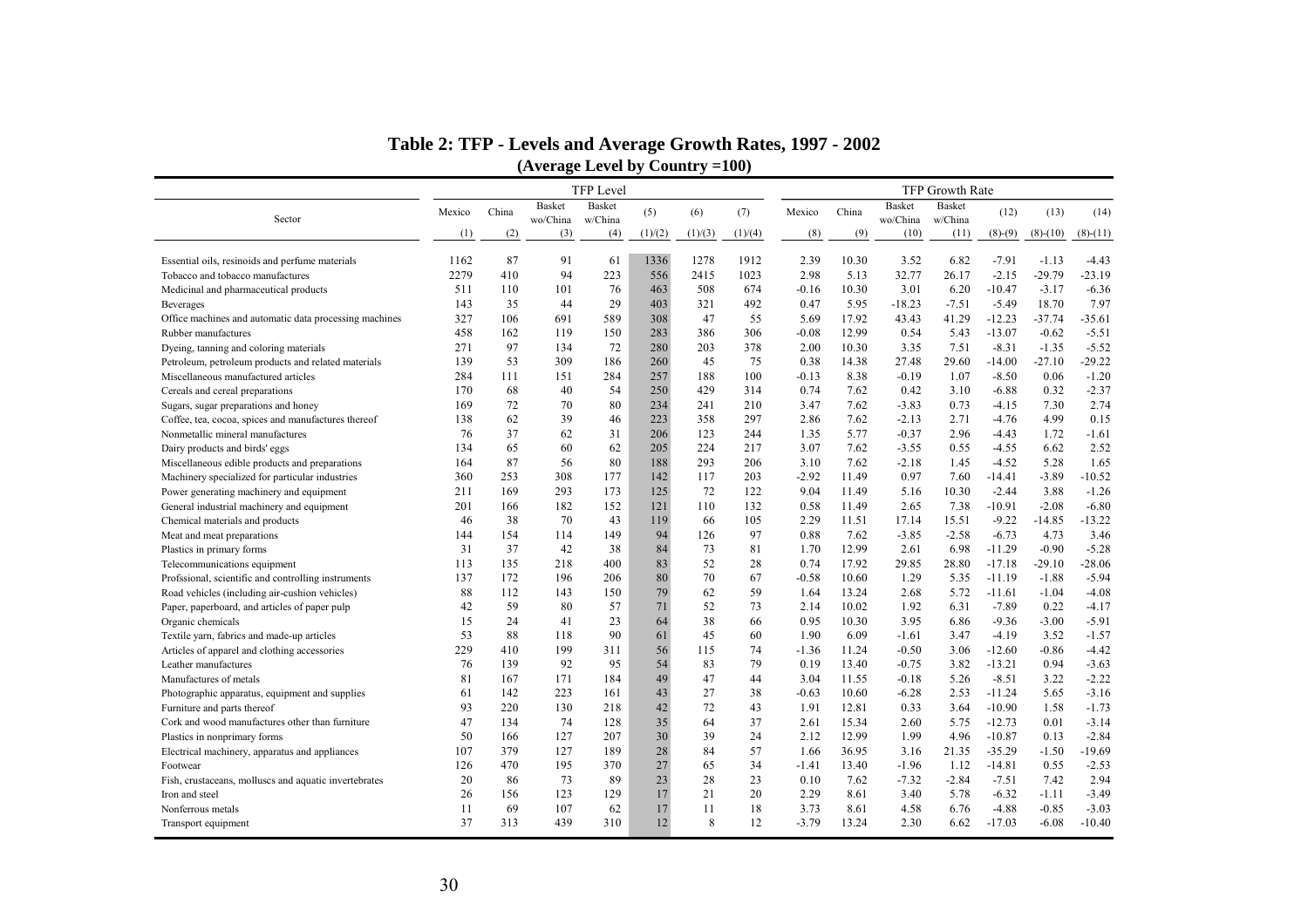| <b>Dependent Variable:</b>                             | $\ell n \left( \frac{RCA}{RCA}^{\frac{M\alpha}{US}} \right)$ |                  |                         |                          |                           |
|--------------------------------------------------------|--------------------------------------------------------------|------------------|-------------------------|--------------------------|---------------------------|
| <b>Independent Variables:</b>                          | ec. (1)                                                      | ec. (2)          | ec. $(3)$               | ec. (4)                  | ec. (5)                   |
| $\ell n \left( \frac{TFP_i^{Mex}}{TFP_i^{US}} \right)$ | $-0.0697$<br>$(-0.36)$                                       |                  |                         | 0.1003<br>(0.42)         |                           |
| $\ell n \left( \frac{LP_i^{Max}}{LP_i^{US}} \right)$   |                                                              | 0.1154<br>(0.32) |                         |                          | 0.0445<br>(0.11)          |
| <b>Capital Intensity</b>                               |                                                              |                  | 0.6968<br>(0.34)        | 1.2442<br>(0.49)         | 0.5966<br>(0.26)          |
| <b>Human Capital Intensity</b>                         |                                                              |                  | -0.9071***<br>$(-3.13)$ | $-1.0108**$<br>$(-2.51)$ | $-0.9012***$<br>$(-3.11)$ |
| Constant                                               | $-0.7328$<br>$(-0.75)$                                       | 0.4170<br>(0.18) | 0.3956<br>(0.49)        | 0.8784<br>(0.63)         | 0.7199<br>(0.23)          |
| $R^2$                                                  | 0.0050                                                       | 0.0036           | 0.1290                  | 0.1369                   | 0.1295                    |
| Adjusted $R^2$                                         | $-0.0219$                                                    | $-0.0233$        | 0.0806                  | 0.0629                   | 0.0549                    |
| Prob F                                                 | 0.7238                                                       | 0.7476           | 0.0030                  | 0.0082                   | 0.0085                    |

## **Table 3: Ratio of Mexico's RCA with respect to U.S. RCA**

The *t* statistic is shown in parenthesis.

\*, \*\*, \*\*\* indicates statistical significance at 10, 5 or 1 percent, respectively.

#### **Table 4: Ratio of China's RCA with respect to U.S. RCA (Data corresponds to the period after China entered to the WTO)**

| <b>Dependent Variable:</b>                                               | $\ell n \left( \frac{RCA_i^{China}}{RCA_i^{US}} \right)$ |                  |                           |                           |                           |
|--------------------------------------------------------------------------|----------------------------------------------------------|------------------|---------------------------|---------------------------|---------------------------|
| <b>Independent Variables:</b>                                            | ec. (1)                                                  | ec. (2)          | ec. $(3)$                 | ec. (4)                   | ec. (5)                   |
| $\ell n \left( \frac{TFP_i^{China}}{TFP_i^{US}} \right)$                 | $-0.2606$<br>$(-0.68)$                                   |                  |                           | $-0.3852$<br>$(-1.27)$    |                           |
| $\ell n \left( \frac{LP_i^{(\text{China})}}{LP_i^{(\text{US})}} \right)$ |                                                          | 0.3022<br>(0.66) |                           |                           | $-0.2721$<br>$(-0.72)$    |
| <b>Capital Intensity</b>                                                 |                                                          |                  | 0.9930<br>(0.37)          | $-0.7778$<br>$(-0.31)$    | 1.2231<br>(0.42)          |
| <b>Human Capital Intensity</b>                                           |                                                          |                  | $-1.6638***$<br>$(-3.83)$ | $-1.6974***$<br>$(-3.87)$ | $-1.8426***$<br>$(-4.13)$ |
| <b>Constant</b>                                                          | $-1.2664$<br>$(-0.95)$                                   | 0.5583<br>(0.35) | 1.0253<br>(0.84)          | 0.3429<br>(0.21)          | 0.2375<br>(0.12)          |
|                                                                          |                                                          |                  |                           |                           |                           |
| $R^2$                                                                    | 0.0151                                                   | 0.0160           | 0.2290                    | 0.2557                    | 0.2393                    |
| Adjusted $R^2$                                                           | $-0.0115$                                                | $-0.0106$        | 0.1862                    | 0.1919                    | 0.1741                    |
| Prob F                                                                   | 0.5001                                                   | 0.5121           | 0.0000                    | 0.0000                    | 0.0000                    |

The *t* statistic is shown in parenthesis.

\*, \*\*, \*\*\* indicates statistical significance at 10, 5 or 1 percent, respectively.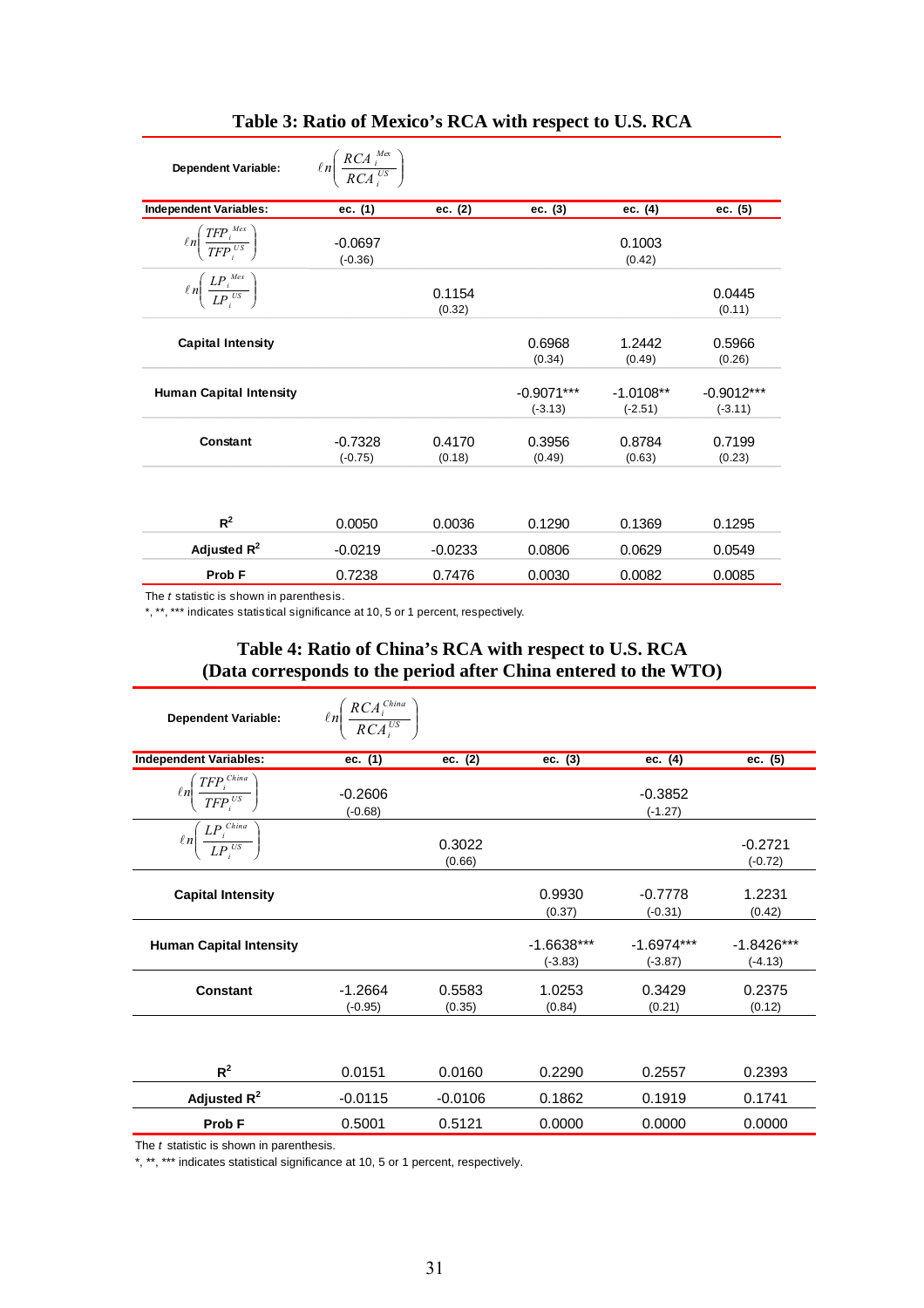| <b>Dependent Variable:</b>                              | $\ell n \left( \frac{R C A_i^{H T B k t}}{R C A_i^{U S}} \right)$ |                        |                        |                        |                        |
|---------------------------------------------------------|-------------------------------------------------------------------|------------------------|------------------------|------------------------|------------------------|
| <b>Independent Variables:</b>                           | ec. (1)                                                           | ec. (2)                | ec. (3)                | ec. (4)                | ec. (5)                |
| $\ell n\left(\frac{TFP_i^{HTBkt}}{TFP^{US}}\right)$     | $-0.2428$<br>$(-0.70)$                                            |                        |                        | $-0.0476$<br>$(-0.16)$ |                        |
| $\ell n\left(\frac{LP_i^{H T B k t}}{LP_i^{US}}\right)$ |                                                                   | 0.4911<br>(0.90)       |                        |                        | 0.0317<br>(0.06)       |
| <b>Capital Intensity</b>                                |                                                                   |                        | $5.0938**$<br>(2.08)   | 4.9424**<br>(2.30)     | $5.0437*$<br>(1.89)    |
| <b>Human Capital Intensity</b>                          |                                                                   |                        | $-0.6901$<br>$(-1.55)$ | $-0.6922$<br>$(-1.55)$ | $-0.6840$<br>$(-1.56)$ |
| Constant                                                | $-0.6836$<br>$(-1.58)$                                            | $-0.0387$<br>$(-0.07)$ | $-1.1208$<br>$(-1.14)$ | $-1.1202$<br>$(-1.12)$ | $-1.0861$<br>$(-0.87)$ |
|                                                         |                                                                   |                        |                        |                        |                        |
| $R^2$                                                   | 0.0117                                                            | 0.0194                 | 0.1250                 | 0.1254                 | 0.1251                 |
| Adjusted $R^2$                                          | $-0.0150$                                                         | $-0.0071$              | 0.0764                 | 0.0504                 | 0.0501                 |
| Prob F                                                  | 0.4900                                                            | 0.3733                 | 0.0230                 | 0.0513                 | 0.0568                 |

### **Table 5: Ratio of High Tech Basket RCA with respect to U.S. RCA**

The *t* statistic is shown in parenthesis.

\*, \*\*, \*\*\* indicates statistical significance at 10, 5 or 1 percent, respectively.

China is not included in the basket.

| <b>Dependent Variable:</b>                                | $\ell n \left( \frac{R\,CA_i^{L\,TB\,kt}}{R\,CA_i^{US}} \right)$ |                        |                           |                         |                         |
|-----------------------------------------------------------|------------------------------------------------------------------|------------------------|---------------------------|-------------------------|-------------------------|
| <b>Independent Variables:</b>                             | ec. $(1)$                                                        | ec. $(2)$              | ec. $(3)$                 | ec. (4)                 | ec. (5)                 |
| $\ell n \left( \frac{TFP_i^{LTBkt}}{TFP_i^{US}} \right)$  | $-0.2561$<br>$(-1.44)$                                           |                        |                           | 0.1607<br>(1.04)        |                         |
| $\ell n\left(\frac{LP_i^{LTBkt}}{LP_i^{US}}\right)$       |                                                                  | $-0.2755$<br>$(-1.20)$ |                           |                         | $-0.1903$<br>$(-0.77)$  |
| <b>Capital Intensity</b>                                  |                                                                  |                        | 2.2121<br>(1.12)          | 2.5666<br>(1.29)        | 2.6107<br>(1.29)        |
| <b>Human Capital Intensity</b>                            |                                                                  |                        | $-1.4776***$<br>$(-4.97)$ | $-1.6061***$<br>(-4.59) | $-1.4459***$<br>(-4.95) |
| <b>Constant</b>                                           | $-0.5333$<br>$(-1.41)$                                           | $-0.6152$<br>$(-1.39)$ | 0.9427<br>(1.12)          | 1.3087<br>(1.35)        | 0.3850<br>(0.37)        |
| $R^2$                                                     | 0.0301                                                           | 0.0188                 | 0.3155                    | 0.3248                  | 0.3238                  |
| Adjusted $R^2$                                            | 0.0039                                                           | $-0.0077$              | 0.2775                    | 0.2669                  | 0.2658                  |
| Prob F<br>The <i>L</i> statistic is shown in paperblessie | 0.1574                                                           | 0.2384                 | 0.0000                    | 0.0000                  | 0.0000                  |

### **Table 6: Ratio of Low Tech Basket RCA with respect to U.S. RCA**

The *t* statistic is shown in parenthesis.

\*, \*\*, \*\*\* indicates statistical significance at 10, 5 or 1 percent, respectively.

China is not included in the basket.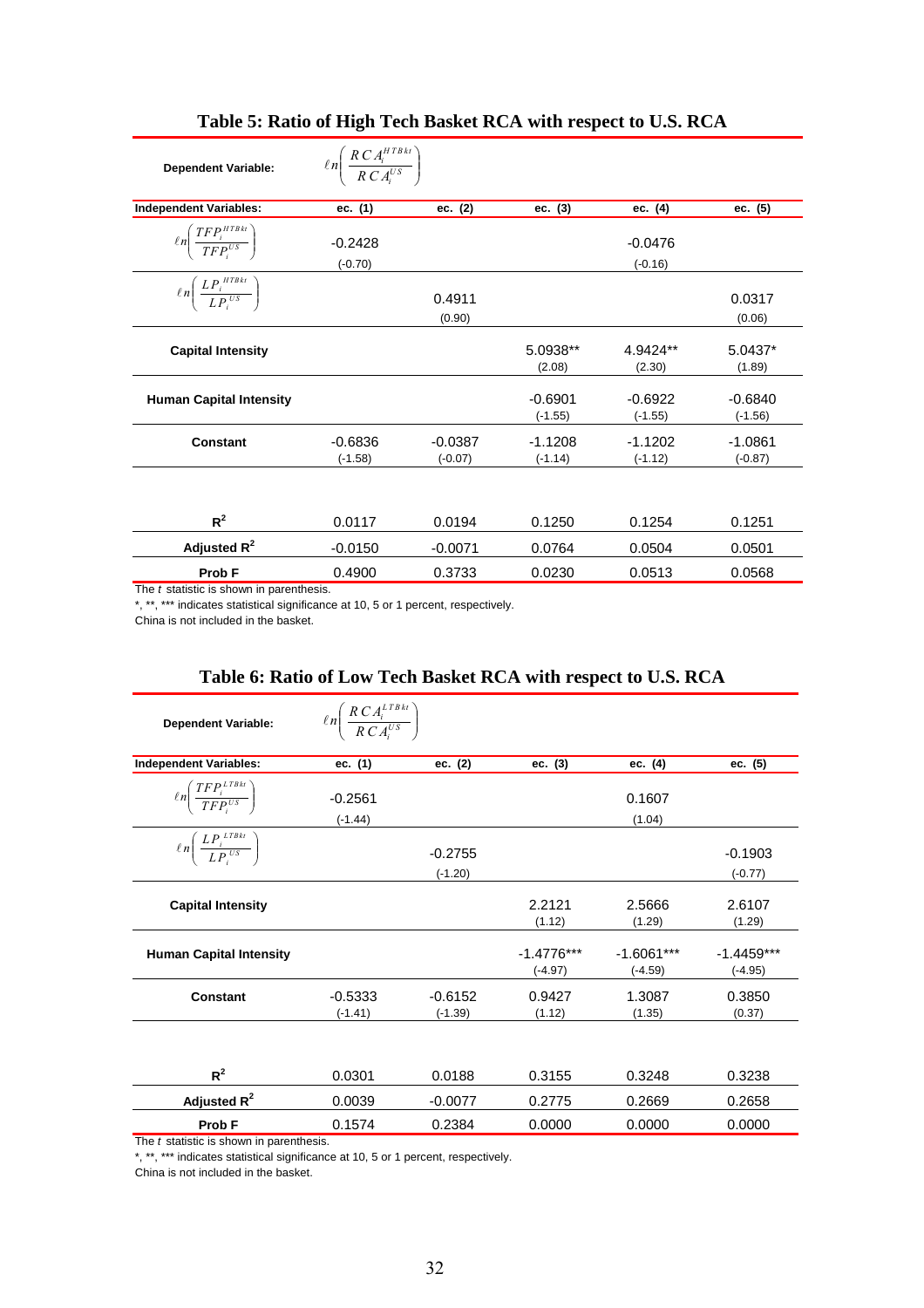## **Table 7: Ratio of Mexico's RCA with respect to China's RCA (Data corresponds to the period after China entered to the WTO)**

| <b>Dependent Variable:</b>                                | $\ell n \left( \frac{RCA_i^{Mex}}{RCA_i^{China}} \right)$ |                      |                        |                        |                        |
|-----------------------------------------------------------|-----------------------------------------------------------|----------------------|------------------------|------------------------|------------------------|
| <b>Independent Variables:</b>                             | ec. (1)                                                   | ec. (2)              | ec. (3)                | ec. (4)                | ec. (5)                |
| $\ell n \left( \frac{TFP_i^{Mex}}{TFP_i^{China}} \right)$ | $0.4549**$<br>(2.10)                                      |                      |                        | $0.4459*$<br>(1.75)    |                        |
| $\ell n\left(\frac{LP_i^{Max}}{LP_i^{China}}\right)$      |                                                           | $0.7060**$<br>(2.24) |                        |                        | $0.7005*$<br>(1.91)    |
| <b>Capital Intensity</b>                                  |                                                           |                      | $-0.8282$<br>$(-0.50)$ | $-0.5057$<br>$(-0.30)$ | $-1.9107$<br>$(-1.21)$ |
| <b>Human Capital Intensity</b>                            |                                                           |                      | 0.5463<br>(1.57)       | 0.0378<br>(0.11)       | 0.1614<br>(0.45)       |
| Constant                                                  | $0.8414*$<br>(1.80)                                       | $2.2704**$<br>(2.24) | $-0.3488$<br>$(-0.47)$ | 0.9222<br>(1.05)       | 2.6008<br>(1.65)       |
| $R^2$                                                     | 0.1408                                                    | 0.1330               | 0.0421                 | 0.1417                 | 0.1472                 |
| Adjusted $R^2$                                            | 0.1176                                                    | 0.1096               | $-0.0111$              | 0.0681                 | 0.0741                 |
| Prob F                                                    | 0.0429                                                    | 0.0312               | 0.1506                 | 0.1426                 | 0.0356                 |

The *t* statistic is shown in parenthesis.

\*, \*\*, \*\*\* indicates statistical significance at 10, 5 or 1 percent, respectively.

| <b>Dependent Variable:</b>                                    | $\left(\begin{array}{cc} RCA & \frac{Mex}{i} \\ RCA & \frac{HTBkt}{i} \end{array}\right)$<br>$\ell n$ | Mex              |                          |                          |                          |
|---------------------------------------------------------------|-------------------------------------------------------------------------------------------------------|------------------|--------------------------|--------------------------|--------------------------|
| <b>Independent Variables:</b>                                 | ec. $(1)$                                                                                             | ec. $(2)$        | ec. $(3)$                | ec. $(4)$                | ec. $(5)$                |
| $\ell n \left( \frac{TFP_{i}^{Max}}{TFP_{i}^{HTBkt}} \right)$ | $0.5327***$<br>(3.02)                                                                                 |                  |                          | $0.7125***$<br>(4.65)    |                          |
| $\ell n \left( \frac{LP_i^{Mex}}{LP_i^{HTBkt}} \right)$       |                                                                                                       | 0.3023<br>(1.15) |                          |                          | 0.3579<br>(1.32)         |
| <b>Capital Intensity</b>                                      |                                                                                                       |                  | $-4.3969**$<br>$(-2.29)$ | $-2.7725$<br>$(-1.41)$   | $-4.6372**$<br>$(-2.32)$ |
| <b>Human Capital Intensity</b>                                |                                                                                                       |                  | $-0.2169$<br>$(-0.59)$   | $-0.9853**$<br>$(-2.48)$ | $-0.2394$<br>$(-0.64)$   |
| Constant                                                      | 2.3939***<br>(2.95)                                                                                   | 1.8947<br>(1.18) | 1.5164**<br>(2.37)       | 4.9572***<br>(5.80)      | 3.7341**<br>(2.11)       |
| $R^2$                                                         | 0.2172                                                                                                | 0.0226           | 0.0768                   | 0.3734                   | 0.1081                   |
| Adjusted $R^2$                                                | 0.1960                                                                                                | $-0.0038$        | 0.0255                   | 0.3197                   | 0.0317                   |
| Prob F                                                        | 0.0045                                                                                                | 0.2593           | 0.0480                   | 0.0000                   | 0.0678                   |

### **Table 8: Ratio of Mexico's RCA with respect to the High Tech Basket RCA**

The *t* statistic is shown in parenthesis.

\*, \*\*, \*\*\* indicates statistical significance at 10, 5 or 1 percent, respectively.

China is not included in the basket.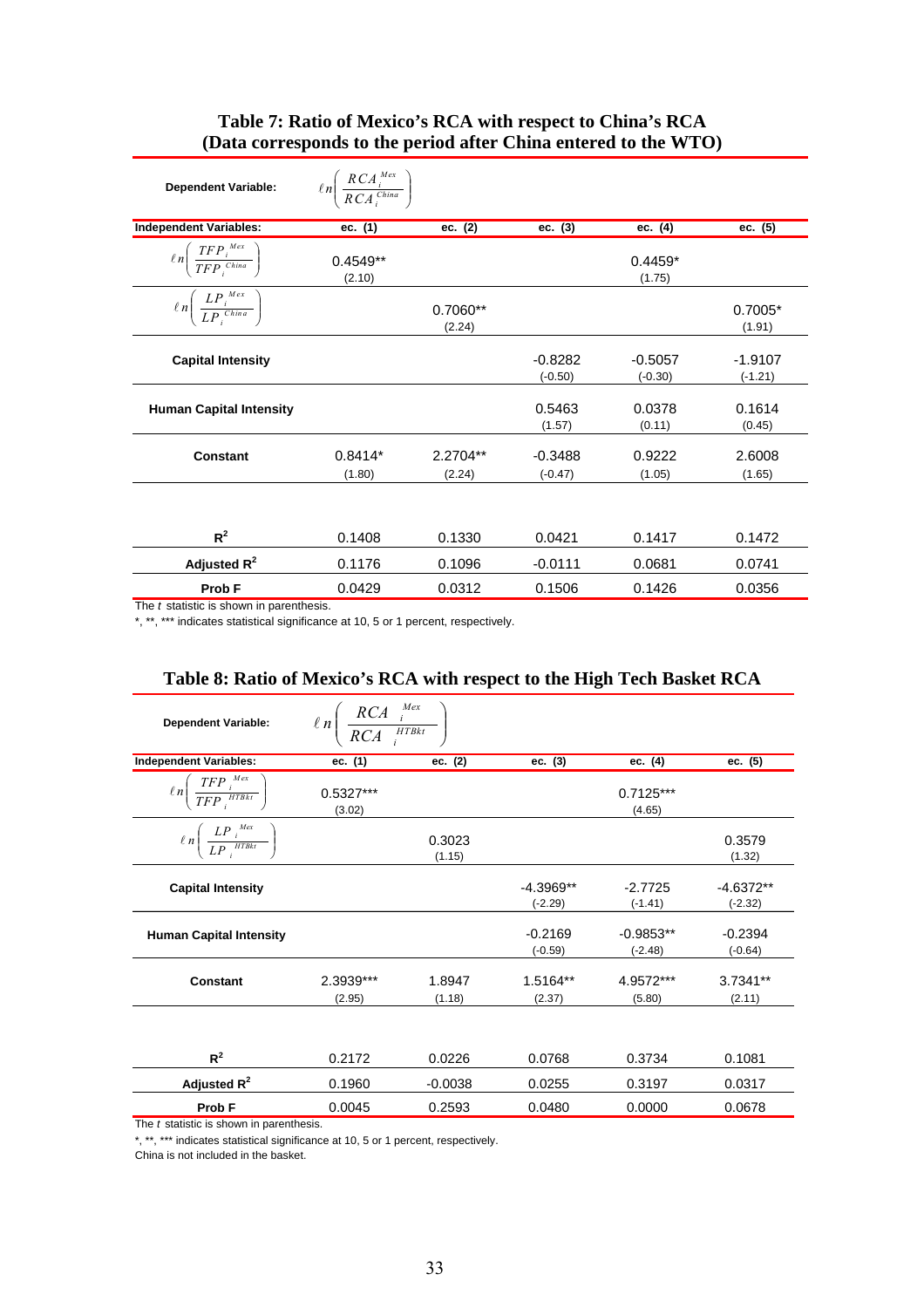| <b>Dependent Variable:</b>                                  | $\ell n \left( \frac{RCA}{RCA} \frac{Mex}{kTBkt} \right)$ |                        |                        |                        |                        |
|-------------------------------------------------------------|-----------------------------------------------------------|------------------------|------------------------|------------------------|------------------------|
| <b>Independent Variables:</b>                               | ec. (1)                                                   | ec. (2)                | ec. (3)                | ec. (4)                | ec. (5)                |
| $\ell n \left( \frac{TFP}{TFP} \right)^{Mex}$               | 0.0067<br>(0.05)                                          |                        |                        | $-0.0573$<br>$(-0.35)$ |                        |
| $\ell n \left( \frac{LP}{LP} \frac{N \text{eV}}{L} \right)$ |                                                           | $-0.0800$<br>$(-0.89)$ |                        |                        | $-0.0219$<br>$(-0.22)$ |
| <b>Capital Intensity</b>                                    |                                                           |                        | $-1.5153$<br>$(-1.03)$ | $-1.7015$<br>$(-1.04)$ | $-1.5118$<br>$(-1.02)$ |
| <b>Human Capital Intensity</b>                              |                                                           |                        | 0.5706**<br>(2.16)     | $0.5840**$<br>(2.16)   | $0.5640**$<br>(2.05)   |
| Constant                                                    | $-0.3361$<br>$(-0.66)$                                    | $-0.7279$<br>$(-1.58)$ | $-0.5472$<br>$(-0.99)$ | $-0.6925$<br>$(-1.05)$ | $-0.6429$<br>$(-0.94)$ |
|                                                             |                                                           |                        |                        |                        |                        |
| $R^2$                                                       | 0.0000                                                    | 0.0048                 | 0.0926                 | 0.0955                 | 0.0929                 |
| Adjusted $R^2$                                              | $-0.0270$                                                 | $-0.0221$              | 0.0422                 | 0.0178                 | 0.0151                 |
| Prob F                                                      | 0.9639                                                    | 0.3767                 | 0.0507                 | 0.1105                 | 0.0998                 |

### **Table 9: Ratio of Mexico's RCA with respect to the Low Tech Basket RCA**

The *t* statistic is shown in parenthesis.

\*, \*\*, \*\*\* indicates statistical significance at 10, 5 or 1 percent, respectively.

China is not included in the basket.

### **Table 10: Relative Market Gain of Mexico vs. China in U.S. Imports (Data corresponds to the period after China entered to the WTO)**

| <b>Dependent Variable:</b>                                           | $\Delta X$ <sup>Mexico</sup> $-\Delta X$ <sup>China</sup> |                     |                  |                        |                        |                        |
|----------------------------------------------------------------------|-----------------------------------------------------------|---------------------|------------------|------------------------|------------------------|------------------------|
|                                                                      | $\overline{X}$ Mexico                                     | $+ X^{China}$       |                  |                        |                        |                        |
| <b>Independent Variables:</b>                                        | ec. (1)                                                   | ec. (2)             | ec. (3)          | ec. (4)                | ec. (5)                | ec. (6)                |
| $\ell n \left( \frac{RCA}{RCA}^{\frac{Mex}{i}}_{i} \right)$          | 0.3654**<br>(2.22)                                        |                     |                  |                        |                        |                        |
| $\ell n\left(\frac{TFP_i^{Max}}{TFP_i^{China}}\right)$               |                                                           | $0.2725*$<br>(1.78) |                  |                        | $0.4422*$<br>(1.83)    |                        |
| $\ell n\left(\frac{LP_i^{Max}}{LP_i^{China}}\right)$                 |                                                           |                     | 0.3479<br>(1.66) |                        |                        | $0.5582*$<br>(1.77)    |
| <b>Capital Intensity</b>                                             |                                                           |                     |                  | $-1.4044$<br>$(-0.99)$ | $-1.0846$<br>$(-0.73)$ | $-2.2669$<br>$(-1.53)$ |
| <b>Human Capital Intensity</b>                                       |                                                           |                     |                  | $-0.2328$<br>$(-0.71)$ | $-0.7370$<br>$(-1.44)$ | $-0.5394$<br>$(-1.27)$ |
| Constant                                                             | $-0.2464$<br>$(-1.58)$                                    | 0.2741<br>(0.66)    | 0.8891<br>(1.12) | 0.3965<br>(0.61)       | 1.6568<br>(1.49)       | 2.7467<br>(1.64)       |
| $R^2$                                                                | 0.1271                                                    | 0.0610              | 0.0390           | 0.0181                 | 0.1365                 | 0.0987                 |
| Adjusted $R^2$                                                       | 0.1035                                                    | 0.0356              | 0.0130           | $-0.0365$              | 0.0625                 | 0.0214                 |
| Prob F<br>The contract of a factor contract and a series the contra- | 0.0327                                                    | 0.0829              | 0.1064           | 0.5425                 | 0.2513                 | 0.2332                 |

The *t* statistic is shown in parenthesis.

\*, \*\*, \*\*\* indicates statistical significance at 10, 5 or 1 percent, respectively.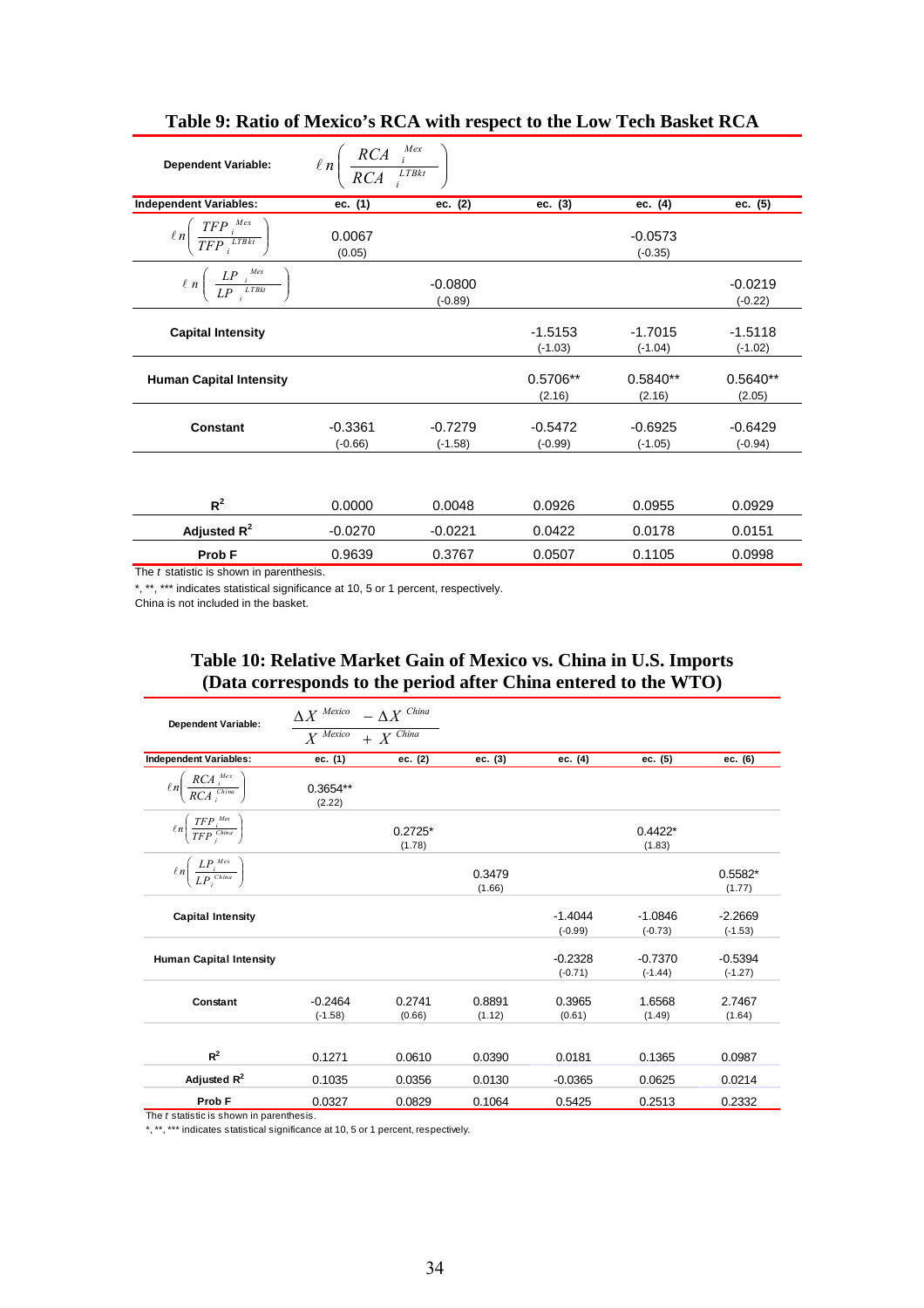| <b>Dependent Variable:</b>                                           | $\Delta X$ Mexico $-\Delta X$ HTBkt<br>$\overline{X^{Mexico}}$ | $+ X^{H T B k t}$   |                     |                         |                         |                         |
|----------------------------------------------------------------------|----------------------------------------------------------------|---------------------|---------------------|-------------------------|-------------------------|-------------------------|
| <b>Independent Variables:</b>                                        | ec. (1)                                                        | ec. (2)             | ec. (3)             | ec. (4)                 | ec. (5)                 | ec. (6)                 |
| $\frac{RCA}{RCA} \frac{Mex}{HTBkt}$<br>$\ell n$                      | $0.8761***$<br>(3.42)                                          |                     |                     |                         |                         |                         |
| $\ell n \left( \frac{TFP_i^{Max}}{TFP_i^{HTBkt}} \right)$            |                                                                | 0.7998**<br>(2.58)  |                     |                         | 1.1045**<br>(2.67)      |                         |
| $\ell n\left(\frac{LP_i^{\text{ Max}}}{LP_i^{\text{ HIBkt}}}\right)$ |                                                                |                     | $0.5803*$<br>(1.76) |                         |                         | $0.6538*$<br>(1.97)     |
| <b>Capital Intensity</b>                                             |                                                                |                     |                     | $-5.1335*$<br>$(-1.78)$ | $-2.6152$<br>$(-0.83)$  | $-5.5724*$<br>$(-1.82)$ |
| <b>Human Capital Intensity</b>                                       |                                                                |                     |                     | $-0.4016$<br>$(-0.59)$  | $-1.5928*$<br>$(-1.72)$ | $-0.4426$<br>$(-0.64)$  |
| <b>Constant</b>                                                      | $0.7062***$<br>(3.15)                                          | 4.2403***<br>(2.72) | 4.2425**<br>(2.08)  | 2.6045**<br>(2.64)      | 7.9387***<br>(3.02)     | 6.6554**<br>(2.61)      |
| $R^2$                                                                | 0.2998                                                         | 0.1913              | 0.0325              | 0.0477                  | 0.3261                  | 0.0885                  |
| Adjusted R <sup>2</sup>                                              | 0.2809                                                         | 0.1694              | 0.0063              | $-0.0052$               | 0.2683                  | 0.0104                  |
| Prob F                                                               | 0.0015                                                         | 0.0141              | 0.0867              | 0.0791                  | 0.0361                  | 0.0920                  |

### **Table 11: Relative Market Gain of Mexico vs. High Tech Basket in U.S. Imports**

The *t* statistic is shown in parenthesis.

\*, \*\*, \*\*\* indicates statistical significance at 10, 5 or 1 percent, respectively.

China is not included in the basket.

### **Table 12: Relative Market Gain of Mexico vs. Low Tech Basket in U.S. Imports**

| <b>Dependent Variable:</b>                                                                                |                       | $\Delta X$ <sup>Mexico</sup> $-\Delta X$ <sup>LTBkt</sup><br>$X^{Mexico} + X^{LTBkt}$ |                       |                        |                        |                        |
|-----------------------------------------------------------------------------------------------------------|-----------------------|---------------------------------------------------------------------------------------|-----------------------|------------------------|------------------------|------------------------|
| <b>Independent Variables:</b>                                                                             | ec. $(1)$             | ec. $(2)$                                                                             | $ec.$ (3)             | ec. (4)                | ec. (5)                | ec. (6)                |
| $\ell~n\left(\begin{array}{cc} RCA & \frac{Mex}{i} \\ \frac{RCA}{k} & \frac{LTBkt}{i} \end{array}\right)$ | $0.3905**$<br>(2.40)  |                                                                                       |                       |                        |                        |                        |
| $\ell n \left( \frac{TFP_i^{Max}}{TFP_i^{LTBkt}} \right)$                                                 |                       | 0.2305<br>(1.28)                                                                      |                       |                        | 0.1456<br>(0.76)       |                        |
| $\ell n\Bigg(\frac{L P_{i}^{\phantom{i}M\!e\!x}}{L P_{i}^{\phantom{i}L T B k t}}\Bigg)$                   |                       |                                                                                       | 0.3296***<br>(3.03)   |                        |                        | $0.3971***$<br>(3.16)  |
| <b>Capital Intensity</b>                                                                                  |                       |                                                                                       |                       | $-3.4582$<br>$(-1.63)$ | $-2.9848$<br>$(-1.30)$ | $-3.5208$<br>$(-1.57)$ |
| <b>Human Capital Intensity</b>                                                                            |                       |                                                                                       |                       | 0.5386<br>(1.40)       | 0.5044<br>(1.30)       | $0.6572*$<br>(1.71)    |
| Constant                                                                                                  | $0.7436***$<br>(5.64) | $1.3350**$<br>(2.11)                                                                  | $2.1309***$<br>(3.93) | $0.9743*$<br>(1.69)    | 1.3437<br>(1.58)       | 2.7061***<br>(3.41)    |
|                                                                                                           |                       |                                                                                       |                       |                        |                        |                        |
| $R^2$                                                                                                     | 0.1624                | 0.0540                                                                                | 0.0865                | 0.1433                 | 0.1632                 | 0.2650                 |
| Adjusted $R^2$                                                                                            | 0.1397                | 0.0284                                                                                | 0.0618                | 0.0957                 | 0.0915                 | 0.2020                 |
| Prob F                                                                                                    | 0.0215                | 0.2087                                                                                | 0.0044                | 0.1948                 | 0.3419                 | 0.0147                 |

The *t* statistic is shown in parenthesis.

\*, \*\*, \*\*\* indicates statistical significance at 10, 5 or 1 percent, respectively.

China is not included in the basket.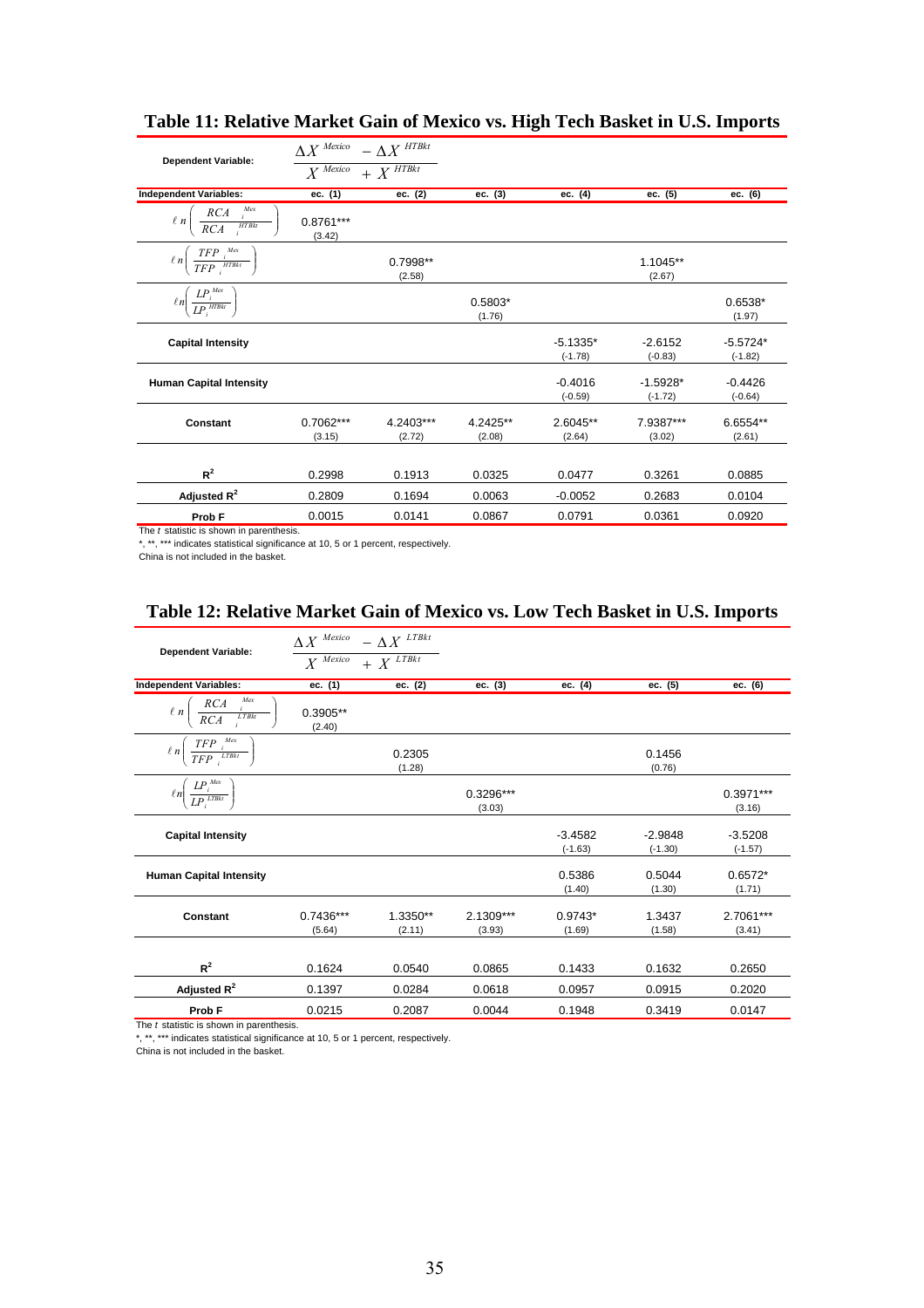**Figure 1: Productivity Levels (1995 Dollars)**



**(a) Labor Productivity** 

Note: Productivity levels for each country were estimated with different periods: the U.S., 1997-2001; Japan, 1994-2001; Singapore, 1994-2002; Hong Kong, 1994-2002; South Korea, 1994-2002; Taiwan, 1994-2002; Mexico, 1997-2002; Portugal, 1994-2002; Turkey, 1993-2000; the Philippines, 1998-1999; Poland, 1994-2002; Thailand, 1998-2000; Malaysia, 2000-2001; Hungary, 1994-2002; Indonesia, 1998- 2002; and China, 1994-2002.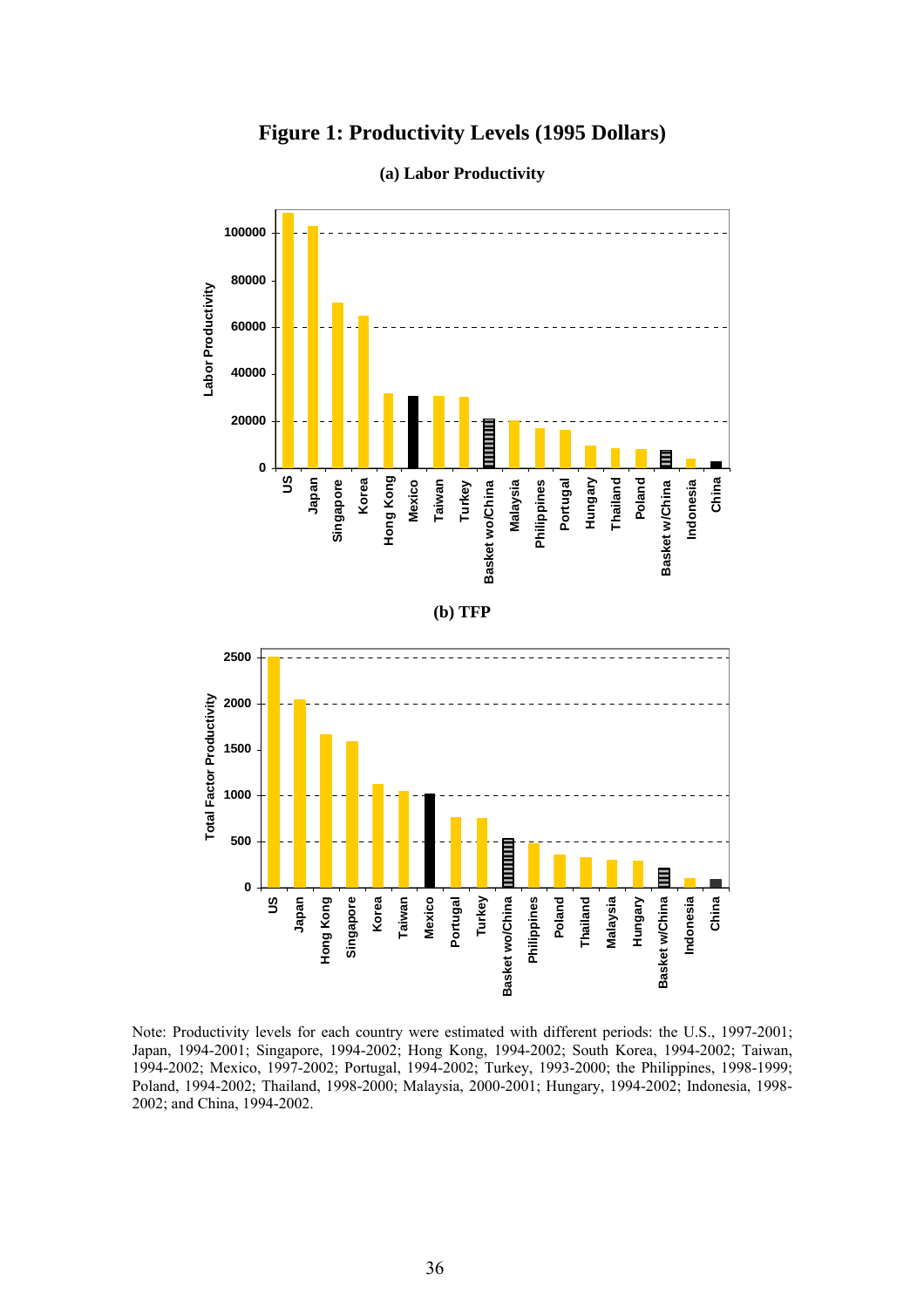**Figure 2: Productivity Growth Rates (Annual % Change)**



**(a) Labor Productivity** 

Note: Productivity levels for each country were estimated with different periods: the U.S., 1997-2001; Japan, 1994-2001; Singapore, 1994-2002; Hong Kong, 1994-2002; South Korea, 1994-2002; Taiwan, 1994-2002; Mexico, 1997-2002; Portugal, 1994-2002; Turkey, 1993-2000; the Philippines, 1998-1999; Poland, 1994-2002; Thailand, 1998-2000; Malaysia, 2000-2001; Hungary, 1994-2002; Indonesia, 1998- 2002; and China, 1994-2002.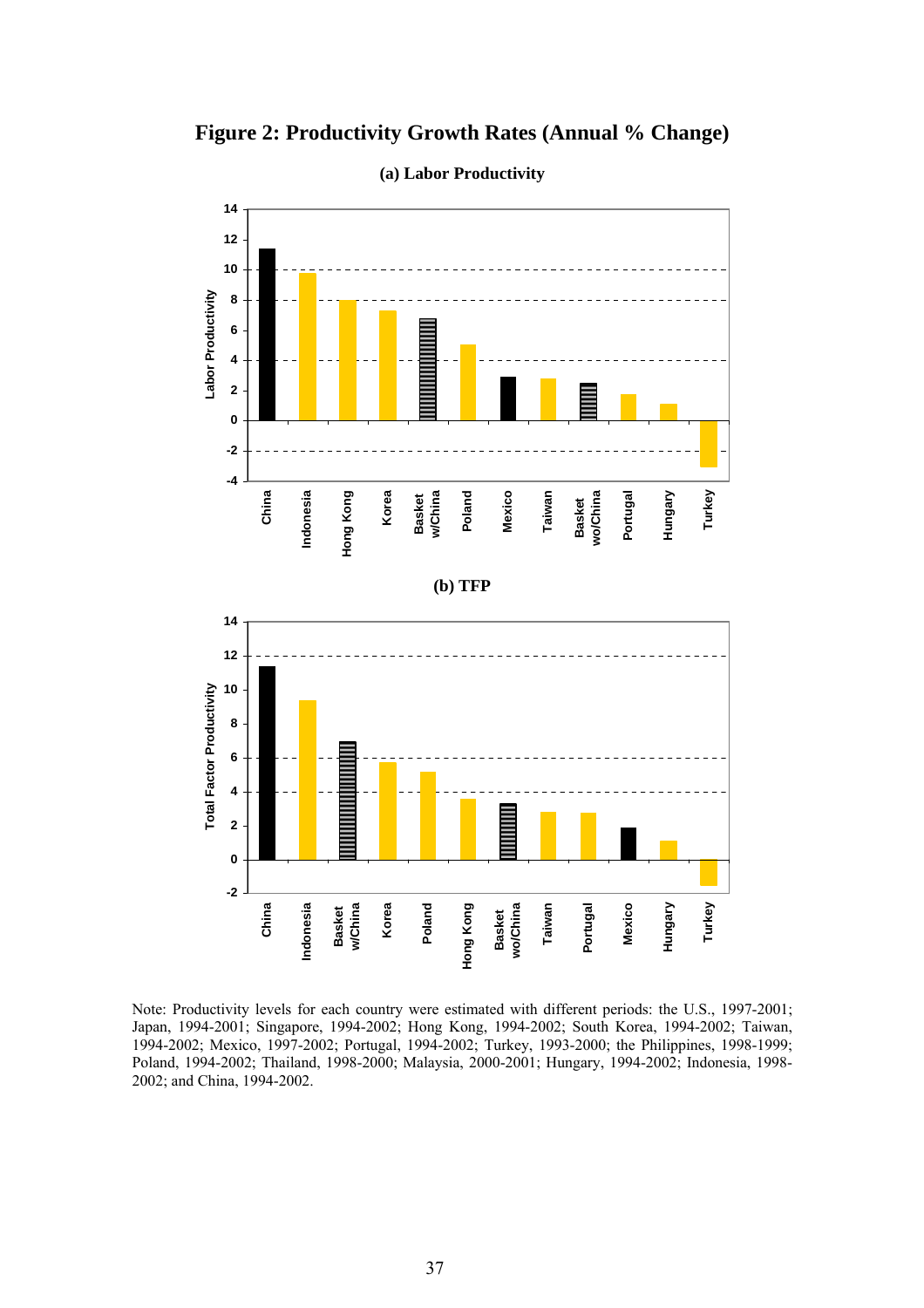



**Figure 4: Telecom. and Sound Rec. And Rep. Apparatus and Eq.**  (1995 Dollars)

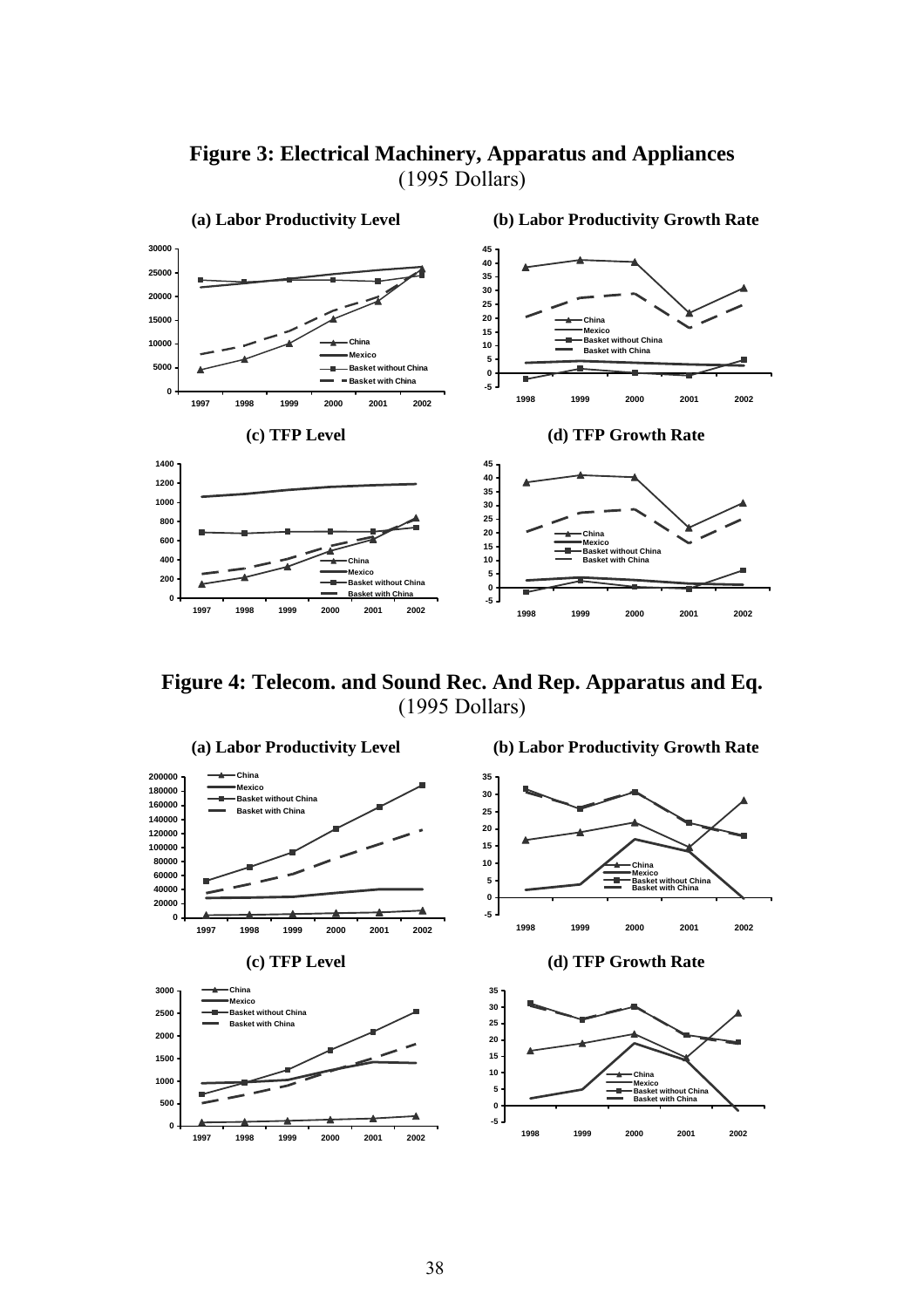

**Figure 5: Office and Automatic Data Processing Machines**  (1995 Dollars)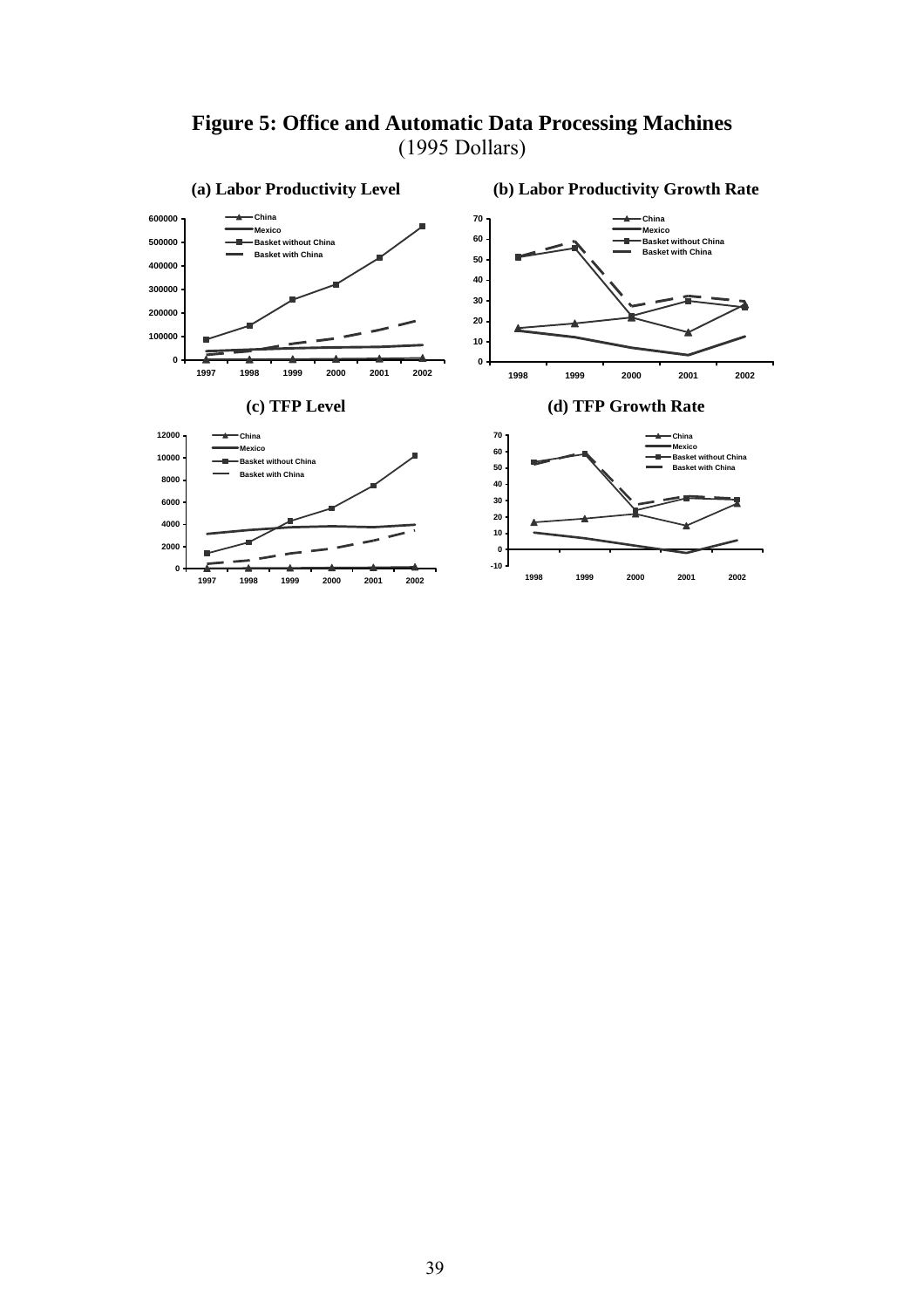



**Figure 7: Miscellaneous Manufactured Articles**  (1995 Dollars)

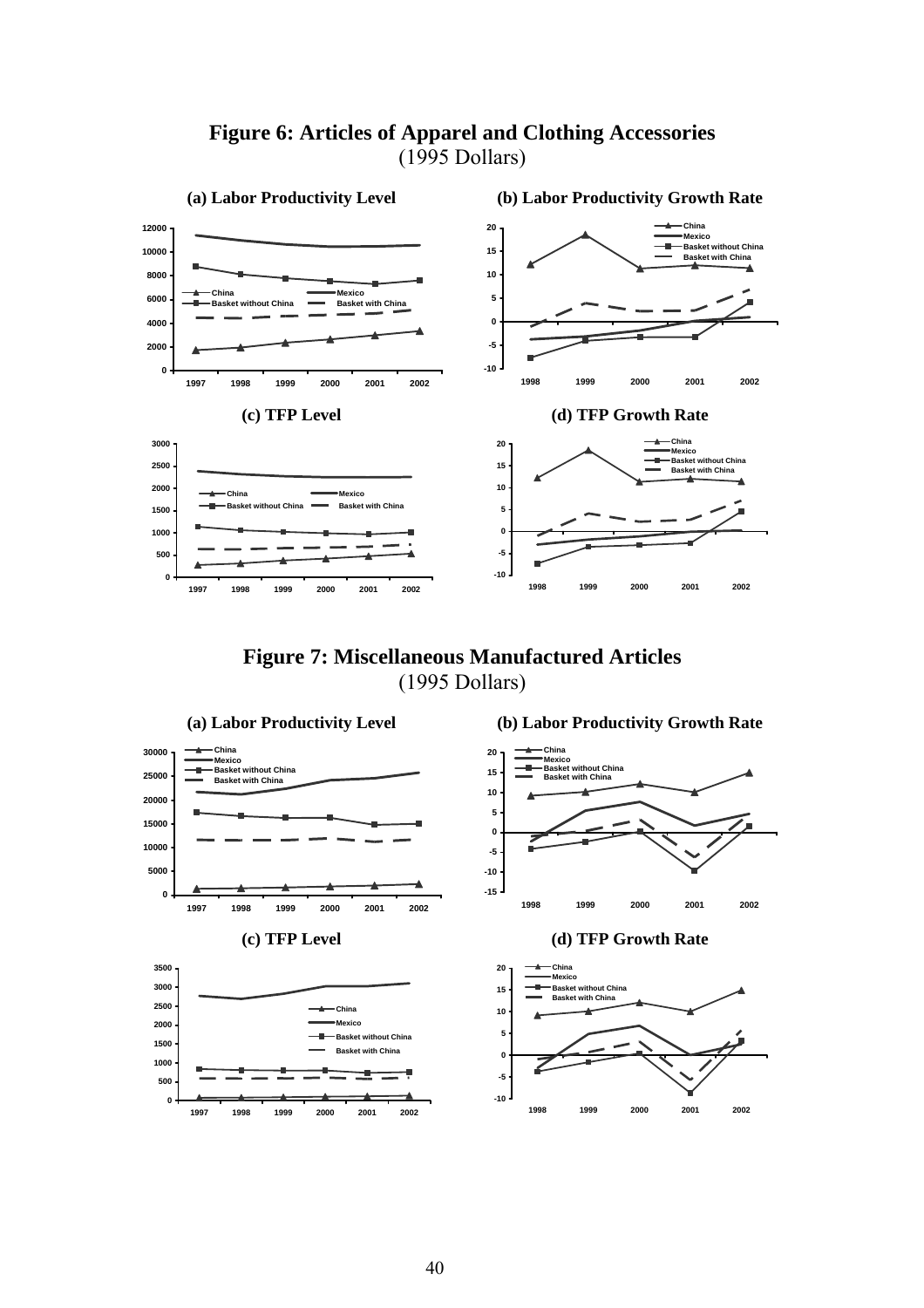

## **Figure 8: Manufactures of Metals**  (1995 Dollars)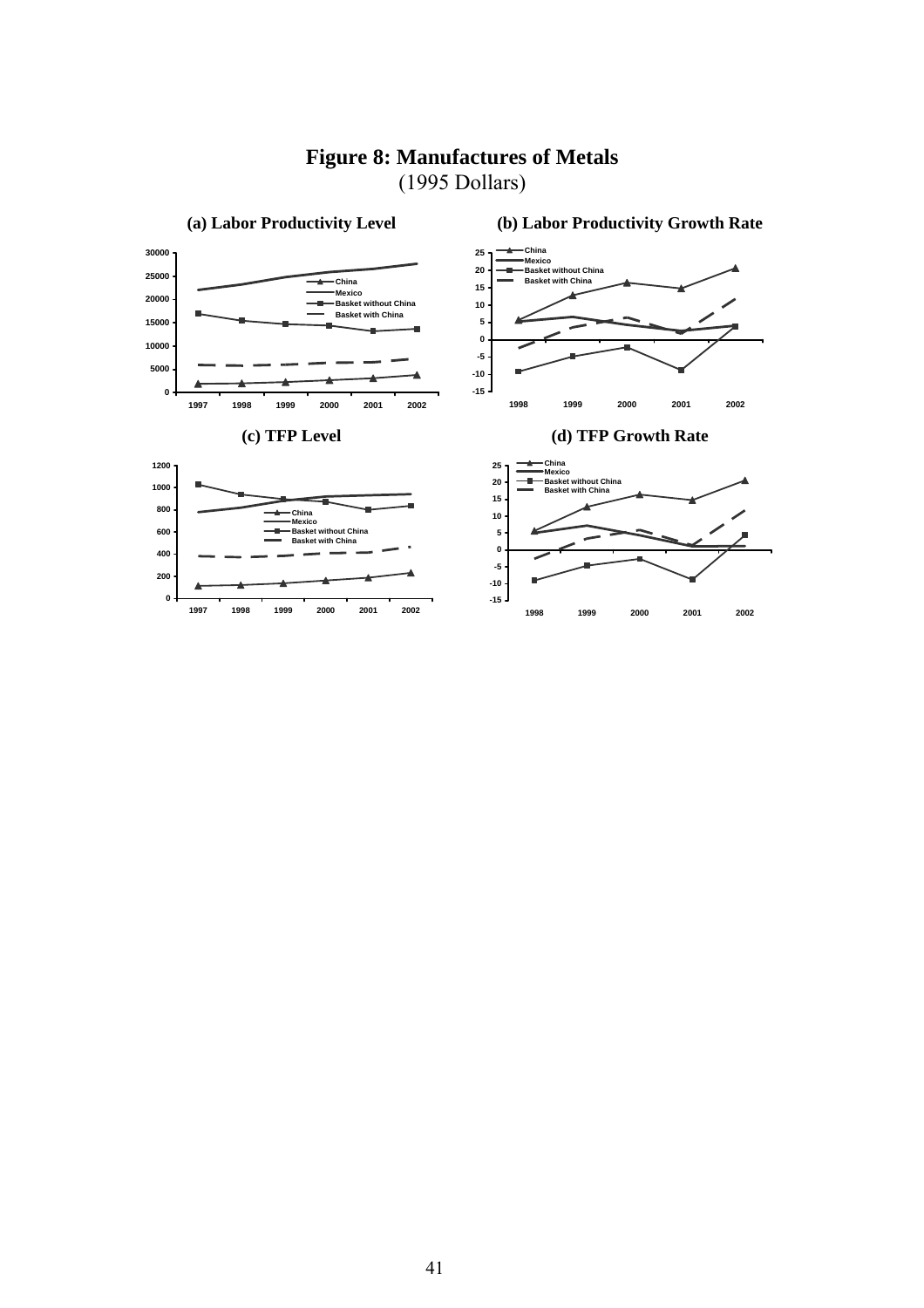## **Figure 9: Road Vehicles**

(1995 Dollars)





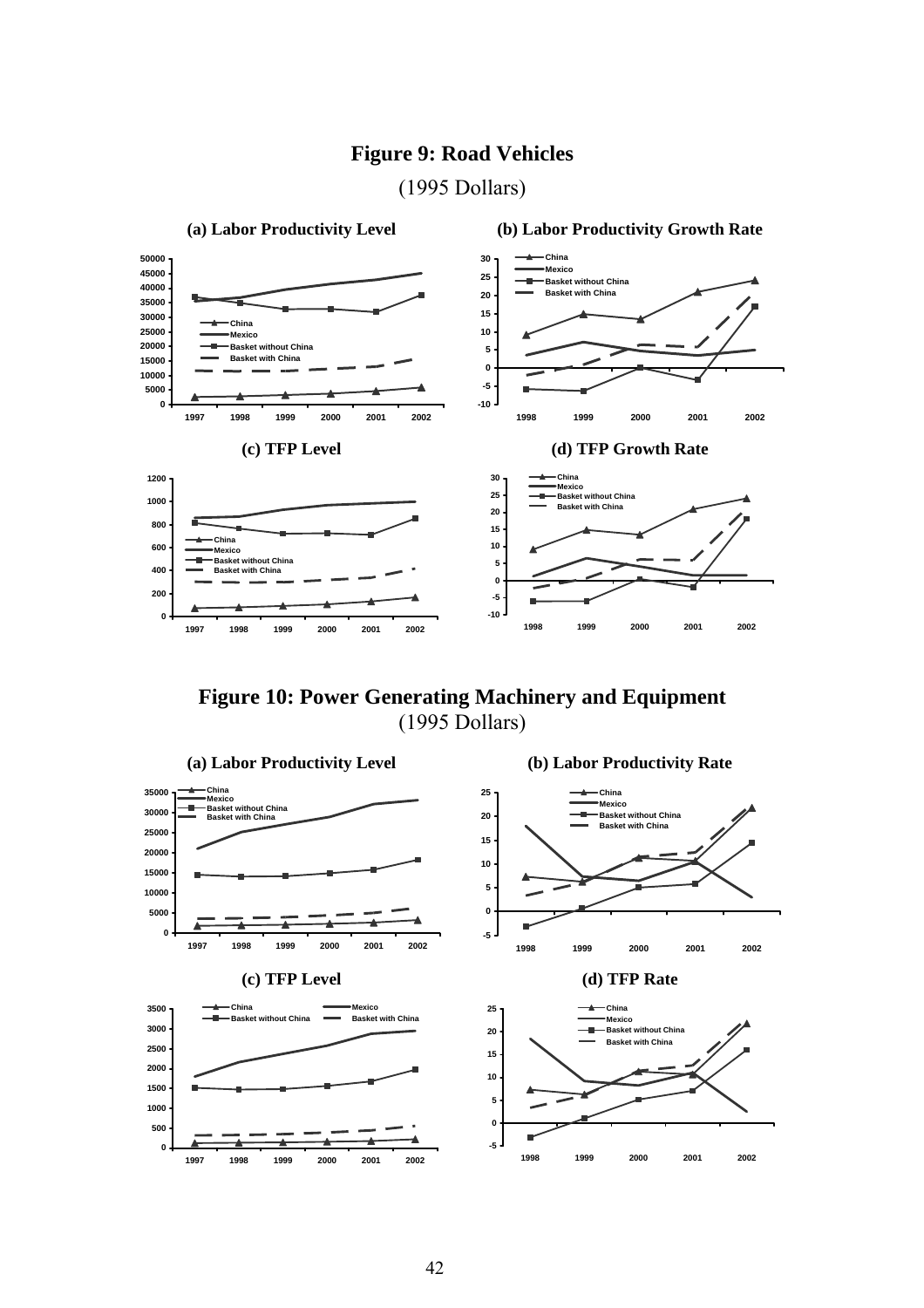

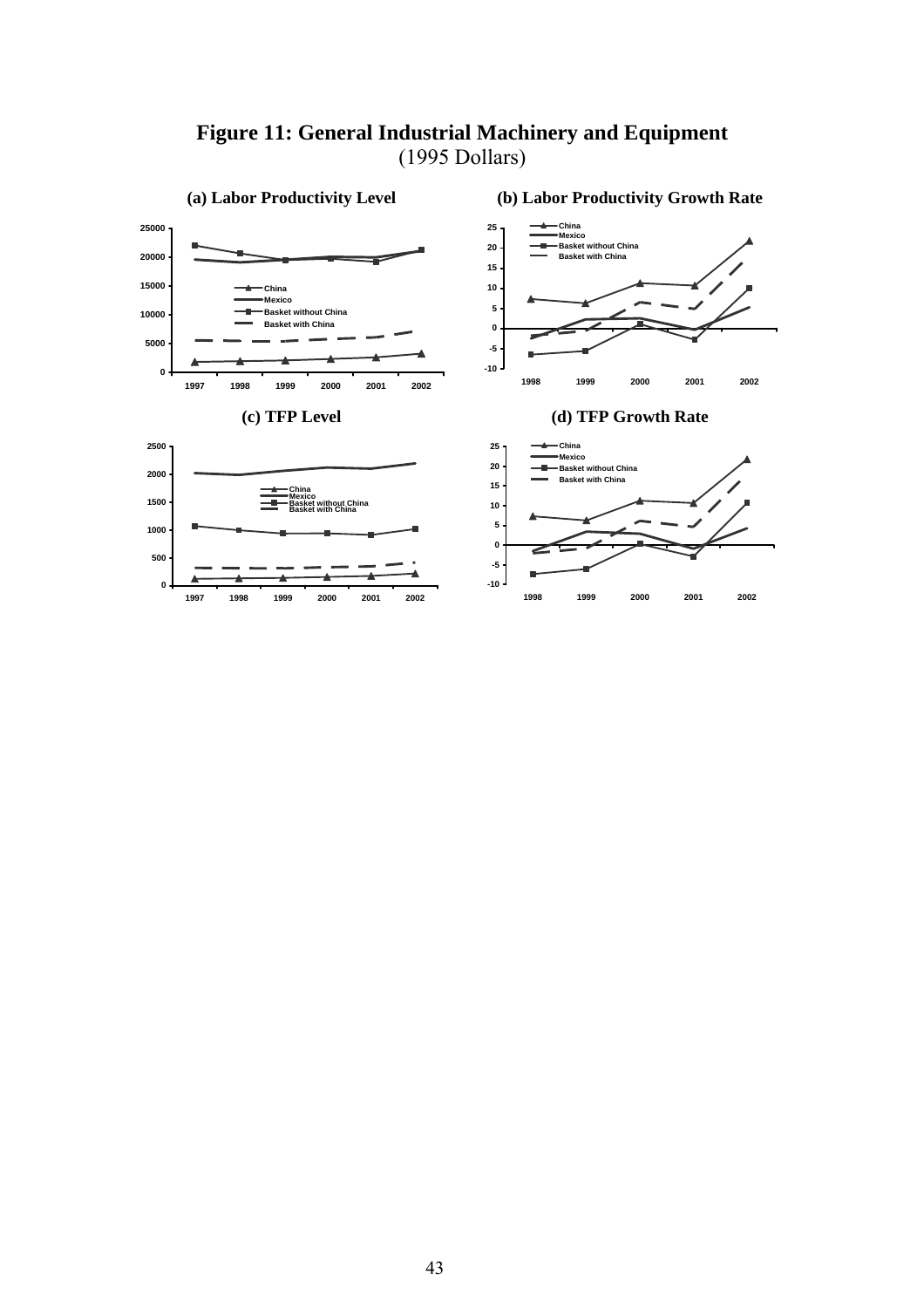## **Figure 12: Mexico's RCA/China's RCA and Relative Labor Productivity Level of Mexico vs. China**

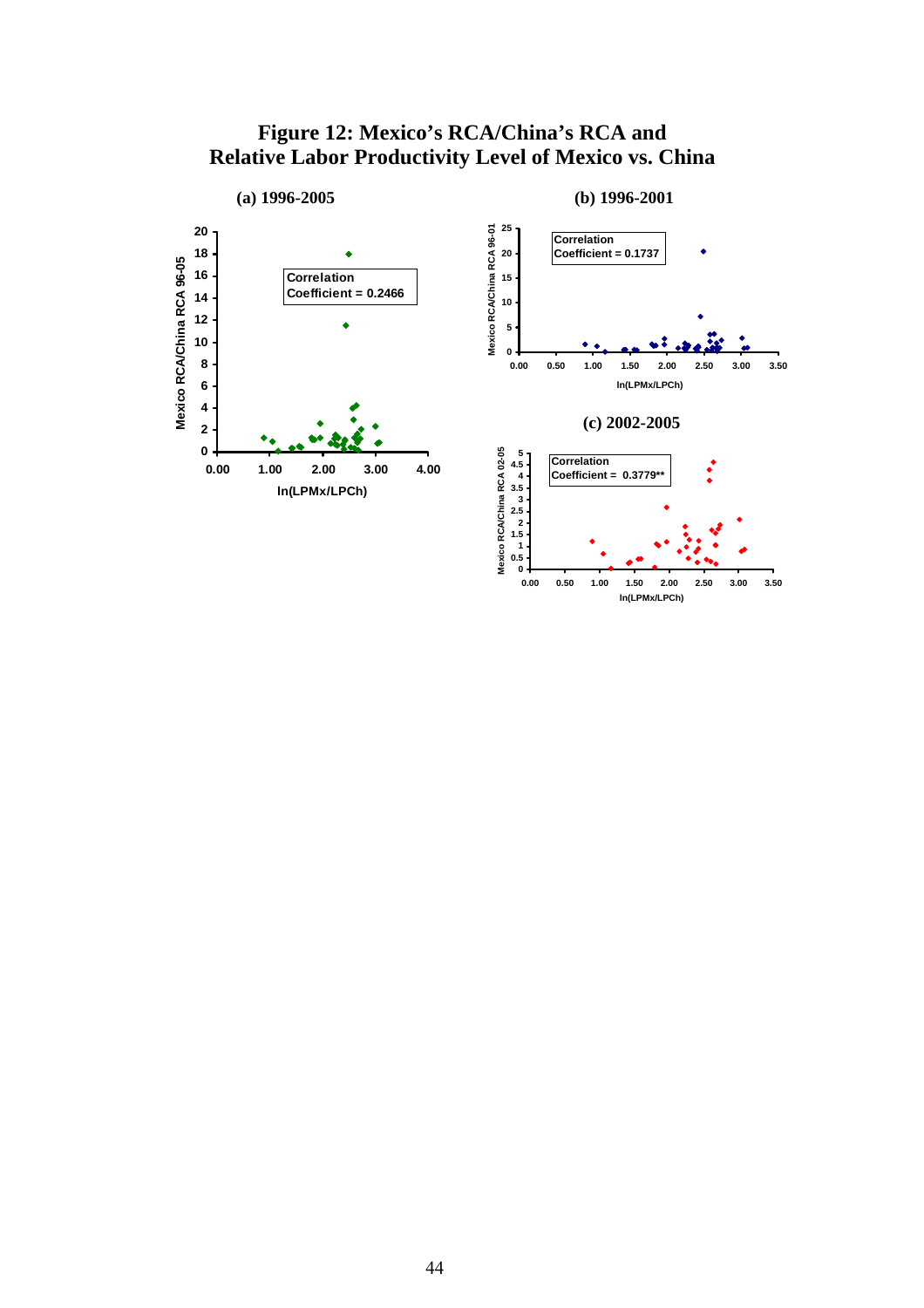



**Figure 14: Mexico's RCA/China's RCA and Relative TFP Level of Mexico vs. China** 

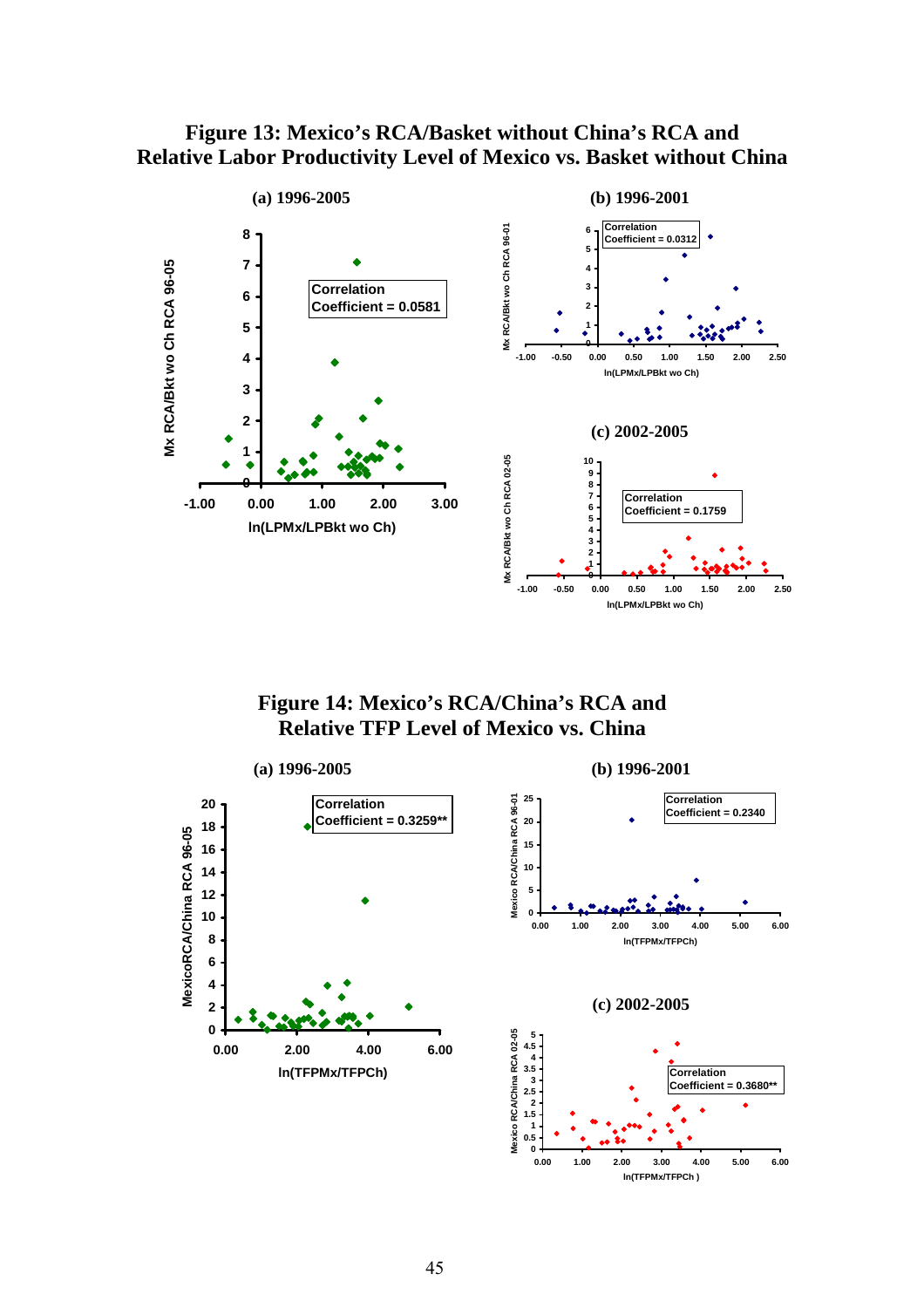

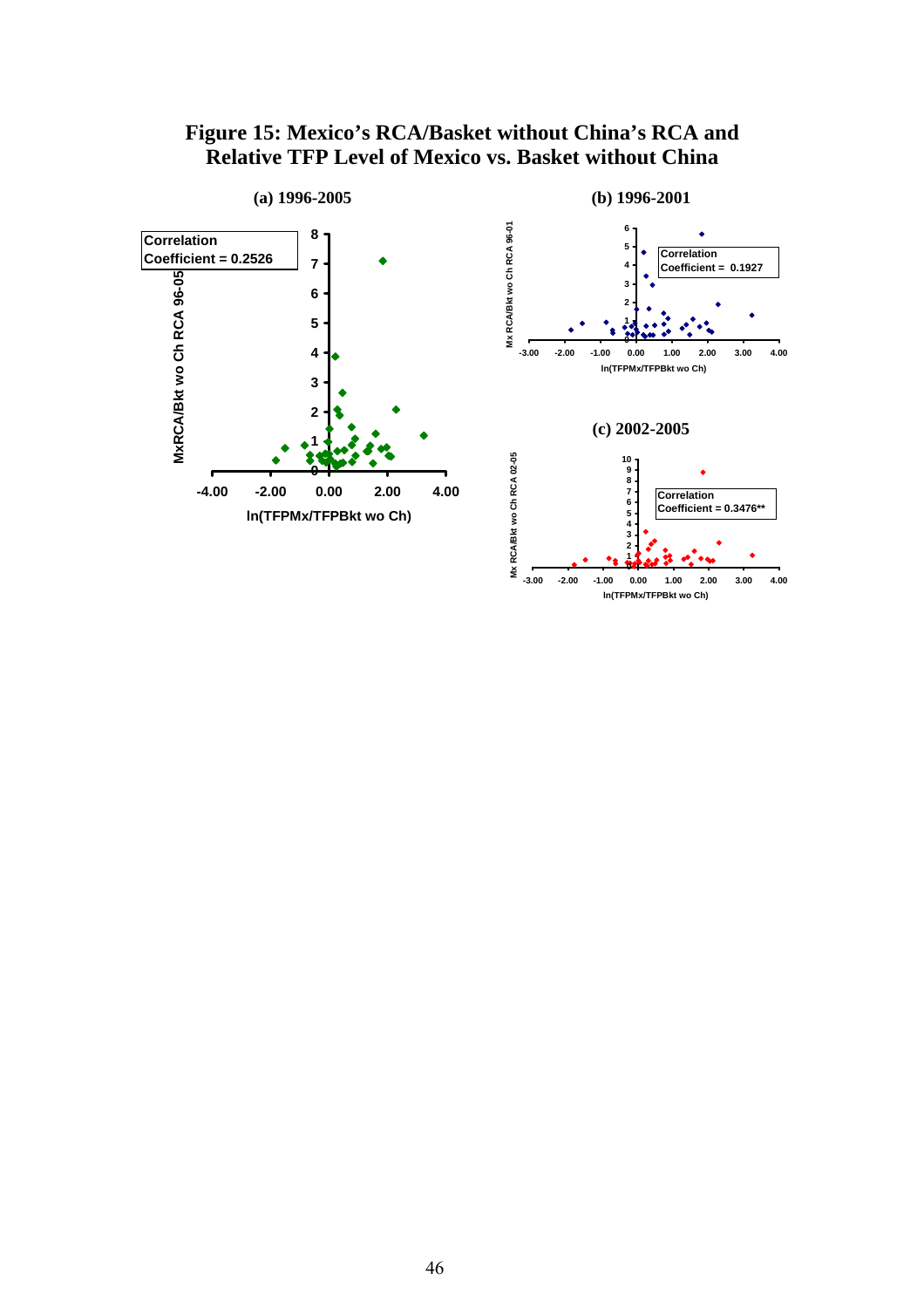## **Figure 16: Relative Market Gain of Mexico vs. China and Relative Labor Productivity Level of Mexico vs. China**



**Figure 17: Relative Market Gain of Mexico vs. Basket without China and Relative Labor Productivity Level of Mexico vs. Basket without China**